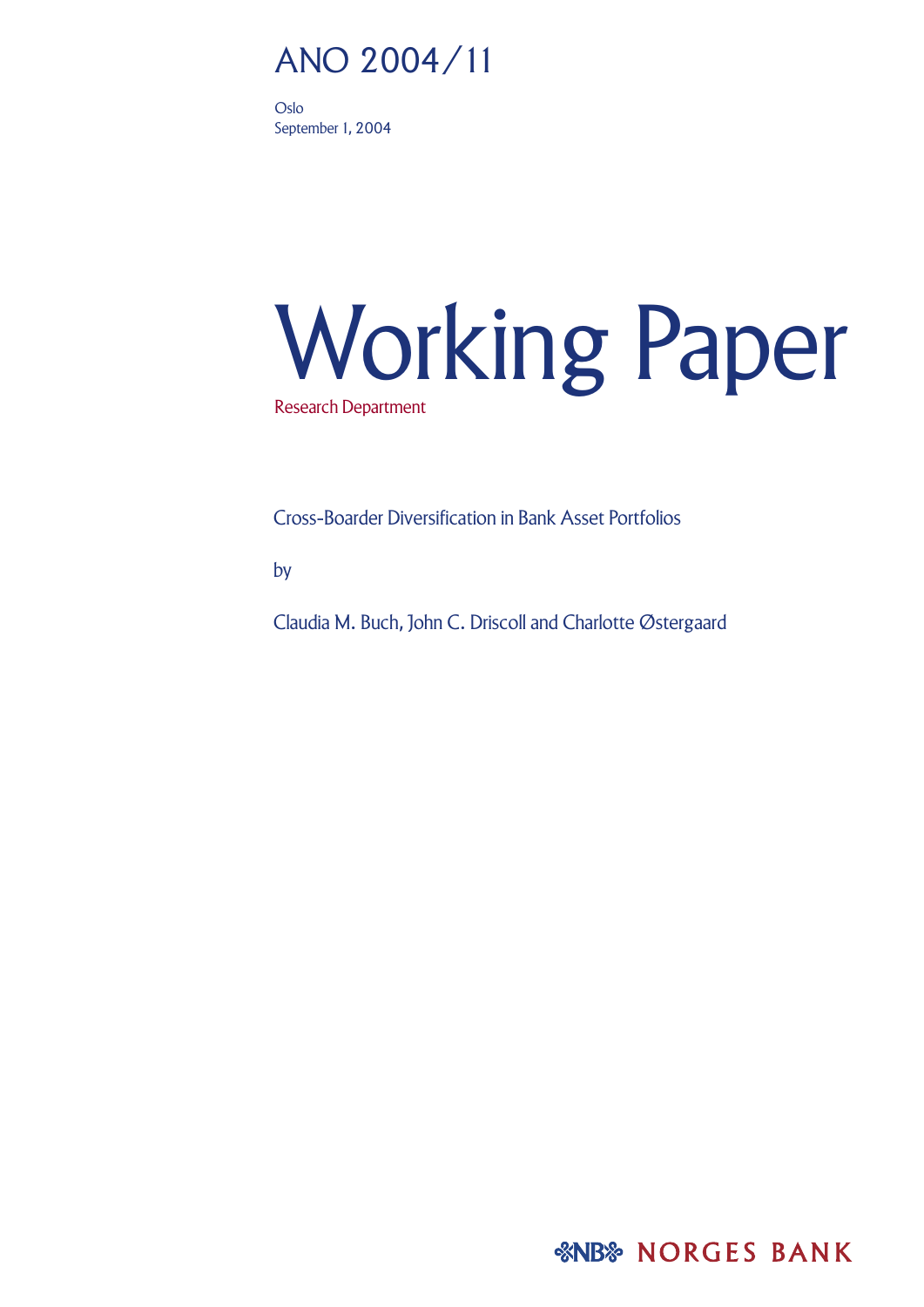Working papers fra Norges Bank kan bestilles over e-post: posten@norges-bank.no eller ved henvendelse til: Norges Bank, Abonnementsservice Postboks 1179 Sentrum 0107 Oslo Telefon 22 31 63 83, Telefaks 22 41 31 05

Fra 1999 og senere er publikasjonene tilgjengelige som pdf-filer på www.norges-bank.no, under "Publikasjoner".

Working papers inneholder forskningsarbeider og utredninger som vanligvis ikke har fått sin endelige form. Hensikten er blant annet at forfatteren kan motta kommentarer fra kolleger og andre interesserte.

Synspunkter og konklusjoner i arbeidene står for forfatternes regning.

*Working papers from Norges Bank can be ordered by e-mail: posten@norges-bank.no or from Norges Bank, Subscription service, P.O.Box. 1179 Sentrum N-0107Oslo, Norway. Tel. +47 22 31 63 83, Fax. +47 22 41 31 05*

*Working papers from 1999 onwards are available as pdf-files on the bank·s web site: www.norges-bank.no, under "Publications".*

*Norges Bank·s working papers present research projects and reports (not usually in their final form) and are intended inter alia to enable the author to benefit from the comments of colleagues and other interested parties.*

*Views and conclusions expressed in working papers are the responsibility of the authors alone.*

ISSN 0801-2504 (printed) 1502-8143 (online)

ISBN 82-7553-253-1 (printed), 82-7553-255-8 (online)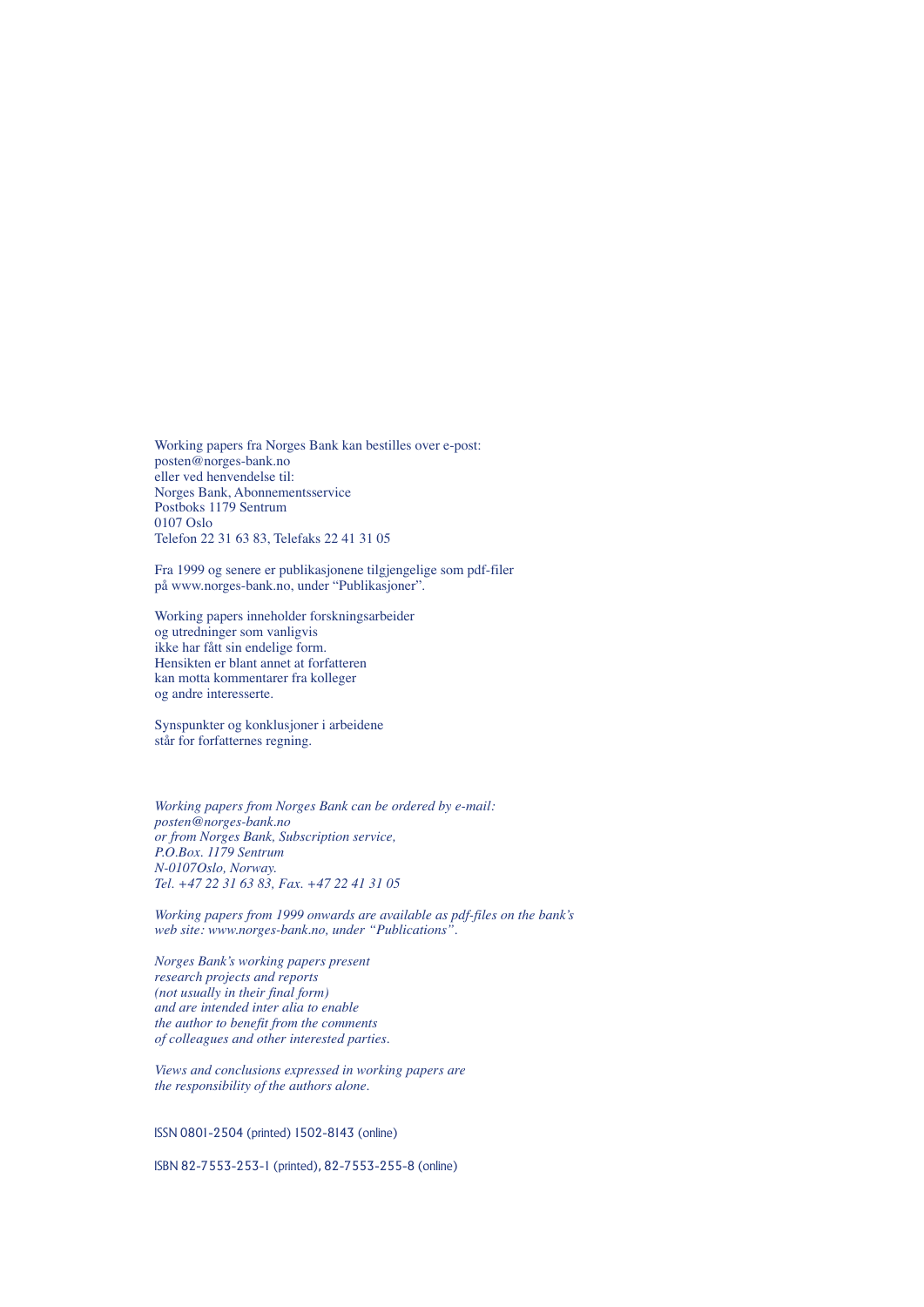# Cross-Border Diversification in Bank Asset Portfolios

Claudia M. Buch, University of Tuebingen†

John C. Driscoll, Federal Reserve Board and Council of Economic Advisors‡ Charlotte Ostergaard, Norwegian School of Management and Norges Bank\*

> First version: November 2002 This version: September 2004

#### Abstract

Taking the mean-variance portfolio model as a benchmark, we compute the optimally diversified portfolio for banks located in France, Germany, the U.K., and the U.S. under different assumptions about currency hedging. We compare these optimal portfolios to the actual cross-border assets of banks from 1995-1999 and try to explain the deviations. We find that banks over-invest domestically to a considerable extent and that cross-border diversification entails considerable gain. Banks underweight countries which are culturally less similar or have capital controls in place. Capital controls have a strong impact on the degree of underinvestment whereas less political risk increases the degree of over-investment.

Keywords: International banking, portfolio diversification, international integration. JEL-classification: G21, G11, E44, F40.  $\mathcal{L}$  , we have the set of the set of the set of the set of the set of the set of the set of the set of the set of the set of the set of the set of the set of the set of the set of the set of the set of the set of the

<sup>\*</sup> Corresponding author: Department of Finance, Elias Smiths vei 15, PO Box 580, 1302 Sandvika, Norway. Fax: +47 67 55 7675, Tel: +47 67 55 7115, Email: charlotte.ostergaard@bi.no. †Department of Economics, Internaitonal Finance, Mohlstrasse 36, D.72074, Tuebingen, Germany. <sup>‡</sup>Mail Stop 75, 20<sup>th</sup> and Constitution Avenue, NW, Washington DC 20551, USA.

We thank Peghe Braila, Ilan Cooper, Xavier Freixas, Bruno Gerard, Rasmus Pilegaard, Richard Priestley, Bent Vale, Jesper Wormstrup, seminar audiences at Leuven, NHH, the Stockholm School of Economics, Tilburg, and participants and discussant at the 2nd CFS-ECB Research Network Workshop in Helsinki March 2003 for their comments. Special thanks to Farid Toubal for sharing his data on country risk and to Stine Pilegaard, Deutsche Bank and Søren Aarup, Nordea for helpful conversations. This paper was initiated while Claudia M. Buch was visiting the NBER. She thanks the NBER for its hospitality and the Volkswagen Foundation for financial support. Data on the international activities of commercial banks have kindly been provided by the Bank for International Settlements. Dennis Dong provided able research assistance. The views expressed in this paper are those of the authors and do not necessarily reflect those of Norges Bank or the Federal Reserve System.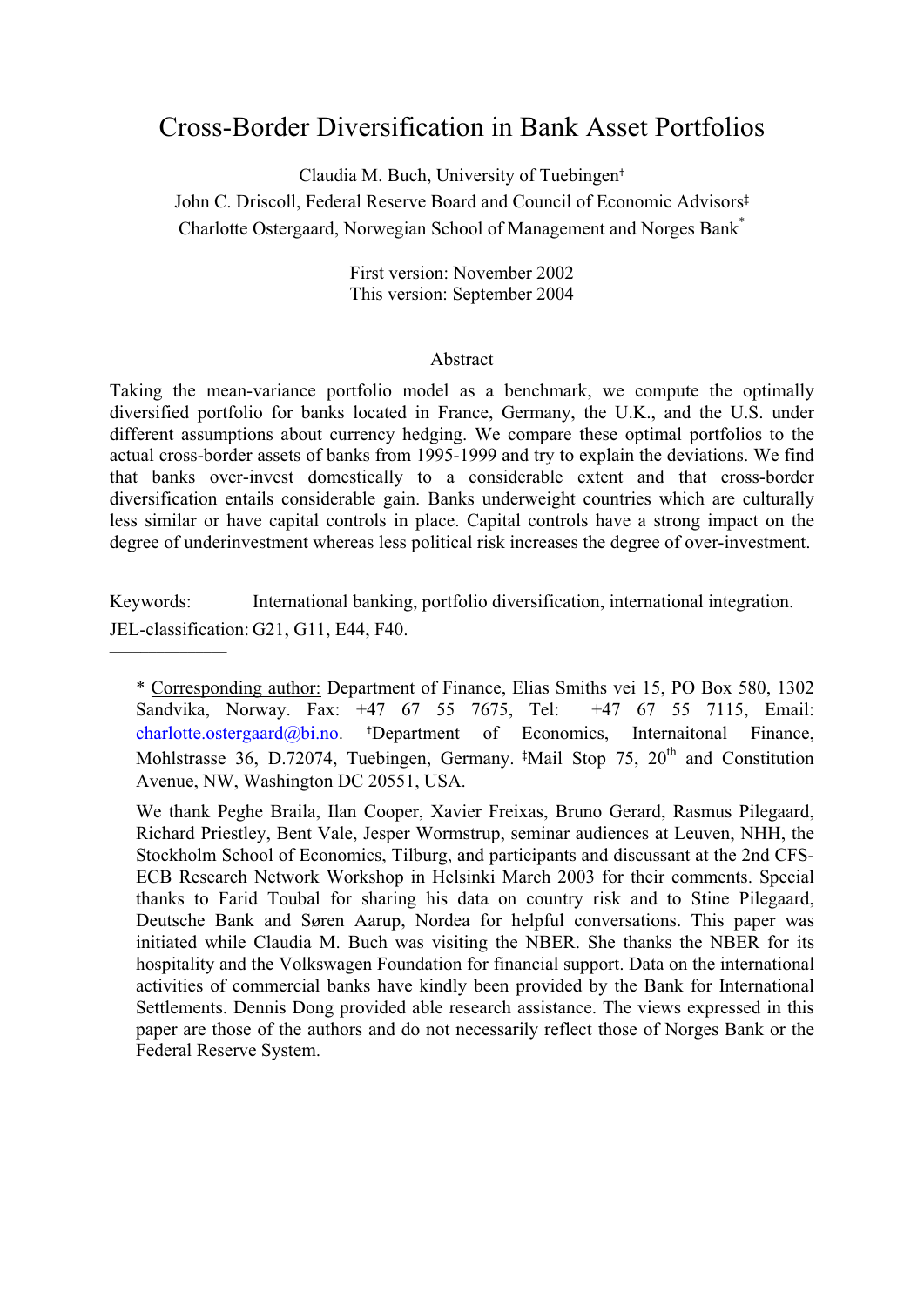# 1 Introduction

The international activities of commercial banks have expanded rapidly over the past few decades, although banks in most countries still hold only a small fraction of their portfolios in foreign claims. This paper focuses on the driving forces behind and the possible barriers to the internationalization of banks.

International diversification may help banks decrease their exposure to systematic risks. Through their transformation of assets, banks carry a considerably degree of non-diversifiable economic risks on their books. Given high costs of financial distress, international extensions of credit may improve the diversification of these systematic risks. To the extent that international lending is associated with higher returns, banks' risk-return trade-off may also be improved overall. $<sup>1</sup>$ </sup>

An assessment of potential barriers necessarily requires a benchmark. The main contribution of this paper is to study the issue of banks' internationalization against a welldefined, *computable*, one: the mean-variance portfolio model (Markowitz 1952, 1959) and its international extension (Solnik 1973, Sercu 1980), in which investors reap benefits from diversification.

We use data on the bilateral cross-border assets of banks located in four major reporting economies (France, Germany, the U.K., and the U.S.) provided by the Bank of International Settlement (BIS), covering the period 1995-1999. Hence we study the diversification gains from international banking related to counter-party location or country risks. These risks consist primarily of transfer, political, and currency risk.

Our empirical analysis proceeds in three steps. First, we compute a set of optimally diversified portfolios for banks in each of the four reporting countries using standard meanvariance optimization under different assumptions about the hedging of foreign currency risk. Second, we compare these benchmark portfolios to banks' actual portfolios. Third, we run regressions to explain the differences between actual and benchmark portfolios.

We find that banks in the four reporting countries may improve their risk-return trade-off considerably by investing more internationally relative to investing purely in (risky) domestic assets. Furthermore, we find that banks over-invest domestically relative to the benchmark portfolios. In particular, banks appear to have preferences (overweight relative to benchmark) for certain markets (countries) and these preferences are associated with the presence of capital controls and cultural homogeneity. Thus, banks in the reporting countries tend to underweight countries with which they are less similar or which have capital controls in  $\overline{\phantom{a}}$ 

<sup>1</sup> Alternatively, banks may take risks off balance sheet through the use of derivatives. Hellwig (1998) discusses the asset transformation function of banks and their exposure to non-diversifiable risks.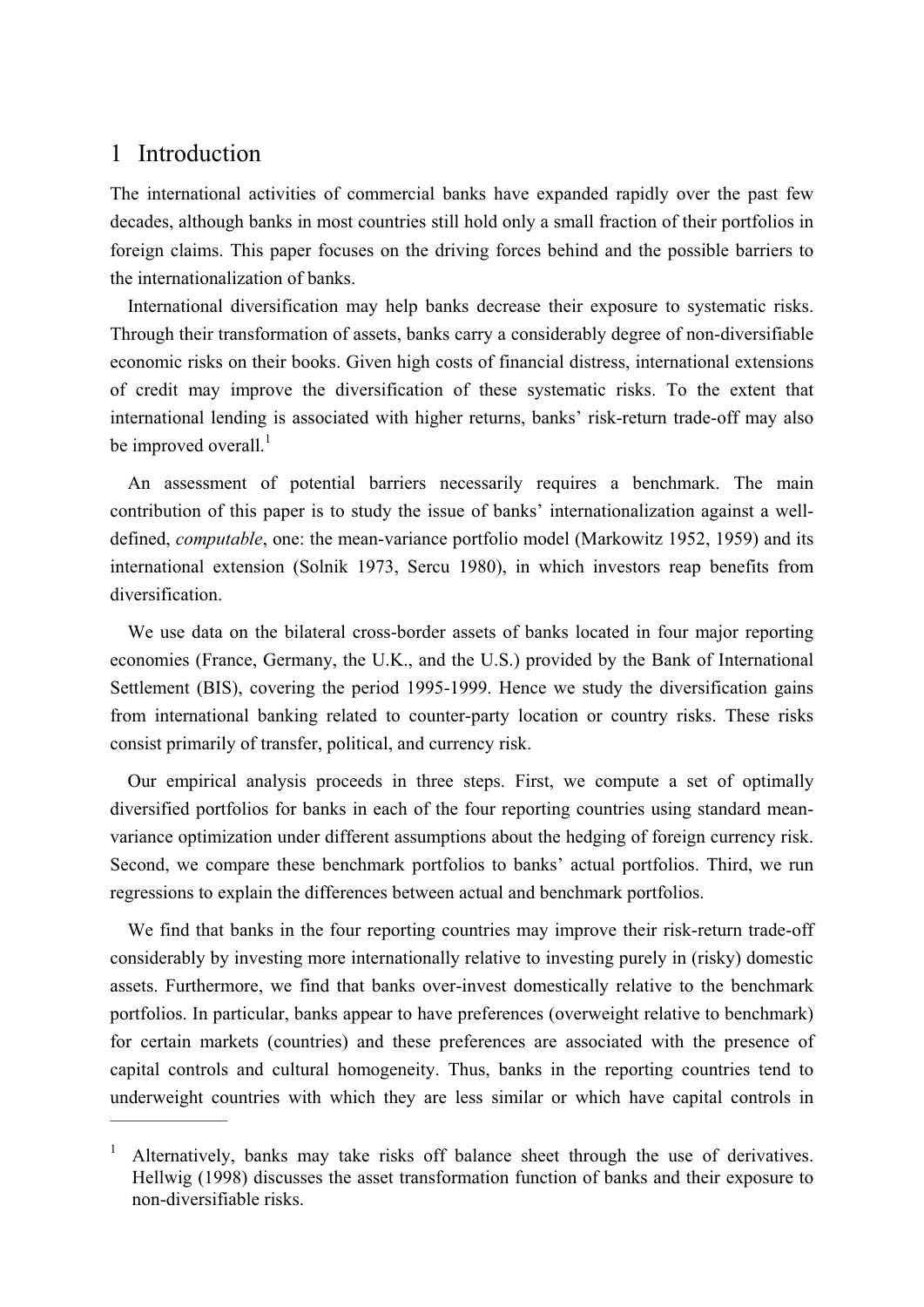place. Regressing the deviation between our benchmark and actual portfolio weight on variables proxying for capital controls, information costs, political risk, and credit risk, we find strong evidence that the *degree* of underweighting is larger when capital controls are in place. Given banks' preferences for lending to certain countries, we also find strong evidence that political risk systematically affects the degree of overinvestment, such that an improvement in risk conditions is associated with *increased* over-investment. We do not, however, find systematic evidence that the degree of underweighting co-varies with proxies for informational barriers related to cultural differences or geographical distance.

Our paper is linked to three strands of literature:

First, other work studies the internationalization of the banking industry. However, most of this work focuses on banks' establishment of foreign offices (see, e.g., Goldberg and Saunders 1980, 1981, Hultman and McGee 1989, Focarelli and Pozzolo 2001) or on the importance of nationality in the bank relationships of non-financial multinational firms (Berger et al. 2002). The internationalization of the banking industry generally occurs along two dimensions: through direct cross-border lending to a foreign counter-party, (*international* banking), and through the ownership of foreign branches or subsidiaries (*multi-national,* or global, banking). Few empirical studies have looked at the cross-border lending of banks<sup>2</sup>, and none consider the portfolio aspects of banks' international lending.

There is currently considerable interest in assessing the integration of bank markets. Relative to the approach taken in the present paper, it is worth noting that the establishment of foreign banking offices is not a necessary condition for integration. Perhaps when country risks are less costly and/or can more easily be controlled, credit can flow freely, in the form of direct cross-border lending, to locations that offer the best risk-return tradeoff in line with the mean-variance benchmark. Hence, understanding the factors limiting direct cross-border lending is an important part to understanding financial integration.

Second, our approach is related to the literature on the international integration of equity markets and the home bias puzzle (Levy and Sarnat 1970, French and Poterba 1991, Tesar and Werner 1995).<sup>3</sup> Burger and Warnock (2003) study diversification of international bond portfolios. We do not, however, use the capital market equilibrium of the international asset pricing model, namely the global market portfolio, as our benchmark. Rather, we take the return on banks' international investment opportunities as given, and "calibrate" the demand functions, hence computing banks' optimally diversified portfolios. Hence, we do not assume that the return on banks' cross-border assets is generated by the international CAPM.  $\mathcal{L}$  and  $\mathcal{L}$  and  $\mathcal{L}$ 

Exceptions are Buch (2002), and Goldberg (2001) who considers both of the above dimensions.

<sup>3</sup> Stulz (1994), Lewis (1999) and Karolyi and Stulz (2001) survey this literature.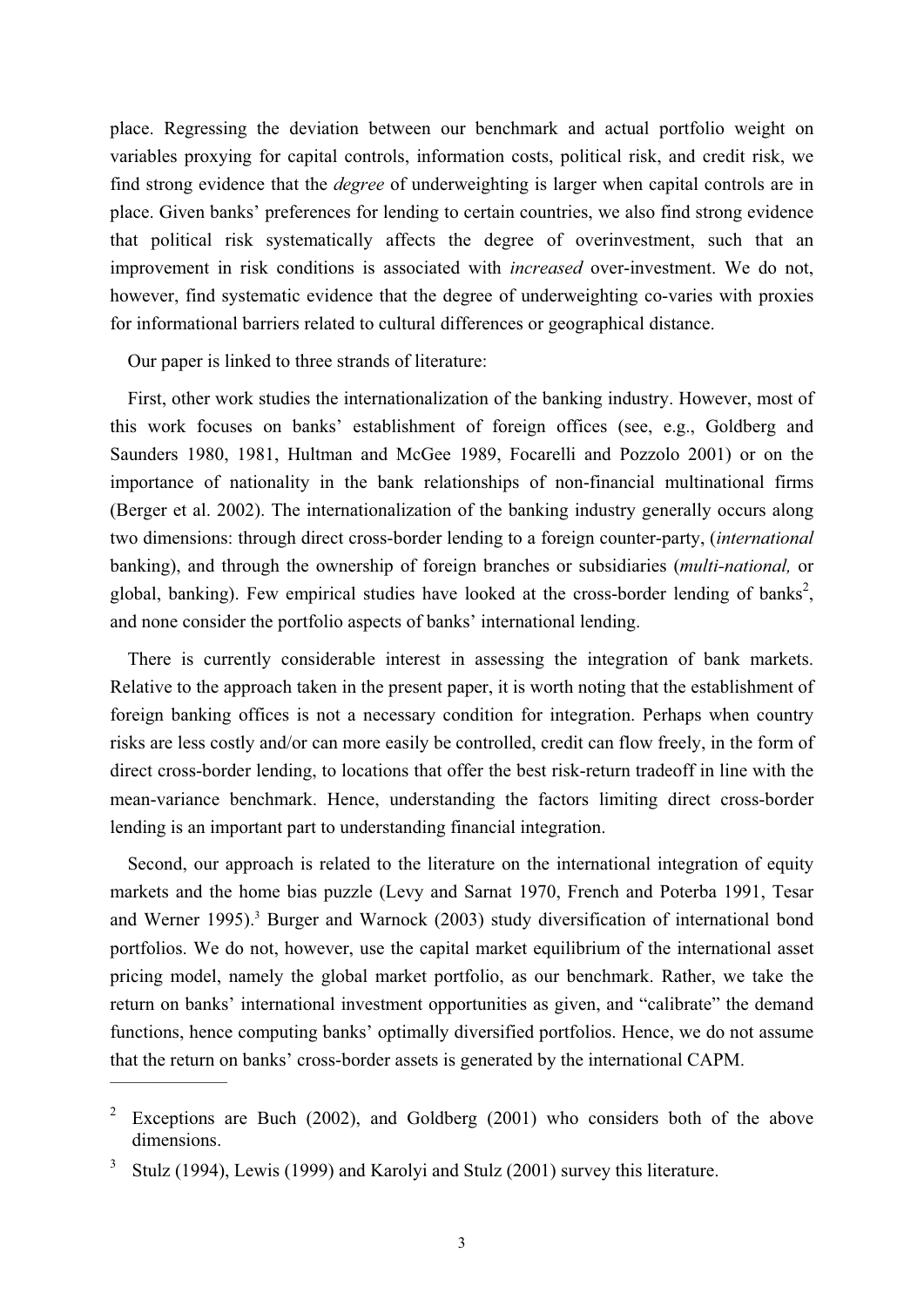A recent strand of the international finance literature uses gravity-type models to estimate the determinants of international investment choices.<sup>4</sup> One variable that has been used to proxy information costs is the geographical distance between two markets. Empirical studies find a negative link between international asset holdings or international capital flows, on the one hand, and distance, on the other hand (Buch 2003, Burger and Warnock 2002, Focarelli and Pozzolo 2001, Portes and Rey 1999 and 2001, Wei and Wu 2002).<sup>5</sup> In contrast to the findings of the above papers, we do not find strong evidence that geographical distance can explain the deviation from our benchmark portfolios.

Finally, our paper is related to the portfolio approach of banking. The early papers by Pyle (1971) and Hart and Jaffee (1974) explain the existence of financial intermediaries within the mean-variance framework. Later applications of the portfolio model are Koehn and Santomero (1980) and Kim and Santomero (1988) which analyze the impact of capital regulation on banks' portfolio and choice of risk.

The rest of the paper is organized as follows: Section 2 describes our methodological approach and discusses risks and returns in international banking. Section 3 presents the data and the construction of the benchmark portfolio weights. The empirical results are presented in Section 4 and 5, and Section 6 concludes.

# 2 Methodological Approach

Our benchmark mean-variance approach used to determine the composition of the optimal international portfolio requires measurement of the risks of and returns to international lending. We discuss below the assumptions that we make in deriving these return, including the hedging of exchange rate risks.

## *2.1 Risk and Return in International Banking*

Standard portfolio theory asserts that international diversification benefits investors because it expands the choice set of assets. Low correlations between domestic and foreign assets lower the risk of an international portfolio and improve the risk-return trade-off of the investment opportunity set.<sup>6</sup> Banks may therefore benefit from holding foreign assets either because they gain access to activities with higher net present value than those available in domestic  $\overline{\phantom{a}}$   $\overline{\phantom{a}}$   $\overline{\phantom{a}}$   $\overline{\phantom{a}}$   $\overline{\phantom{a}}$   $\overline{\phantom{a}}$   $\overline{\phantom{a}}$   $\overline{\phantom{a}}$   $\overline{\phantom{a}}$   $\overline{\phantom{a}}$   $\overline{\phantom{a}}$   $\overline{\phantom{a}}$   $\overline{\phantom{a}}$   $\overline{\phantom{a}}$   $\overline{\phantom{a}}$   $\overline{\phantom{a}}$   $\overline{\phantom{a}}$   $\overline{\phantom{a}}$   $\overline{\$ 

Martin and Rey (2001) provide a theoretical underpinning of the gravity model of international finance.

<sup>&</sup>lt;sup>5</sup> In the banking literature, distance has been used as a proxy for banks' ability to monitor (see e.g. Petersen and Rajan 2000), although Degryse and Ongena (2002) find that distance proxies for effects of price-discrimination.

 $6$  See, e.g., Solnik (1974). However, the risk-return gain is hard to determine empirically on the basis of ex-post data, in part because of measurement error; see Jorion (1985).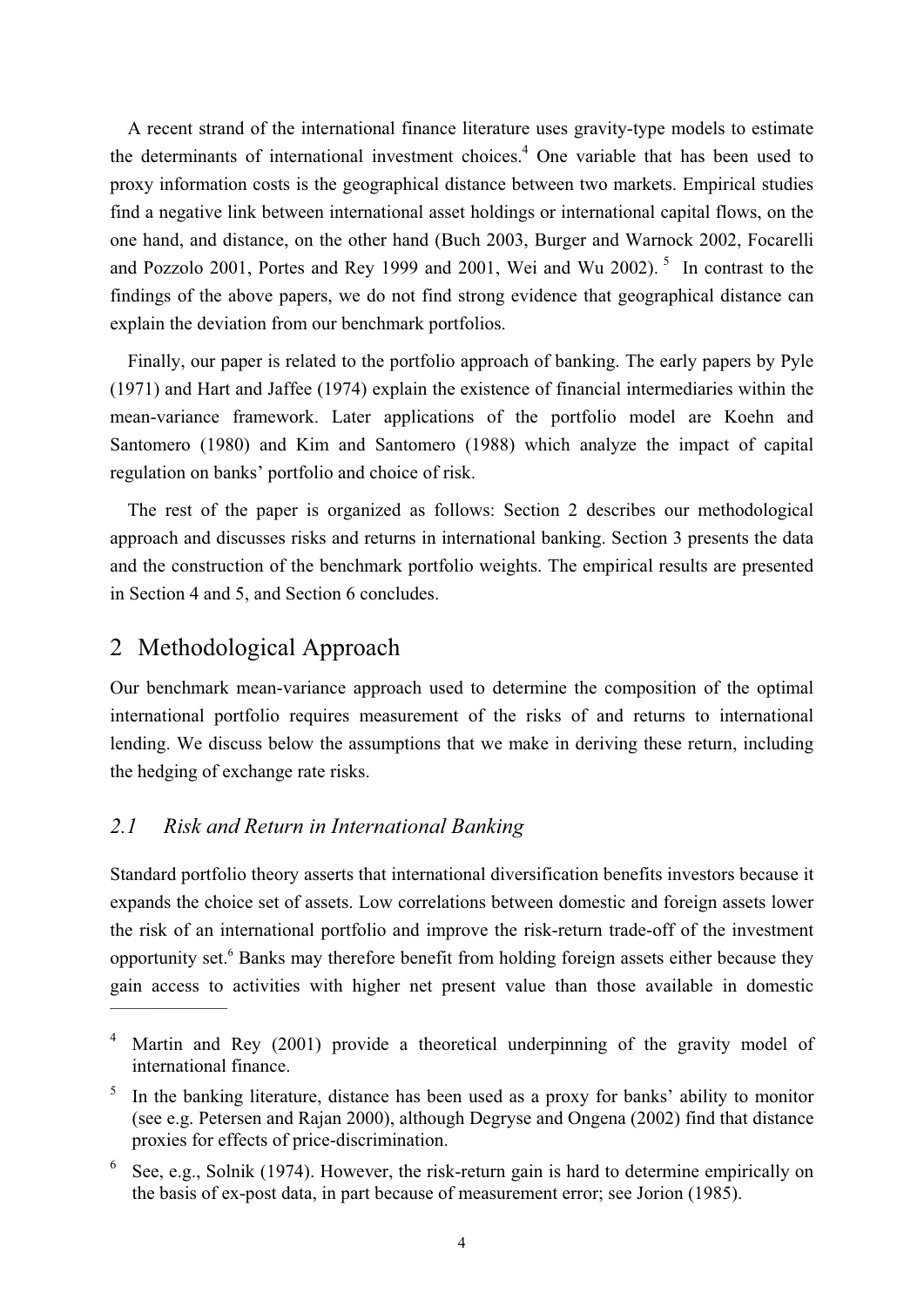markets or because they can diversify location-specific risks. Since the costs of financial distress are high in banking, improved diversification would be value-enhancing.<sup>7</sup>

As Table 3 shows, however, in banks' actual portfolios domestic holdings far exceed foreign claims. Hence, it appears that banks may not be taking advantage of gains from international diversification. To quantify that proposition, we need to know the benchmark portfolio under optimal diversification.

We study what the optimal risk-return trade-off implies for banks' cross-border allocation of assets using bilateral observations on banks' foreign assets. We compute a benchmark portfolio against which we compare banks' actual cross-border holdings, and we run regressions of the difference between the two on variables which may capture *barriers* to banks' cross-border extension of credit. If risks associated with cross-border lending cannot be controlled at reasonable costs due to asymmetries of information, regulations or the like, banks will abstain from direct cross-border transactions. For example, costs of obtaining information may limit banks' ability to monitor foreign borrowers and the ability to monitor may be closely related to the cultural ties between the location of the lender and borrower.<sup>8</sup>

When lending internationally, banks are also exposed to currency risk and various country risks.<sup>9</sup> The expected return and risks on assets held against a counter-party residing in country *i* will generally have a country-component that may not be fully diversified away in an international portfolio:

- o The currency denomination of assets will expose the lender to *currency risk*. If a country has a high interest rate differential vis-à-vis the world average, this may indicate the presence of a premium for currency risk equal to the expected devaluation of the foreign currency (cf. uncovered interest rate parity).
- o Foreign positions may be subjected to *transfer risk* to the extent there are either restrictions on capital movements or even some probability that currency controls may be imposed by the foreign government to limit capital outflows, as occurred, for example, in Malaysia in 1997 in the wake of the Asian crisis.

There is generally little quantitative evidence of the gain from "going international" in banking. Whalen (1988) provides some evidence that the size of gains from international diversification may be significant. Acharya, Hasan and Saunders (2002) consider gains from geographical diversification and test the model of Winton (1999) on a sample of Italian banks. They find support that regional diversification improves the risk-return tradeoff for banks that have low to moderate levels of downside risk.

Even within countries, investment patterns have been found to be guided by regional and cultural proximity (Coval and Moskowitz 1999, Grinblatt and Keloharju 2000).

See Stigum (1990) for an extensive discussion of country risks involved in international banking.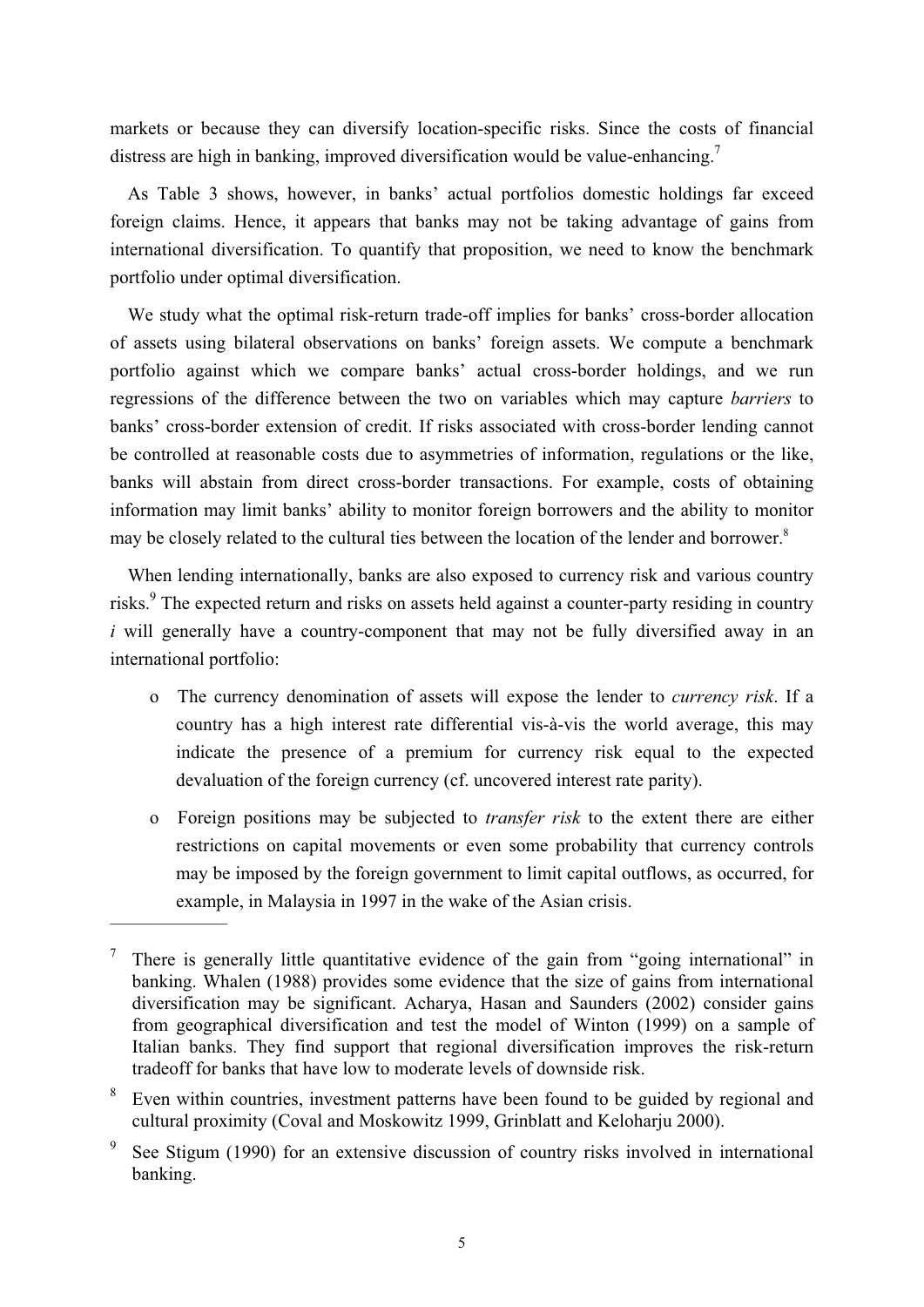o Other country risks include *regulatory, legal* and *political risks*. Examples are the Mexican and Russian debt moratoriums of 1994 and 1998, or the imposition of minimum reserve requirements on cross-border credits of the type imposed in Chile in the 1990s.

The above types of risk have a direct effect on the expected rate of return on banks' crossborder assets. Currency risk affects the rate of return on banking assets directly if assets are denominated in the foreign currency. Any factor that potentially lowers the ability of borrowers to repay their debt – such as the imposition of currency controls or other regulatory factors – affect the expected rate of return on banking assets. The benchmark portfolio that we calculate thus reflects risks which are material to international banking.

## *2.2 Assumptions of the Benchmark Portfolio*

The empirical approach of this paper follows three steps. In the first step, we compute "optimal" portfolios for banks international assets. In the second step, we compare actual and benchmark portfolios and, in the third step, we try to explain these deviations.

We use the mean-variance portfolio model (Markowitz 1952, 1959) and its international extension (Solnik 1973, Sercu 1980) as our benchmark model for the optimal diversification of banks' cross-border asset portfolio. Using the mean-variance model to evaluate the gains from international banking is equivalent to the following standard model of the bank decision problem:

- o There is a representative risk-averse bank in each country.
- o Banks face a menu choice of *N* composite risky assets corresponding to *N* different locations (countries), including the domestic market. Furthermore, there is a risk-free domestic asset. Our focus is the allocation of the risky portfolio of assets, not the split between risky and riskless assets.
- o Banks take interest rates on the risky assets as given and choose the international allocation that maximizes the risk-return tradeoff (Sharpe ratio) subject to a no-shortsales constraint. $10$

We impose the short-sales constraint because we view banks' assets and liabilities as fundamentally different kinds of contracts; otherwise, when computing the benchmark portfolio, we would be forced to make the unpalatable assumption that a short-sale of a loan to a particular country was equivalent to issuing a new deposit in that country. The benchmark portfolio of risky assets is determined as the portfolio on the efficient

 $10$  If returns on bank claims are normally distributed, this is consistent with any utility function in a one-period model. Alternatively, for non-normal returns, restrictions must be placed on the utility function.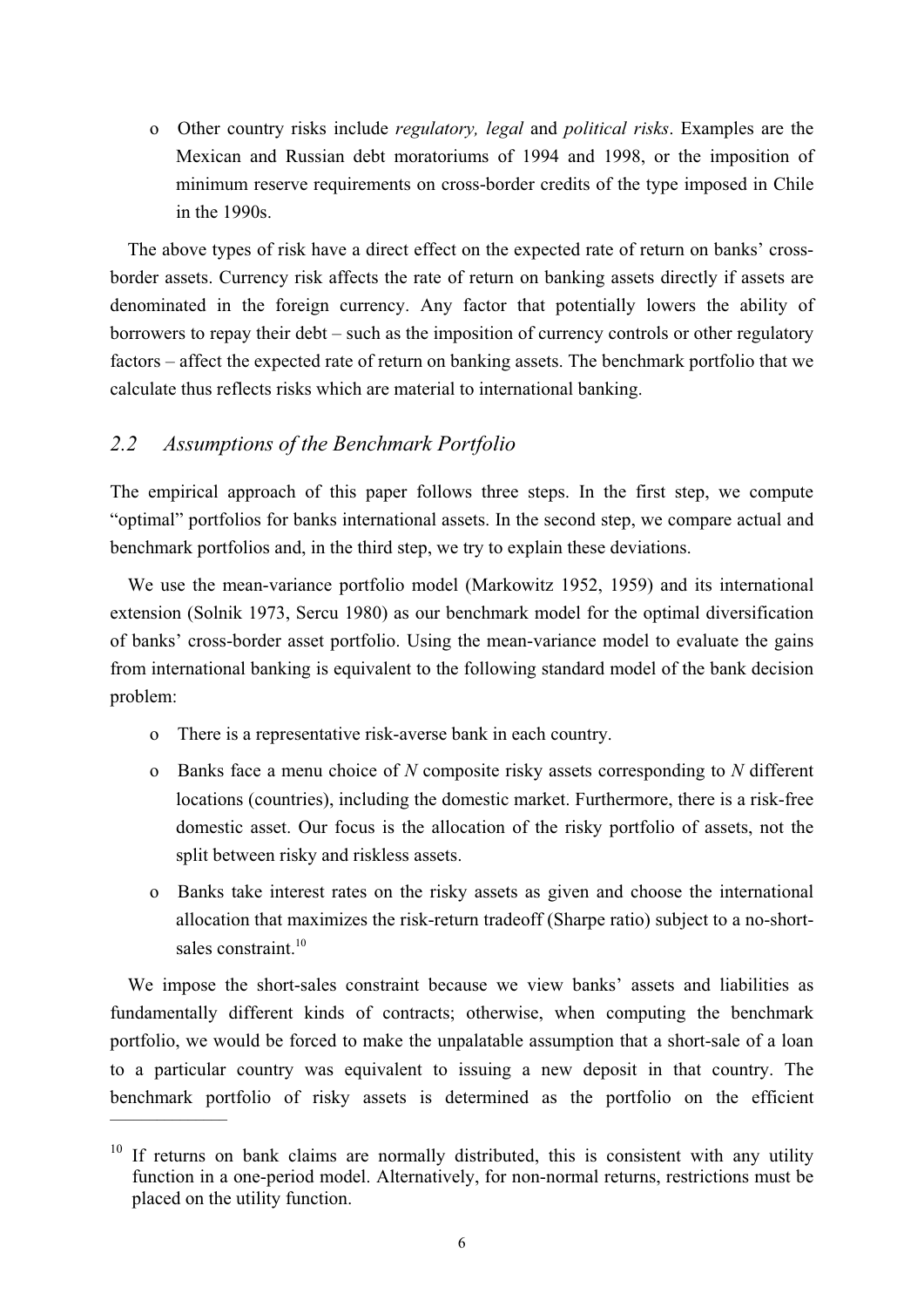(constrained) frontier with the highest Sharpe ratio (i.e. the ratio of the excess return of the portfolio to its standard deviation), which we calculate by mapping out the constrained frontier.<sup>11</sup> Hence, we focus on banks' holdings of risky assets and ignore the weight on the domestic riskfree portfolio. Of course, in the portfolio model, a bank's optimal *total* portfolio is a linear combination of the riskfree domestic asset and the risky portfolio, with the relative weights depending on banks' degree of risk aversion. In our analysis we are interested in banks' preferences for investing domestically versus abroad and less in banks' preferences for safe and risky assets. Since the relative weights on the domestic and foreign assets in the risky portfolio are unaffected by the degree of risk aversion, we ignore the safe part of the portfolio.12

Applying a mean-variance optimization framework to study banks' cross-border asset allocation implies that we are making two additional simplifying assumptions:

First, the decomposition of the asset and liability side implicit in this setup is equivalent to a view of a bank that faces a menu of exogenously given investment opportunities and that will attempt to raising funding for any nonnegative net present value project. The large banks that are behind most of international lending fund most of their activities with borrowed fund, raised in the money market as opposed to a branching network, which lends support to the above view. Banks' ability to expand their balance sheet is of course subject to various constraints, such as reserve and capital ratio requirements which work to pin down the overall size of the asset portfolio. Such constraints are abstracted from in this paper. We simply derive the composition of the Sharpe-ratio maximizing portfolio and compare it to banks' actual composition, treating portfolio size as exogenous.<sup>13</sup> While a simultaneous treatment of banks' assets and liabilities is essential in an analysis of the risks that banks carry *on* their books, in this paper, our perspective is rather to as ask how much risk banks can *take off* their books by means of cross-border diversification.

Second, the mean-variance benchmark treats banks as price-takers. This assumption differs in an important aspect from the modern theory of financial intermediation which rationalizes the existence of banks by the asymmetry of information in credit markets.<sup>14</sup> The return to

- $13$  That binding capital constraints may affect the extent of banks' international lending at an aggregate level has recently been showed by Peek and Rosengren (1997, 2000).
- <sup>14</sup> Seminal references are Leland and Pyle (1977), Diamond and Dybyig (1983) and Diamond (1984). Freixas and Rochet (1998) gives a comprehensive exposition of the theory of financial intermediation.

<sup>&</sup>lt;sup>11</sup> We compute each point on the frontier by finding the set of weights which, for a given mean return, minimizes the standard deviation of the portfolio, subject to the nonnegativity constraint.

<sup>&</sup>lt;sup>12</sup> When we compare the benchmark portfolio with banks' actual portfolios we use data on banks' holdings of risky domestic assets only.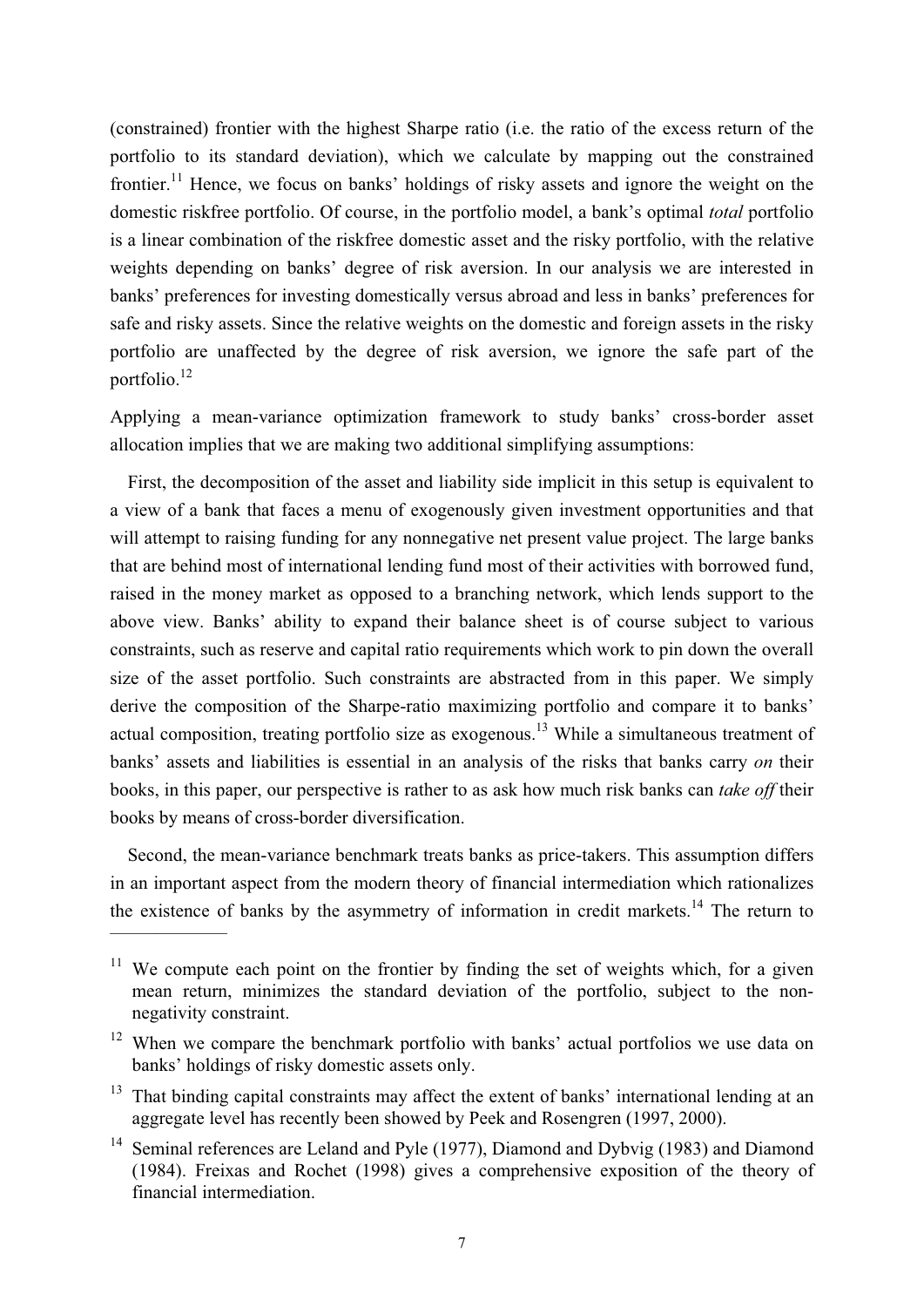monitoring and the connection between credit risk and asymmetries of information are central elements in the theory of financial intermediation which are abstracted from in the meanvariance model. Hence, information costs are a potential source of deviation between our benchmark portfolios and banks' actual portfolios. We consider this possibility explicitly in the analysis below by including regressors that proxy for information costs when we look for explanations for the deviation between the benchmark and actual portfolios.

Summing up, banks should not be, and indeed do not appear to be, indifferent about the risk-return trade-off on their asset portfolios. International cross-border lending is likely to entail gains from diversification although benefits may be reduced if barriers such as asymmetric information or regulatory restrictions raise the relative cost of international lending. The value of the portfolio model is that it serves as an explicit and computable benchmark focusing on banks' exposures to the various country risks that are inherent to international loan markets. Note that this choice of benchmark does not imply an assumption that banks' cross-border lending returns are generated by the CAPM. Rather, we take the return on cross-border lending as given and compute banks' corresponding asset demands (or, equivalently, supply of funds). The portfolio model is clearly not a model of the fundamental asset transformation process performed by banks, but its usefulness lies in the provision of an explicit benchmark, which, through a deviation-from-benchmark measure, may help us pin down some of the forces that underlie international banking.

#### *2.3 Hedged Returns*

When banks invest internationally, they are exposed to currency risk: changes in exchange rates imply that banks located in different countries face different investment opportunity sets when they convert the return on foreign assets into their domestic currency. Therefore, we calculate three alternative sets of benchmark portfolio weights differing in the assumptions they make about how banks choose to hedge their exposure for currency risk. We do not actually observe the currency-denomination of the bilateral positions in our data. However, we assume that the currency denomination coincides with the location of the counter-party as long as that counter party is a OECD-member. Liquid derivatives markets for foreign exchange exist for all OECD-countries in our sample, so this assumption does not seem inappropriate. For emerging market, however, liquid forward markets do not necessarily exist, hence returns against emerging market counter parties are measured in USD and can be hedged with the USD-forward rate.

Using these assumptions, we compute the following hedging portfolios:

o In Case 1, we assume that banks do not hedge their currency exposures and hence choose to carry that risk on their books. This may correspond to a situation where it is optimal for banks to leave their foreign investments unhedged, either because the costs of hedging are too high or because hedging involves the assumption of other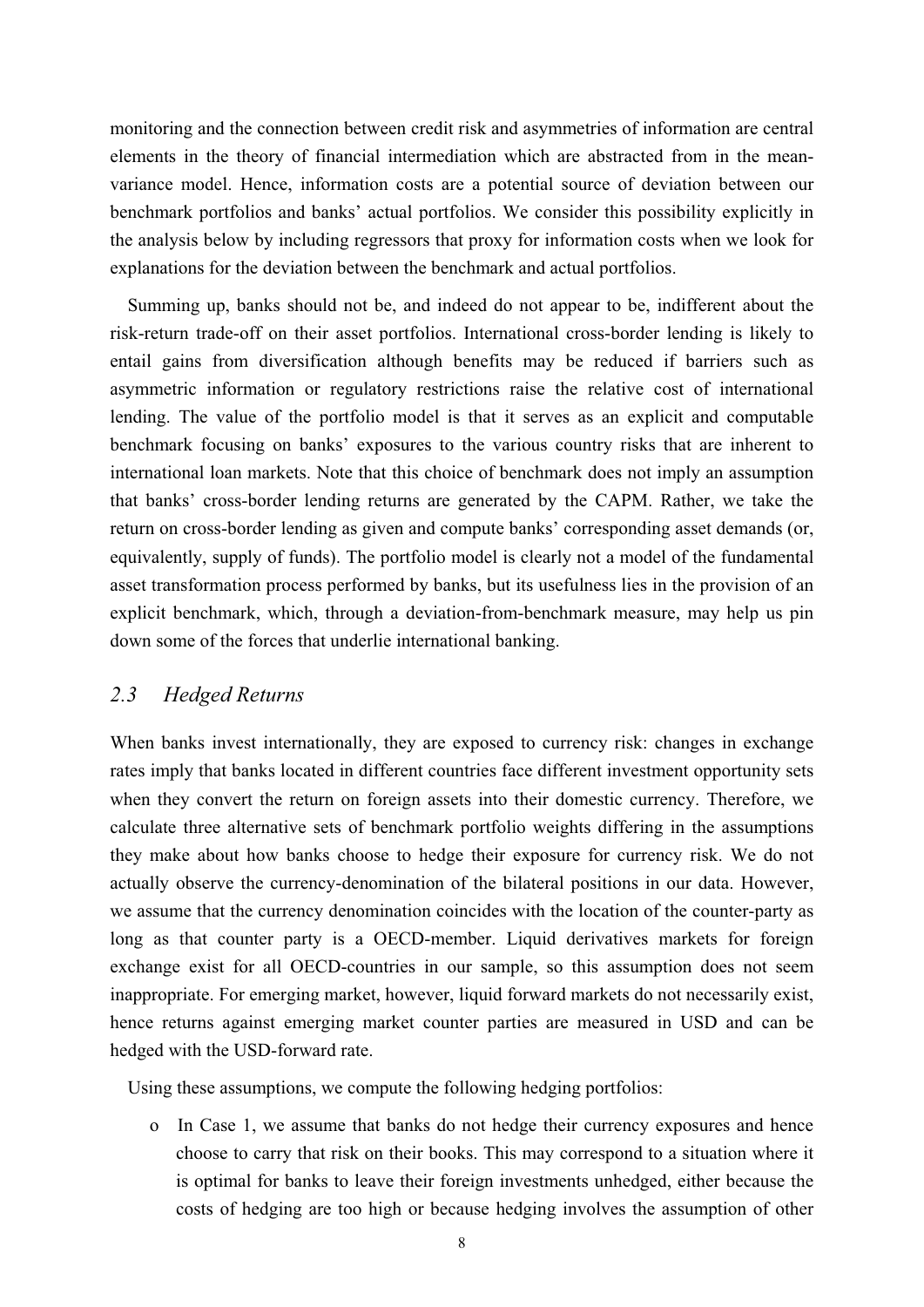costly risks. Alternatively, it may be the case that the cost of bearing the risks is low for banks, for example because currency risk may be diversified in a large portfolio.

- o In Case 2, we assume banks hedge their principal investment fully ("unit hedge"), locking in the future sales price of the foreign currency through the sale of a forward or futures contract. This case may be seen as capturing the situation where banks choose to hedge currency risk on-balance sheet through matching liabilities. Onbalance sheet hedging works to lower the volatility of returns.
- In Case 3, we assume banks hedge optimally according to the international asset pricing model (Sercu 1980).<sup>15</sup> The hedge ratio minimizes volatility of the hedged position by taking into account the correlations between the risky assets and currencies. This case may be interpreted as a situation where banks actively manage their currency risks and are willing to take open positions to benefit from the structure of covariances.

## 3 Data

#### *3.1 Banks' Cross-Border Assets*

To compute the geographical dispersion of banks' portfolios, we use the locational data published by the Bank for International Settlements (BIS) in its *Quarterly Review* (also known as the *BIS Territorial Data*). For each reporting country, the BIS reports the assets held vis-á-vis recipient countries from both the developed and the developing world. Supplementing the BIS Quarterly Review with historical unpublished data obtained from the BIS, we are able to construct a panel data set of annual bilateral assets positions for the following four reporting countries; France, Germany, United Kingdom, and the United States. The data sample used in this study covers the period from 1995 to 1999.

The data provide information on the total value of assets of banks located in the reporting countries against counter-parties located abroad (recipient countries). Only the total dollar value of the claims against counter-parties located abroad is collected. Hence, determining the benefit from investing abroad, the assets on any recipient country are best thought of as a *composite asset* with a return that is subjected to various country risks. This composite asset spans various types of assets against various types of counter-parties. In particular, besides location of counter-party, the maturity, cash flow, and currency denomination are characteristics that may differ across the contracts that make up the composite asset. In addition, asset positions include trade-related credit, holdings and own issues of international securities (except the US), and permanent financial interests in other undertakings such as  $\frac{1}{2}$ 

The international asset-pricing model implies that, in the presence of exchange rate risk, the benchmark portfolio involves taking positions in both foreign assets and currencies.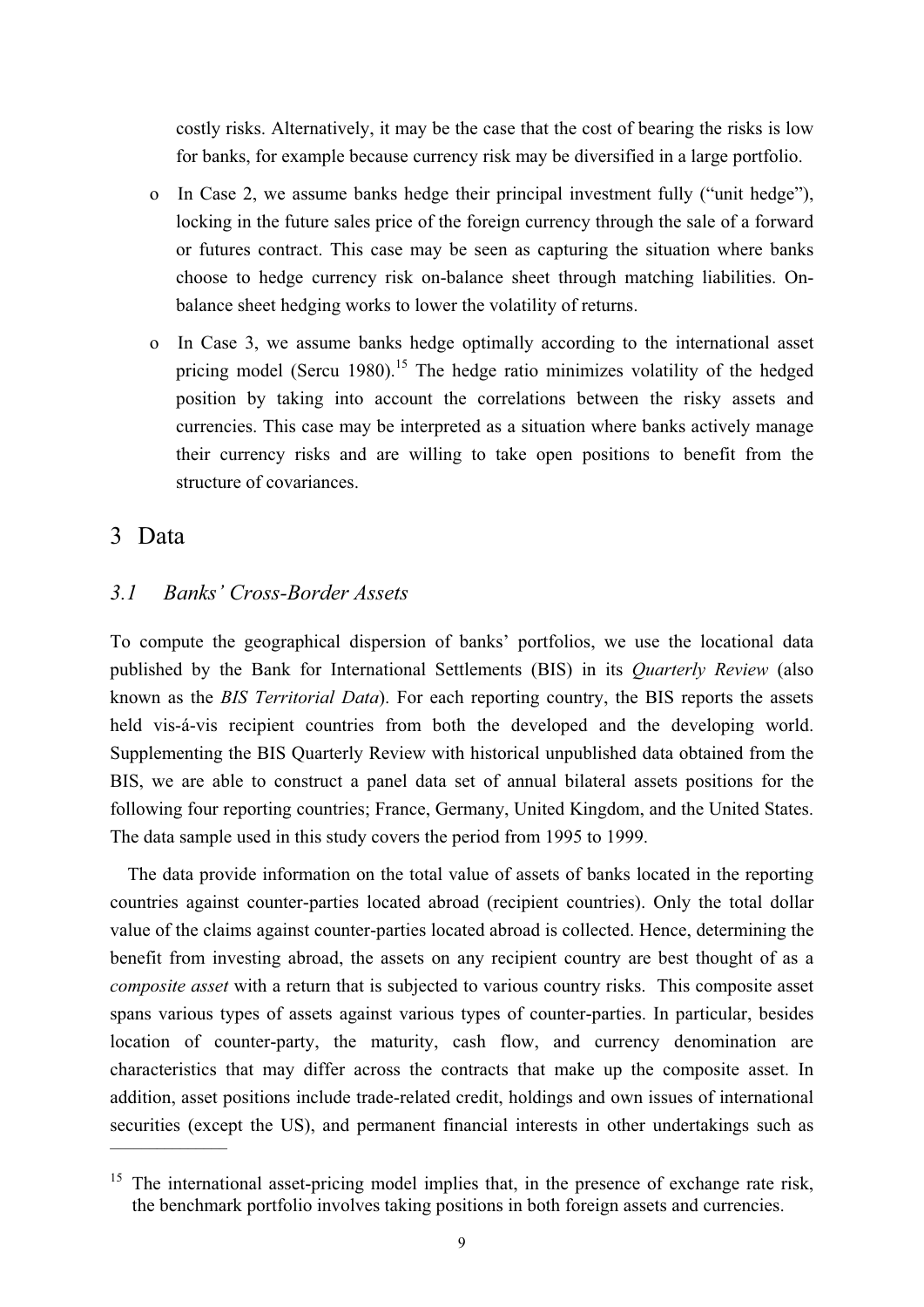equity positions (participations). Off-balance sheet items are generally excluded. The types of counter-parties contained in the cross-border position in our data include other banks, nonbanks, and own subsidiaries located abroad (by the locational nature of the data).<sup>16</sup> At the aggregate level, about two-thirds of international assets are interbank assets, and most of these are denominated in the major currencies. The distinguishing feature of our data set is the location of counter-party, whereas the other contractual dimensions (such as currency, maturity, type of counterparty) are not available to us at the bilateral level.

The BIS locational data do not quite allow us to construct a perfect picture of the *international* (as opposed to cross-border) diversification of banks' portfolios, as the location and ownership of counter-party do not necessarily coincide. In particular, the locational data do not consolidate assets vis-à-vis foreign branches and subsidiaries of the banks in the reporting country.17 Bilateral consolidated data were not collected by the BIS prior to 1999. Hence, we cannot distinguish loans made by UK-chartered banks to (say) Japan from funds channeled to Japan by Japanese subsidiaries located in London. Because interoffice positions are not netted out, our measured cross-border diversification may be a noisy measure of the international diversification of banks' actual portfolios. While the locational data may lead us to overstate international diversification by not netting out interoffice claims, they may also lead us to understate diversification by not considering the foreign positions of foreign offices located abroad. The direction of the bias also depends on the interoffice accounting practices of banks. To get a sense of the extent of this noise, we compare for the one overlapping year of 1999 the regional structure of actual portfolio weights measured by the locational data with the BIS bilateral consolidated data. We find fairly small differences for Germany, France and the U.S.: the deviation between the two portfolio weight measures is in the order of five percentage points for any individual recipient country, and typically much lower than that, and the sign of the difference varies in an unsystematic fashion across recipient countries. For the U.K., due to London's position as a financial center, the size of the unconsolidated portfolio is rather larger than the consolidated portfolio, hence we underestimate the portfolio share of the domestic risky asset by 30 percentage points, making U.K. banks look overly diversified. Also, cross-border investment against counter-parties in the U.S. is overestimated by about six percent (these are most likely interoffice positions of U.S. subsidiaries/offices in London). We comment on this latter observation in section 4.3, but in general the results appear not to be seriously affected by the noise in the locational data.

Our computation of the benchmark portfolio also requires information about assets held domestically. We obtain data on the domestic bank assets for the four reporting countries  $\frac{1}{2}$ 

 $16$  Our data cover several different types of on-balance sheet contracts, including interbank deposits, syndicated lending, revolving credit, securities, and participations.

 $17$  That is, any office, branch or subsidiary of foreign banks residing in, say, the U.S. are registered as "banks in the U.S.".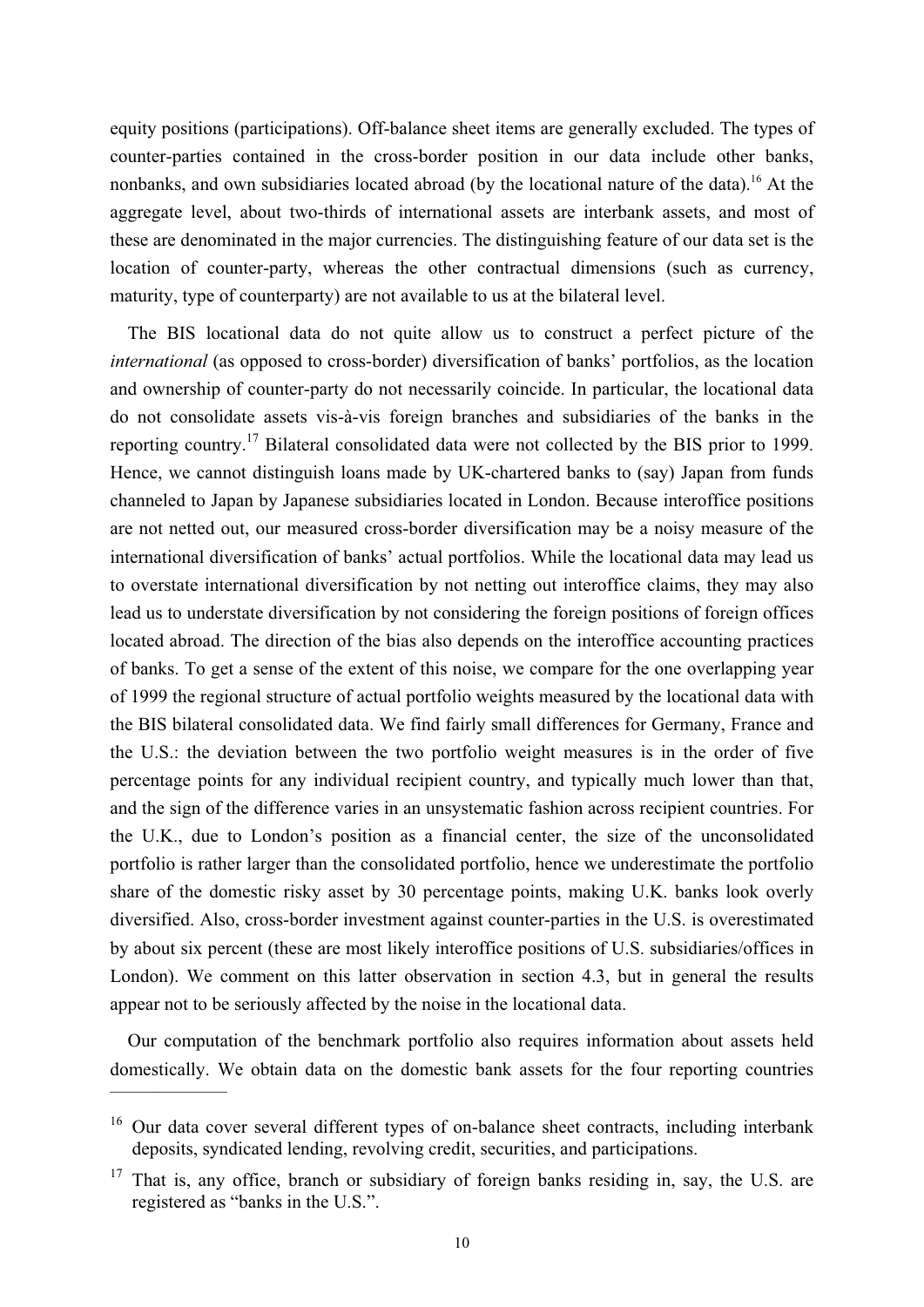from the IMF publication *International Financial Statistics* (domestic assets are not collected by the BIS). We subtract out domestic claims on the government sector. Notice that because the domestic data are taken from a different source, the measurement of the relative size of domestic and foreign positions may be affected by measurement error. The domestic risk-free asset is proxied by the 3-month Tbill contract for each of the reporting countries.

#### *3.2 Estimating Returns on Banks' Cross-Border Assets*

In order to determine the opportunity set that banks face in an international context, we need to estimate the expected returns and risks of the foreign composite assets. Banks typically lend at LIBOR plus a spread to each individual counter party depending on the credit rating of that counter party. The mark-up also contains a premium for transfer and political risk. We want our benchmark portfolio to be based on returns that price transfer and political risk which is an integral part of international banking.

Note that we cannot treat the return at date *t* as a *known* rate of interest earned on an investment maturing in a given period of time, i.e as a standard fixed-income security, as the expected return will be stochastic, even if the promised return is not. Also, given that we are working with a composite asset observed annually, to the extent that assets are of shorter maturity or that the interest is reset at intermediary dates, the future return earned on the composite claim will be random. For example, a bank that lends under a line of credit is exposed to both interest and quantity risk.

Based on these two considerations, we use total returns on sovereign bond indices to measure banks' expected return on cross-border assets: for the OECD-countries in our sample, which all have liquid and liberalized capital markets during the sample period, we compute returns measured in the domestic currency from the MSCI-sovereign bond indices. For emerging markets, we use the JP Morgan EMBI+ indices, which are USD-denominated bonds, to calculate total returns. The EMBI+ indices are available from 1994, thus determining the starting year of our sample. Hence, we are (realistically) assuming that lending to emerging markets takes place in USD (see, e.g. Claessens et al. 2003). Ideally, we would have preferred to work with corporate debt indices but such are available for only few of the countries in our sample.<sup>18</sup> We estimate the means and variance-covariance matrix of each national index from monthly observations of 3-months returns, using the entire timeseries of observations (we do not use a rolling-window to allow for changes in expected  $\mathcal{L}$  and  $\mathcal{L}$  and  $\mathcal{L}$ 

 $18$  Alternatively, one could in principle adjust the promised return, LIBOR, for a measure of expected losses from information of banks' actual loan losses on a country-basis. To the best of our knowledge, bilateral data on loan losses are not collected by the regulatory authorities in any of the four reporting countries of our data set and hence such measures are impossible to construct.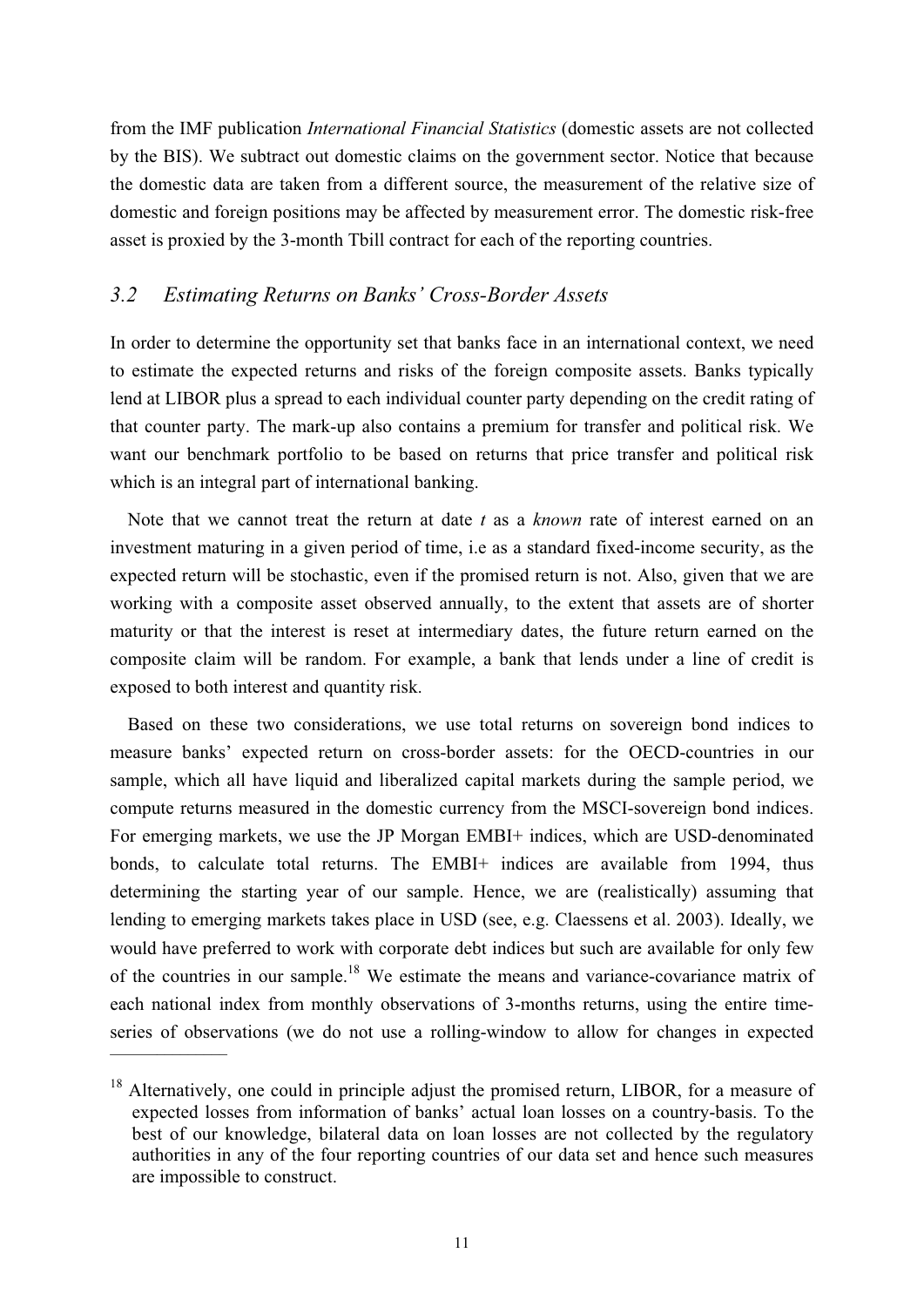returns over time, and hence time-varying benchmark weights, because our time-dimension is relatively short which in a few instances produces unrealistically unstable weights).

The essential feature of the benchmark portfolio thus is that it is calculated from returns that price the country risks faced by banks engaged in cross-border lending. Our benchmark returns, however, may not capture individual counter-party credit risk to the extent such risk is priced at the aggregate level. But if any required premium for credit risk is approximately the same across recipient countries, our estimated benchmark weights will be valid. This approximation will hold to the extent international transactions mostly take place between banks with an investment-grade credit-ratings. To account for the possibility that the approximation does not hold well, we include a proxy for credit risk of counter-parties in our regressions.

We construct a sample of the recipient countries based on the main criteria that data exist that allow us to construct times series of returns for the largest possible subset of countries in the BIS locational statistics, including both OECD and emerging markets using data from the *Datastream* data base. That leaves us with 21 countries: 12 OECD countries (Australia, Belgium, Canada, France, UK, Germany, Italy, Japan, Netherlands, Norway, Sweden, and the US), and 9 non-OECD emerging markets (Argentina, Mexico, Morocco, Panama, Peru, Philippines, Poland, Venezuela, and Russia). These 21 countries cover between 80-90% of total cross-border assets of banks in the four reporting countries.

#### 4 Actual versus Benchmark Portfolios: Empirical Results

In this section, we first look at the actual regional structure of banks' international asset portfolios. We then describe the estimated benchmark portfolios and the deviation from the benchmark.

#### *4.1 Regional Structure of International Banking Assets*

Figure 1 provides a breakdown of banks' external assets by region of the recipient countries for the years 1995 and 1999. Foreign assets of the reporting countries are highly concentrated in other developed countries. For Germany, France, and the U.K., these countries accounted for around 80–90 percent of total foreign assets. U.S. banks had the smallest exposure to other developed countries (55 percent of the total). The main reason for this difference between the U.S. and the other reporting countries is the relatively large exposure of U.S. banks to developing countries in Latin America and to offshore financial centers.

During the 1980s and 90s, lending to other developed countries has increased in importance. This can be seen both in the portfolio shares of EU and of OECD countries. Two interpretations of this restructuring of portfolios are conceivable. On the one hand, the restructuring of portfolios may be the result of the financial crises of the late 1990s. Due to the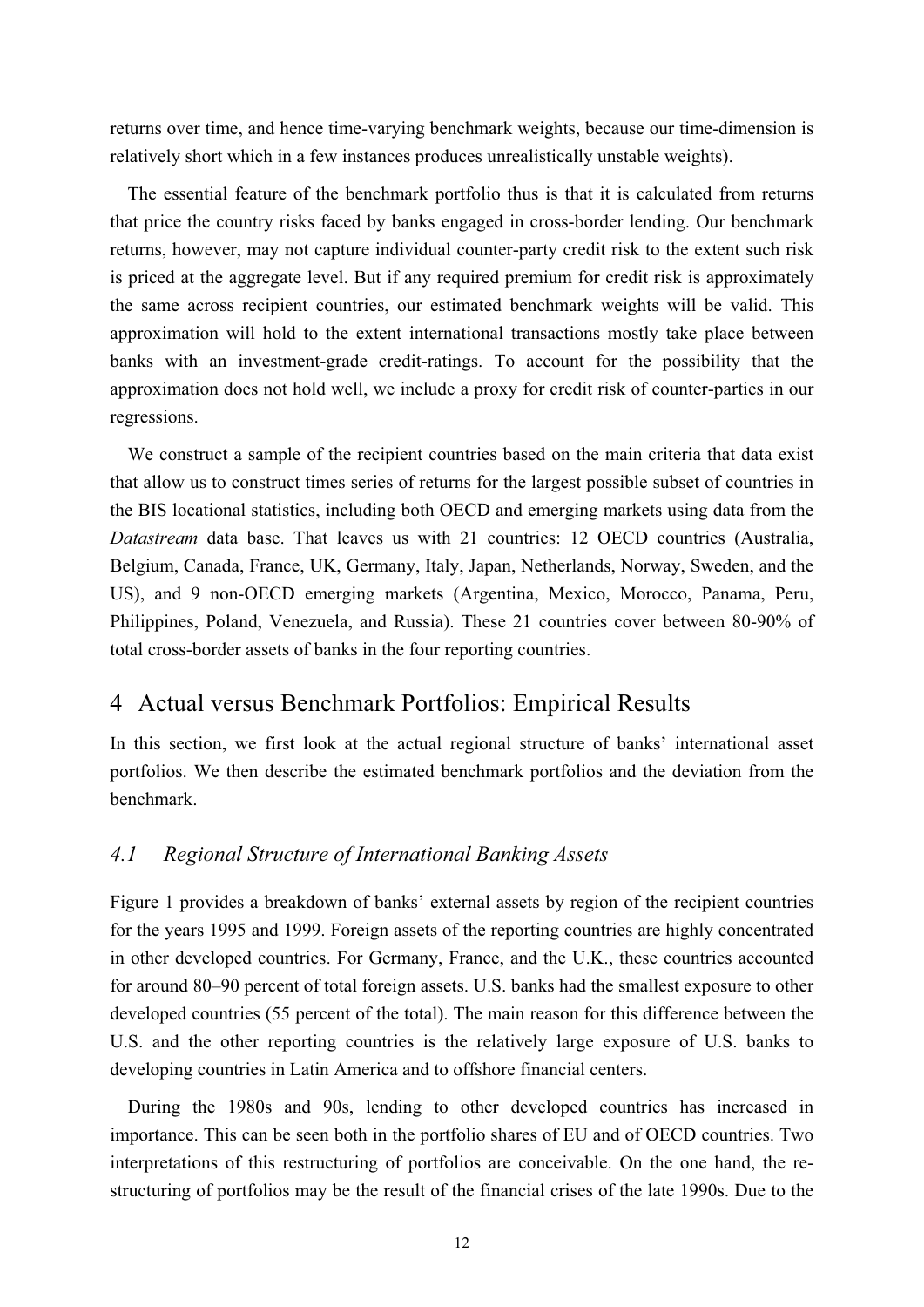increase in risks associated with these crises, banks have tended to move away from emerging markets. On the other hand, regulatory changes such as the creation of the EU's Single Market or the Basle capital accord, which sets standards for the risk weighted assets of commercial banks and puts a lower weight on OECD countries, could be behind these patterns. We account for these two alternative explanations in our regressions below by using proxies for country risks as well as for regulatory changes at the EU level to explain differences in portfolio shares across countries.

# *4.2 Gains from an International Portfolio*

Table 1 summarizes the benchmark portfolio characteristics for the three international benchmark portfolios under the assumption of unit-hedged, optimally hedged, and unhedged returns respectively for each of the reporting countries. The figures in the table are the average values over the five-year sample period. We also report the average return and volatility on the purely (risky) domestic portfolio.<sup>19</sup> A comparison of Sharpe ratios suggests the existence of considerable gains from international diversification. The Sharpe ratios are reported on an annualized basis; hence for, say, the U.S. an annualized ratio of 1.88 corresponds to a monthly ratio of 0.54. The optimally hedged portfolio tends to have the lowest volatility as expected, the highest return, and therefore the highest Sharpe ratio. The unhedged portfolio has the highest volatility among the international portfolios due to added volatility from exchange rates, but, interestingly, even the unhedged benchmark has lower volatility than the domestic portfolio suggesting diversification of currency returns.

# *4.3 Optimal Geographical Allocation and Deviation from Benchmark*

In Table 2, we show the estimated average return on foreign assets for the three methods of hedging and for each reporting country.<sup>20</sup> In general, the estimated returns of the OECDcountries have lower means and smaller standard deviation than those for the emerging markets. The emerging markets with the highest volatilities are Russia, Panama, Peru and Venezuela.

Considering the unit-hedged returns, there is a clear tendency for the core-countries in the European Monetary System (EMS), France, Germany, Belgium and the Netherlands, to have  $\frac{1}{\sqrt{2}}$ 

<sup>&</sup>lt;sup>19</sup> The excess return of the risky domestic portfolio is not zero in our calculations as the risky domestic asset is proxied by the total return on the MSCI sovereign debt index and the risk-free return by the domestic 3-month t-bill rate. The return of the former is necessarily higher and differs by index composition, gains from diversification and reinvestment.

 $20$  We report nominal returns. Converting to real returns affects the benchmark weights only to the extent that the inflation rate of the reporting country is correlated with changes in the exchange rate.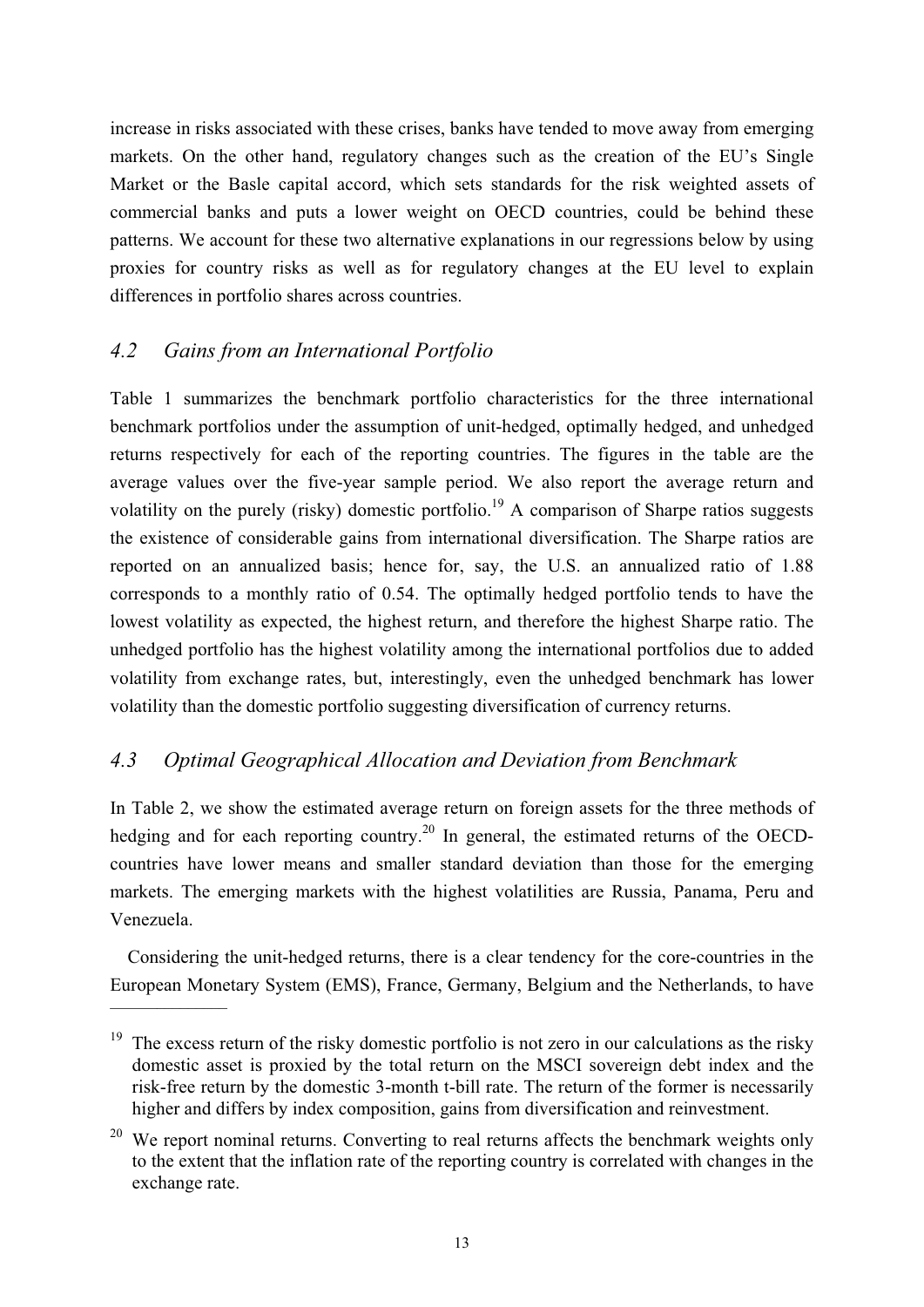rather similar means and standard deviations vis-à-vis the reporting countries France and Germany. This clearly reflects the convergence of interest rates experienced up to the introduction of the EMU. Domestic returns generally tend to have the lowest standard deviation, suggesting that exchange rate fluctuations matter even when hedged (the exception is the U.K for which the volatilities of the assets of the core-EU countries are even lower). The volatility of unhedged returns is always lowest for the domestic asset, obviously reflecting the added currency risk.

In Table 3, we compare the actual and benchmark portfolio shares derived under the three different hedging assumptions. Generally, the reporting countries are considerably overweighted domestically. This tendency is less marked for the unhedged benchmark, where the added volatility from exchange rates makes the domestic asset more attractive (in fact, in the unhedged case, the U.K. is underweighted domestically). The European reporting banks also overweight North America but underweight Japan. Indeed, the pattern of benchmark weights appear to be determined by relatively volatilities, rather than expected returns. Therefore, the weight on European countries is high which is much in line with actual weights.

Note that the emerging markets generally is assigned zero weights in the benchmarks, except Poland and Russia (and occasionally Peru and Morocco). From a mean-variance point of view, the higher expected returns are outweighed by the cost of added volatility. In the case of Poland, which is the country with the most persistent pattern of non-zero weights, the reporting countries are all underweighted. The same holds, albeit less systematically, for Russia. Also notice that reporting country banks' overweight Latin America relative to the benchmarks.

The variation in actual and benchmark portfolio composition over the sample period is depicted in Figures 2-5 which plot the difference between actual and benchmark portfolio weights for the four reporting countries and for five regions (domestic, Asia (including Australia), E.U., North America, Latin America and East Europe (incl. Russia). Africa, represented by Morocco only, is left out). Generally, the domestic asset is overweighted and the assets of European countries are underweighted. This pattern is consistent across all reporting countries, although it appears that domestic overweighting is less in the U.K. Recalling the discussion from section 3.1 however, we know that the unconsolidated locational data in fact overestimates the domestic portfolio share by about 30 percentage points and overestimates the weight on the U.S. by 6 percent. Taking that into account we see that the U.K. is in fact overweighted domestically to an equal extent as the three other reporting countries. Finally, its worth noticing that visually one can make out a small tendency towards the benchmarks, that is, larger internationalization, over time.

The variation in the difference between actual and benchmark weights over time tend to stay within the order of five percent, reflecting changes in the actual portfolio share (the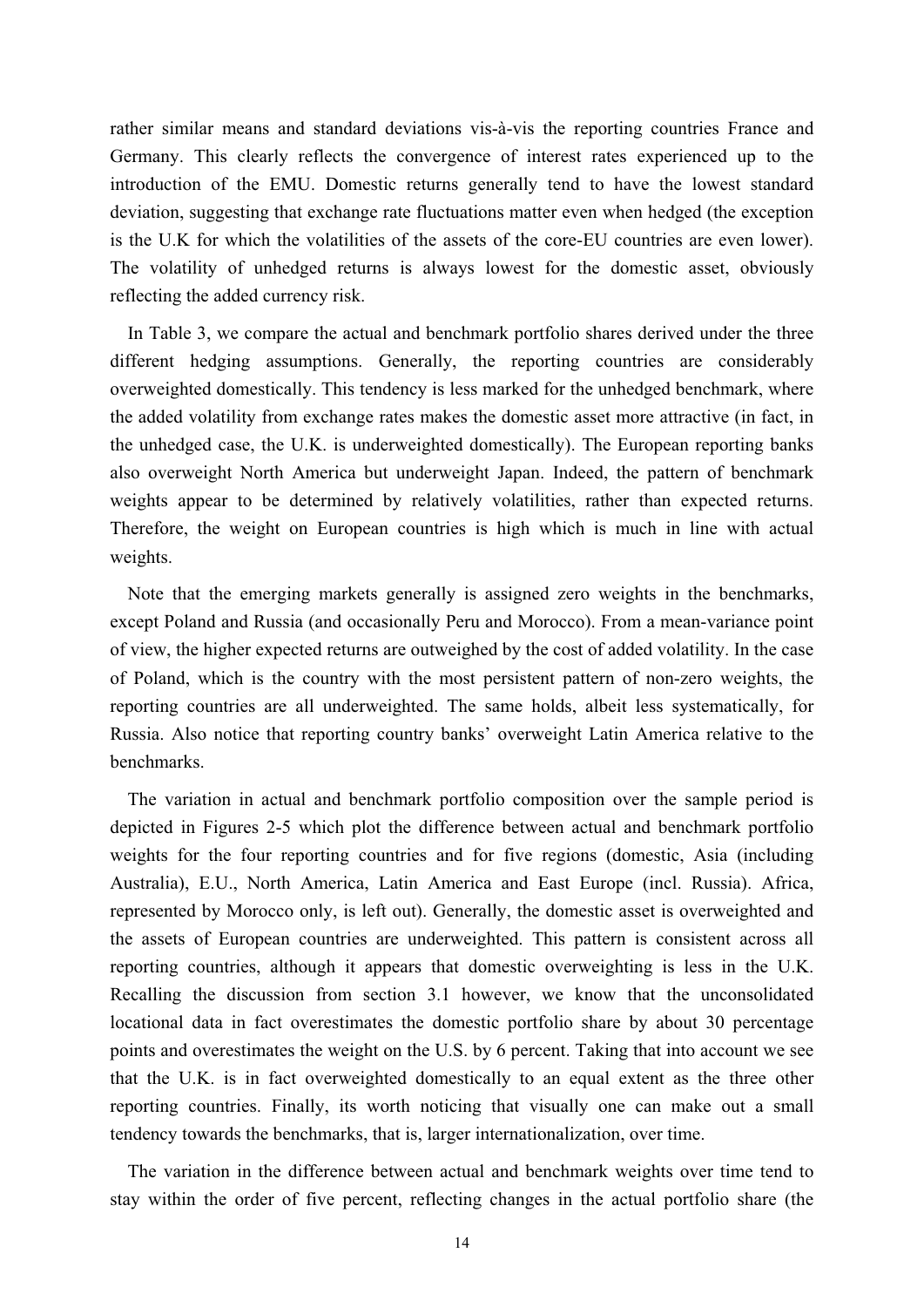benchmark shares are constant over time). Considering that the actual domestic portfolio weights are between 70-90 percent, this variation is far from negligible. We address the determinants of this variation in the next section.

# 5 Explaining Deviations from the Benchmark

How should we interpret the observed differences between the benchmark and actual portfolio compositions? We look for explanations by regressing the differences between the benchmark and actual portfolios weights on variables that proxy for regulations, information costs, and risks. Our motivation for this choice of regressors is discussed below.

#### *5.1 Explanatory Variables*

One explanation for the observed differences in actual and benchmark portfolios is that these simply result from estimation or measurement error. Using *ex post* data, it is unlikely that the benchmark and actual portfolios will turn out to be identical and the variance-covariance matrix of returns may be estimated with error. However, the over-investment in the domestic economy relative to the investment implied by the optimal risk-return tradeoff appears to be too large to be the result of measurement error, even if we take into account that the domestic data are taken from a different source. Furthermore, if the observed deviation in weights is caused by such errors alone, we should not observe a systematic relationship between the deviation and the regressors. Yet the results in Table 5 and 6, discussed below, indicate the presence of systematic covariations.

The alternative explanation is that our benchmark portfolios neglect elements that are important to international banking. In particular, the mean-variance benchmark ignores the potential importance of asymmetric information or barriers resulting from regulations, as discussed in Section 2. We investigate this possibility by choosing regressors that are likely to capture such factors. In particular, for each of the three hedging scenarios we first run probit regressions to establish the characteristics of recipient countries that are overweighted. We then run panel regressions of the difference between the benchmark and actual weights (benchmark minus actual) for country *i* and the actual weight on country *i* on proxies for regulations, information costs, and risk. That is, we look to determine explanation for the deviation from benchmark, conditional on a recipient country being overweighted (underweighting respectively). We denote these regressions the conditional panel regressions. For the regressions presented below we ran with both a pooled sample and for each of the reporting countries separately, both of which yielded similar results. For space considerations, we report the pooled regressions only.

To capture barriers to foreign investment that are related to culture and asymmetry of information, we use a *similarity* measure which is an index that equals one if a recipient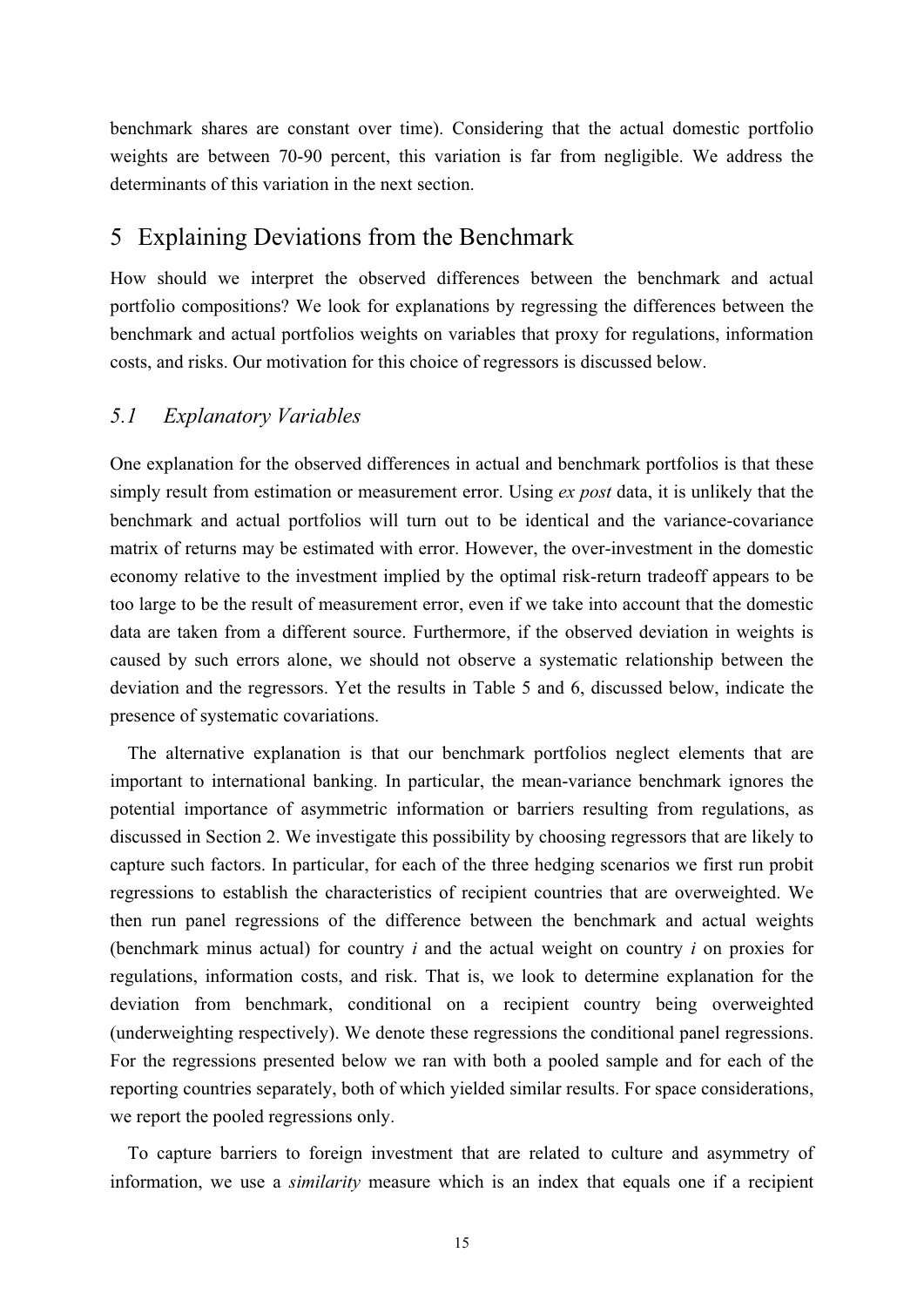country either shares the language or legal system with the reporting country (the latter may also proxy for legal risk). The index takes a value of two if both are shared. In addition, we include a variable measuring the distance between the partner countries. *Distance* measures the shortest line between two countries' commercial centers according to the degrees of latitude and longitude (in thousands of kilometers).<sup>21</sup> In addition, we include two variables which are intended to capture regulatory restrictions to foreign lending. The first is a dummy variable which equals one when the recipient country is an *EU*-member taking into account the impact of the EU's Single Market program. Second, we include a dummy for the presence of *capital controls* on cross-border financial credits. This variable equals one if countries impose controls and zero otherwise. $22$ 

Because costs of financial distress in the business of banking may be extreme, and because bankruptcy therefore is associated with large deadweight costs, we also include as regressors variables that proxies for credit risk at the country level. We use the *Euromoney* score for *political risk* of nonpayment of government debt and the *Euromoney* score for *forfaiting premium* and tenure available.<sup>23</sup> While the first measure likely captures the strength of government finances, the second measure captures credit and legal risks for claims on other banks and non-bank firms in connection with trade finance, we think of this index as proxying for private sector credit risk.

#### *5.2 Summary Statistics and Probit Regressions*

Table 4 presents summary statistics of the variables in the over- and underweighted group (values are averages across hedging subcases) for each of the four reporting countries. Recipient countries in the underweighted groups tend to be less similar to the reporting country, and more have capital controls imposed. Hence, the division into over- versus underweighted groups is correlated with the existence of two types of barriers: cultural and legal similarity, and capital controls.  $\overline{\phantom{a}}$   $\overline{\phantom{a}}$ 

<sup>&</sup>lt;sup>21</sup> Kindly provided by Dieter Schumacher from the German Institute for Economic Research (DIW).

 $22$  Source: IMF Annual Reports on Exchange Arrangements and Exchange Restrictions.

 $23$  The Euromoney political risk index is constructed from a poll of risk analysts, risk insurance brokers, and bank credit officers. They were asked to give each country a score between zero and 25 (25 indicated no risk of nonpayment, zero indicates that there is no change of payments being made). The index of "access to and discount on forfeiting" reflects the average maximum maturity (tenor) available and the forfaiting spread over riskless countries, such as the United States. The maximum (best) score is 10. Countries for which forfaiting is not available score zero. Both variables vary over both the time and cross-sectional dimension. Data are supplied by Morgan Grenfell Trade Finance, West Merchant Bank, the London Forfaiting Company, Standard Bank, and ING Capital.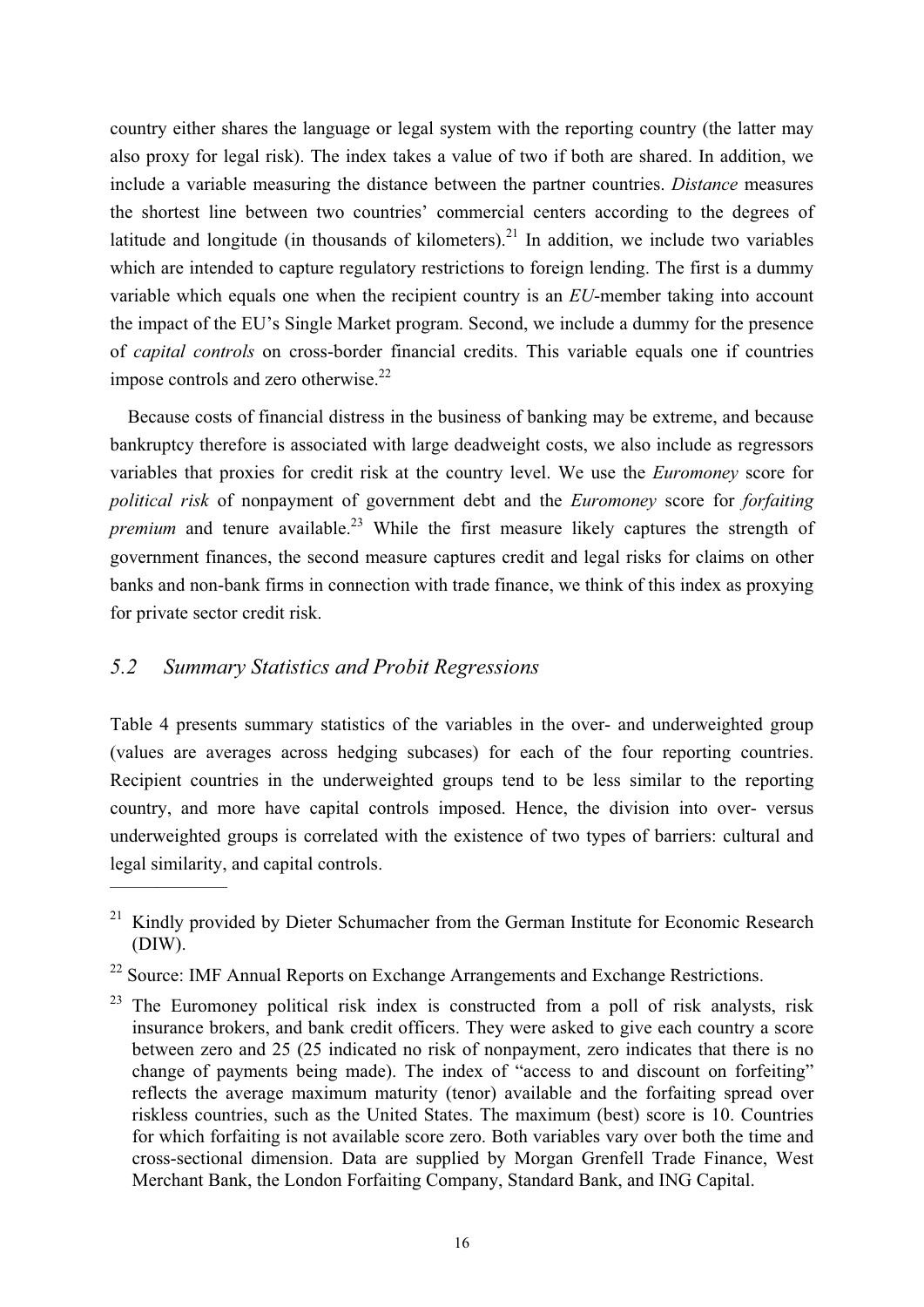These statistics are confirmed by the probit regressions reported in Table 5. Countries have a significantly higher probability of being underweighted when they impose capital controls and when they are more similar to the reporting country. In contrast to the gravity literature, we find that geographical distance does not appear to impact the probability of a recipient country being underweighted and hence does not appear to be proxying for information or transaction costs in our context. Indeed, the impact of distance is insignificant for both the optimal and unit hedge cases and has a counterintuitive sign in the unhedged case.

A higher index-value of the forfaiting premium also increases the probability of being overweighted, suggesting that countries with a premium for credit risk are less likely to attract direct cross-border bank finance in line with our discussions above. Surprisingly, the political risk index enters significantly with a negative sign, which is contrary to economic intuition.<sup>24</sup>

In sum, we find that barriers in the form of cultural and legal similarity and capital controls increase the probability of being underweighted. We also find strong evidence that banks' overweight countries when the forfeiting premium, which likely proxies for private sector credit risk, is low.

#### *5.3 Conditional panel regressions of deviation from benchmark*

 $\frac{1}{2}$ 

In a second set of regressions, we attempt to explain the magnitude of the 'bias', i.e. of the difference between benchmark and actual portfolio weights. Results are reported in Table 6. Because we use the nominal deviation from benchmark weights as the dependent variable, we need to distinguish between two cases when interpreting the coefficient signs: the case where the benchmark weight exceeds the actual weight for country *i* and the deviation is positive (*under-investment* relative to benchmark) and the opposite case where the deviation is negative (*over-investment)*. For the under-investment case, a negative coefficient is interpreted as a movement *towards* the benchmark (less under-investment), while a positive sign indicates a movement *away from* the benchmark (more under-investment). For the overinvestment case, the coefficient signs have the opposite interpretation. The following Table summarizes these effects (where  $W_{opt}$  ( $W_{act}$ ) = optimal (actual) portfolio shares):

<sup>&</sup>lt;sup>24</sup> We experimented by leaving out the forfeiting premium index from the regressions, but this did not affect the sign on the political risk (or other) variable(s) as the two indices are not highly correlated.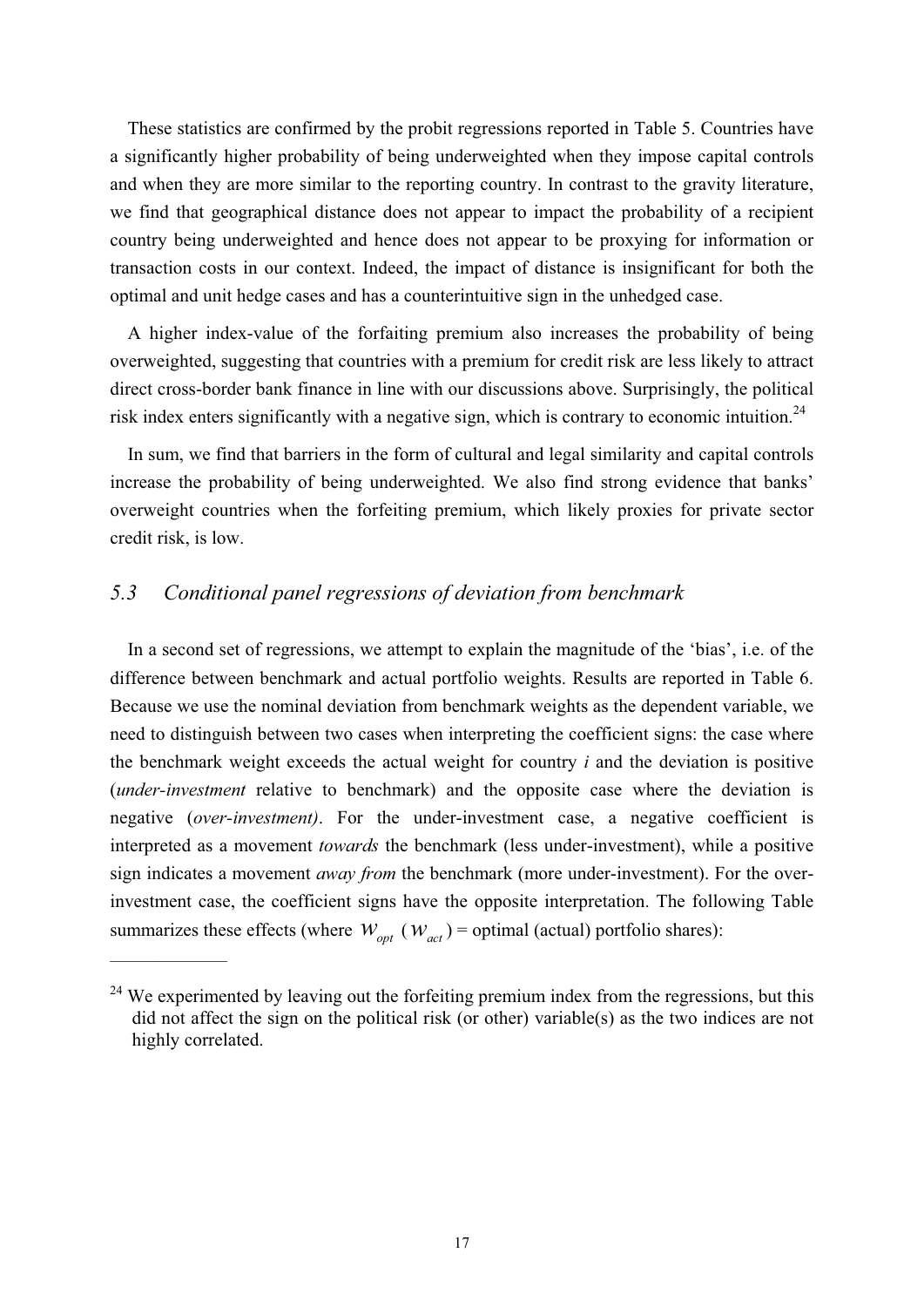|                      | Over-investment                    | Under-investment                      |
|----------------------|------------------------------------|---------------------------------------|
|                      | $W_{opt} - W_{act} < 0$            | $W_{\text{opt}} - W_{\text{act}} > 0$ |
| Negative coefficient | Away from benchmark                | towards benchmark                     |
|                      | $\rightarrow$ more over-investment | $\rightarrow$ less under-investment   |
| Positive coefficient | towards benchmark                  | away from benchmark                   |
|                      | $\rightarrow$ less over-investment | $\rightarrow$ more under-investment   |

In the regressions presented in Table 6, each of the explanatory variables is interacted with a dummy variable that equals zero if the benchmark portfolio weight exceeds the actual weight for a recipient country (the *underweighted* group) and one otherwise (the *overweighted* group), allowing for the coefficients to differ between the two groups. We use the FGLS estimator allowing the error terms to differ in variance across countries, correcting both for heteroscedasticity and autocorrelation in the data. Time fixed effects and fixed effects for the reporting countries are included in all regressions but are not reported.

In Table 6, the first thing to note is that the sign patterns do not differ markedly across assumptions about currency hedging (i.e. benchmarks). We run the regressions with and without a dummy for EU-membership because we hypothesize that the Single European Market may encourage cross-border lending, at least between the EU-member countries. This is certainly consistent with the observation discussed above that the bulk of cross-border lending is among EU-countries (with the exception of the U.S.). However, this fact may also be caused by other characteristics of the EU countries. In the regressions first notice that the sign of the other coefficients are generally unaffected by whether we control for this Single Market-effect or not. The sign on the EU coefficient is generally positive. Hence if, say, Germany is over-invested in certain countries, it over-invests less if that country is an EU member. Given its under-investing in certain countries, it under-invests even further if that country is an EU member.

Considering the dummy for *capital controls*, the results are very strong. The dummy attains the value of one when controls are in place, and we observe that the sign of the underweighted coefficient is positive, implying that underinvestment is larger in magnitude for countries in this group when controls are imposed. Notably, the overweighted coefficient is insignificant as it should be ; overinvestment in itself implies that barriers are non-binding. The size of the coefficient is large, ranging from 2-11%, that is, the difference between the benchmark and actual weights is up to 11% larger for the countries in the underweighted group that imposes capital controls. As the average 'value' of capital controls for the underweighted group is 12.79% (Table 4), this coefficient is economically extremely significant.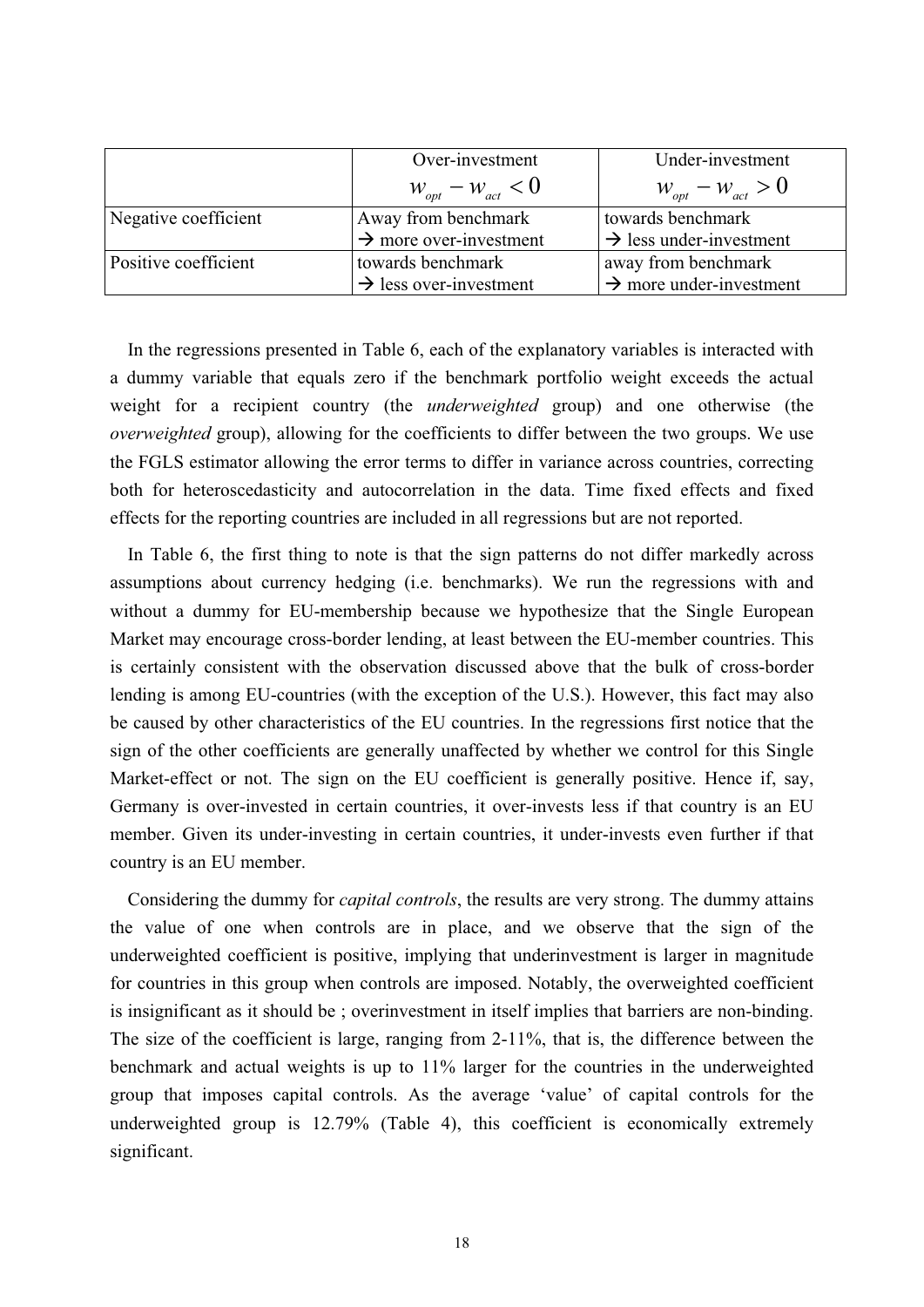Consider next the cultural and informational proxy-variables. If informational barriers are mitigating gains to international diversification and such barriers are captured by the similarity and distance variables, we would expect for the underweighted group a negative sign on similarity (higher score associated with less under-investment) and a positive sign on distance (further apart, more under-investment).

For *distance*, we tend to find a positive sign for the underweighted group, and a positive sign for the overweighted group. That is, the more geographically remote is the recipient country the more one would under-invest. This sign would correspond to an interpretation of distance as a proxy for information costs. The positive sign on the overweighted group implies a movement toward the benchmark when recipient countries are further away, which cannot be interpreted as a result of barriers but may be influenced by the fact that the weights on the over and underweighted countries must sum to one.

For the *similarity dummy*, we get somewhat mixed results. For the overweighted group, the coefficients tend to be small and are sometimes negative. For the underweighted group, they are large and negative assuming optimal hedging, but small and positive assuming no hedging is done, hence again, the unhedged subcase is not quite consistent with our ex ante expections. The negative coefficients are consistent with an informational barriers story whereas the positive signs are inconsistent with this story. Therefore, the *degree* of overinvestment is not substantially explained by similarity: it is not the case that recipient countries more similar to the reporting country are weighted relative more within the group of overweighted countries. In sum, we do not find strong evidence that neither of our proxies for information and cultural costs are a barrier to cross-border banking relative to the meanvariance benchmark.

In addition to proxies for information costs and regulations, we include measures of political and credit risk. Consider first the *political risk index*. We find a negative sign for the overweighted group and a positive for the underweighted group. If banks overweight, they do so more when political risk decreases (higher index value). Given that over-investment cannot be a result of barriers and that the weights for the over- and under-investment groups must sum to one, this pattern is consistent with banks having preferences for certain countries for reasons unrelated to the optimal risk-return tradeoff; when political risk lessens, further resources move to those locations. Since the domestic market is always part of the overinvestment group, this would also be consistent with banks focusing on conditions in the domestic market, leaving foreign investment to non-preferred countries is a residual (cf. Goldberg 2001). The coefficients are uniformly below one percent (.94 at the highest) While this effect is statistically significant, it is economically much less important than the effect of capital controls – though a reallocation of a few percent of banks' portfolio is by no means negligible.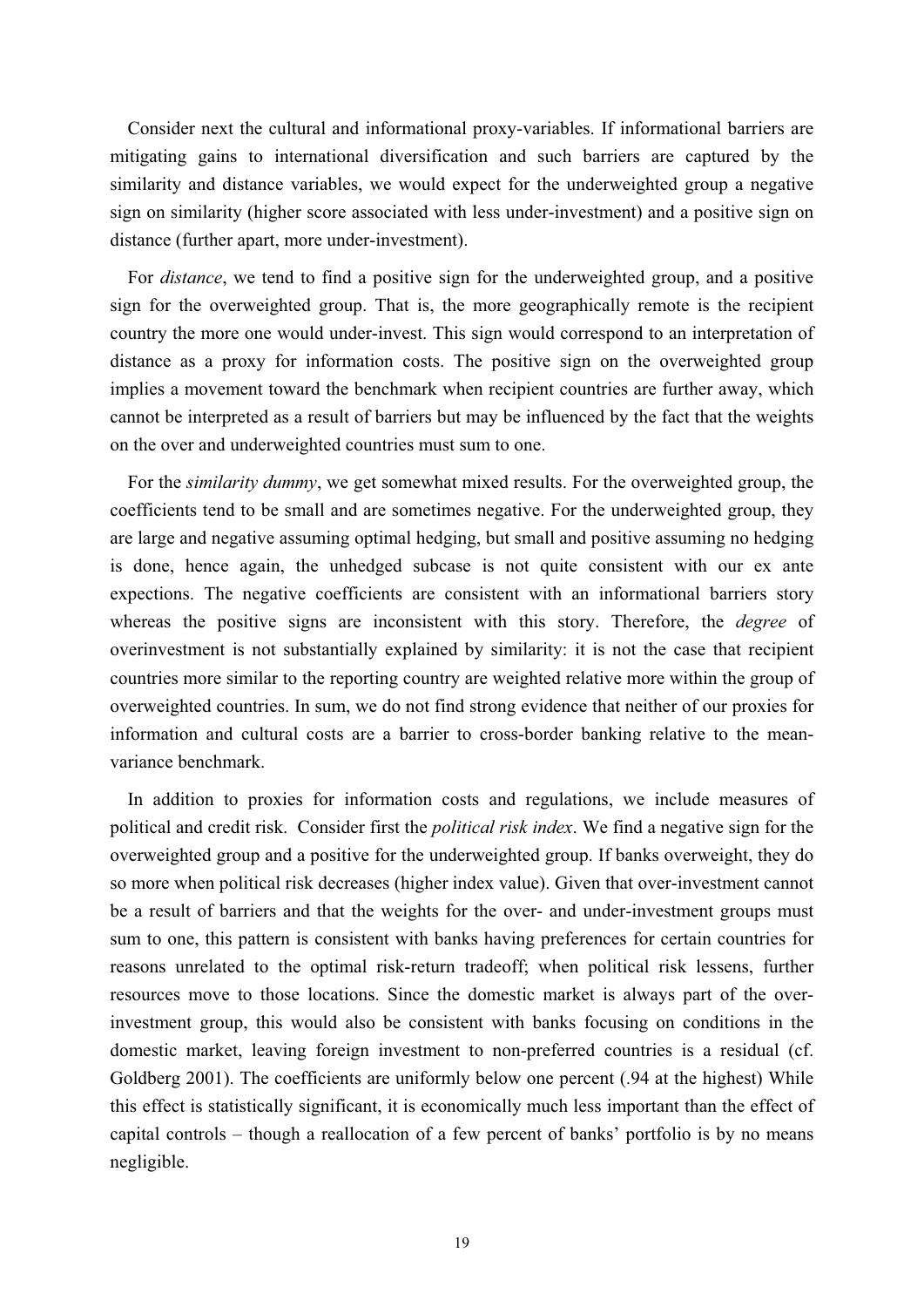The systematic co-variation of the deviations from the benchmark portfolio with the political risk variable has an interesting implication in the mean-variance framework, as political risk is likely priced into sovereign debt returns. The political index has a component that is idiosyncratic relative to the benchmark portfolio which nevertheless affect banks' actual portfolio shares. That is, *under* the benchmark model of bank behavior, idiosyncratic political risk appears to matter for foreign investments over and above the risk premia incorporated into total returns on the indices.

The *forfaiting index* is included in the regressions to proxy for private sector credit risk, a risk-factor which we suspect a priori may not be well-captured by our benchmark returns. The sign pattern is rather less systematic than for the political index but, where significant, the interpretation is the same as for political risk.

# 6 Conclusion

In this paper, we study the cross-border asset positions of banks located in four major economies (reporting countries): France, Germany, the U.K., and the U.S. We argue that banks are likely to benefit from diversifying risks on their balance sheet by lending internationally through an improvement in the risk-return tradeoff due to the diversification of location (country)-specific risks. We use the portfolio with the highest estimated Sharpe ratio (optimal risk-return trade-off) in the mean-variance portfolio model as the benchmark international portfolio allocation, and we compare this benchmark to the composition of banks' actual international portfolios. We also compute this benchmark under different assumptions about the hedging of foreign currency risks

The estimated gains from cross-border diversification appear considerable, increasing the domestic Sharpe ratio by a factor of 1.5 or more. We find that, from a mean-variance point of view, the effect of exchange rate risk involved in cross-border lending affects the composition of the benchmark portfolio considerably. Hence, our estimated benchmark portfolios all attach a high weight to European recipient countries. Our findings may be interpreted as suggesting that exchange rate risk may be an important consideration when assessing the return from international lending.

Considering banks' actual portfolios, we find a pattern of over-investment in the domestic economy of the reporting country relative to the mean-variance benchmark. This pattern is persistent over the sample period considered. Banks' international assets, hence, do not appear to be consistent with the optimal risk-return tradeoff. This may suggest that there are barriers to international diversification.

Our regression analysis has proceeded in two steps. In a first step, we have explained which countries are over-and underweighted. Bank in the reporting countries of our sample tend to underweight countries with which they are less similar or which have capital controls in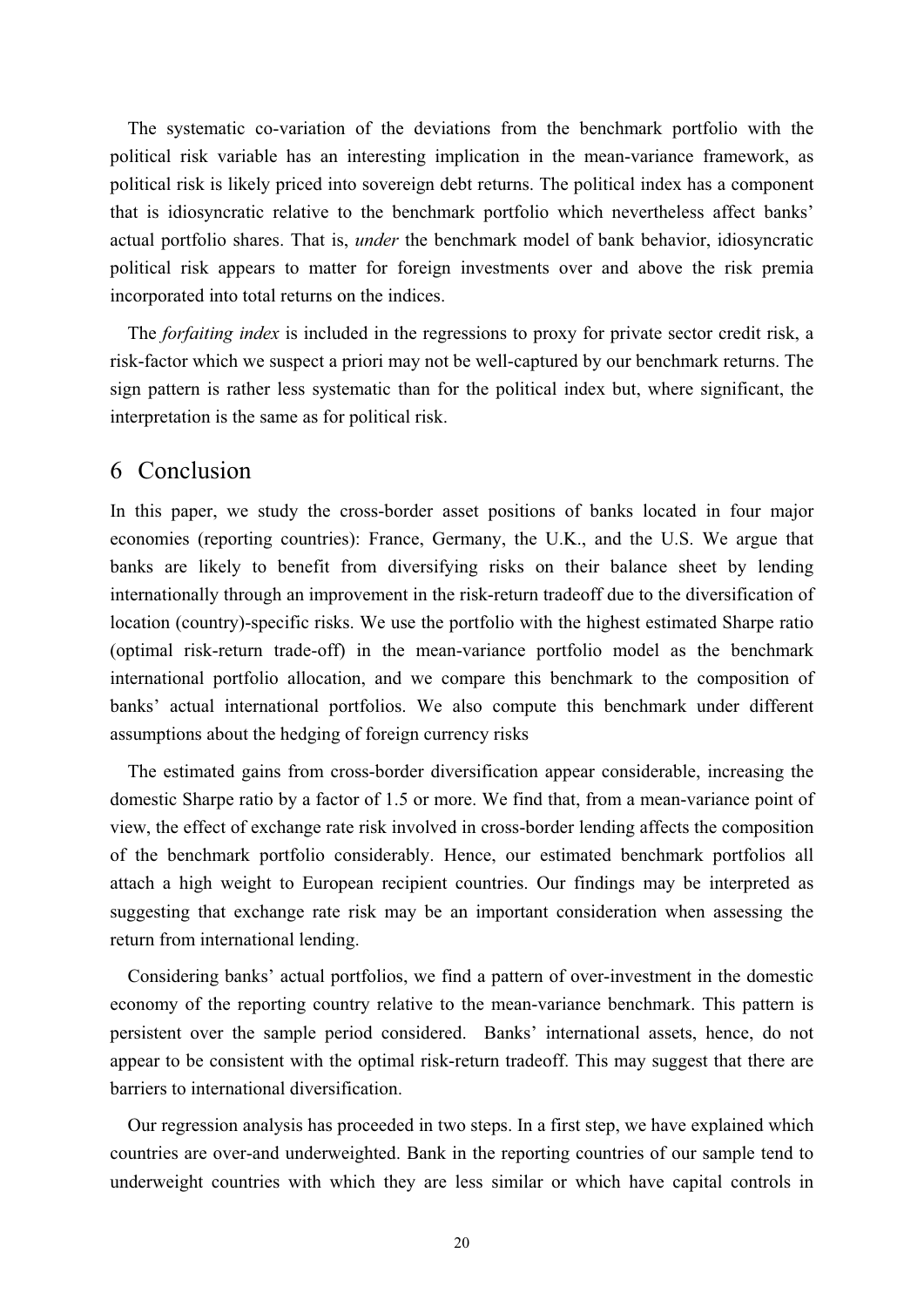place. High credit risk likewise lowers international bank lending, while we, surprisingly, find a preference for countries with high political risk. Using alternative proxies for political risk would be an interesting extension of this research.

In a second step, we have explained the degree of over- and underweighting. Regressing the deviation between our benchmark and actual portfolio weight on variables proxying for country-level political, credit risk, information costs (cultural and geographical distance), we find strong evidence that the degree of underweighting is larger when capital controls are in place, whereas similarity and geography cannot explain the degree of over- or underweighting within the groups respectively. Also, the degree of under-investment increase in the distance between the reporting and the recipient country, this effect being due only to the overinvestment in the domestic economy.

Interestingly, while the degree of political risk does not appear associated with the split into over- and underweighted groups, our results suggest that the degree of over(under) investment varies with the degree of political risk; namely, *given* banks' preferences for certain countries, lending increases even further when risk-conditions improve, apparently pulling away funds from underweighted countries. This implies that idiosyncratic political risk affects banks' portfolio composition. Our findings are consistent with an interpretation where banks have preferences for domestic lending and increased domestic lending takes place at the expense of lending to overseas markets.

# 7 References

- Acharya, V.V., I. Hasan, and A. Saunders (2002). The Effects of Focus and Diversification on Bank Risk and Return: Evidence from Individual Bank Loan Portfolios. CEPR Working Paper No. 3252.
- Bank for International Settlements (BIS). *Quarterly Review*. March 2001. Basle.
- Berger, A.N., Q. Dai, S. Ongena, D.C. Smith (2003). To What Extent Will the Banking Industry be Globalized?: A study of bank nationality and reach in 20 European Nations. *Journal of Banking and Finance*, 27, 383-415.
- Buch, C.M. (2002). Information or Regulation: What Drives the International Activities of Commercial Banks? *Journal of Money, Credit, and Banking* (forthcoming).
- Buch, C.M., and G. DeLong (2003). Cross-Border Bank Mergers: What Lures the Rare Animal?. Kiel Institute for World Economics. *Journal of Banking and Finance* (forthcoming)
- Burger, J.D., and F.E. Warnock (2003). Diversification, Original Sin, and International Bonds Portfolios. International Finance Deiscussion Paper No. 755, Board of Governors of the Federal Reserve System, Washington D.C.
- Claessens, S., D. Klingebiel, and S. Schmukler (2003). Government Bonds in Domestic and Foreign Currency: The Role of Macroeconomic and Institutional Factors. Mimeo.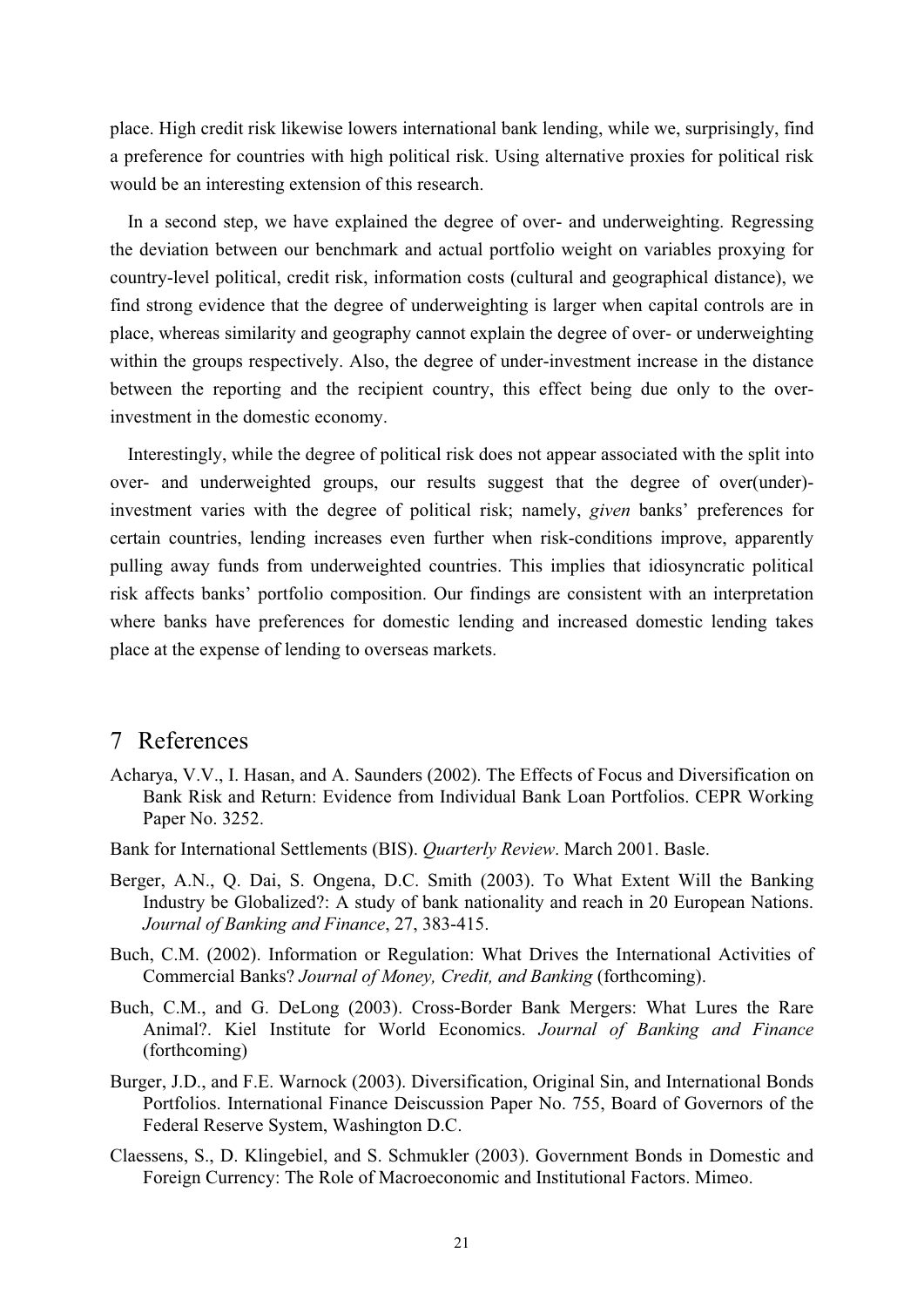- Coval, J.D., and T.J. Moskowitz (1999). Home Bias at Home: Local Equity Preference in Domestic Portfolios. The Journal of Finance 54 (6), 2045–2073.
- Degryse, H., and S. Ongena (2002). Distance, Lending Relationship, and Competition. Center for Economic Research. Discussion paper 2002-16.
- Diamond, D. (1984). Financial Intermediation and Delegated Monitoring. *Review of Economic Studies* 51(3):393–414.
- Diamond, D. and P. Dybvig (1983). Bank Runs, Deposit Insurance, and Liquidity. *Journal of Political Economy* 91(3): 401–419.
- Disyatat, P., and R.G. Gelos (2002). Can a Simple Model Explain the Asset Allocation of Emerging Market Funds. Bank of Thailand and International Monetary Fund. Mimeo.
- Focarelli, D. and A.F. Pozzolo (2001). The patterns of cross-border bank mergers and shareholdings in OECD countries. *Journal of Banking and Finance* 25: 2305-2337.
- Freixas, X., and J.-C. Rochet (1998). *Microeconomics of Banking*. Cambridge: MIT Press.
- Goldberg, L. and A. Saunders (1980). The Causes of US Bank Expansion Overseas: The Case of Great Britain, *Journal of Money, Credit and Banking*, 12, 630-644.
- Goldberg, L.G. and A. Saunders, 1981, The Determinants of Foreign Banking Activity in the United States, *Journal of Banking and Finance* 5, 17-32.
- Goldberg, L.S. (2001). When is U.S. Bank Lending to Emerging Markets Volatile? Working Paper 8209. National Bureau of Economic Research, Cambridge, Mass.
- Grinblatt, M., and M. Keloharju (2000). Distance, Language, and Culture Bias: The Role of Investor Sophistication. Yale International Center for Finance. Yale ICF Working Paper 00-04.
- Hart, O.D., and D.M. Jaffee (1974). On the Application of Portfolio Theory to Depository Financial Intermediaries. *Review of Financial Studies* 41(1): 581–600.
- Hellwig, M. (1998). Banks, Markets, and the Allocation of Risks. *Journal of Institutional and Theoretical Economics* 154: 328-351.
- Hultman, C. W, and L. R. McGee (1989). Factors Affecting the Foreign Banking Presence in the U.S., *Journal of Banking and Finance*, 13, 383-396.
- IMF (International Monetary Fund) (2002). *International Financial Statistics*. Washington, D.C.
- Karolyi, G. A., and R. M. Stulz. (2001). Are Financial Assets Priced Locally or Globally? In G. Constantinides, M. Harris, and R. M. Stulz (eds.), forthcoming in *Handbook of the Economics of Finance*, North-Holland.
- Kim, D. and A. M. Santomero (1988). Risk in Banking and Capital Regulation. *Journal of Finance* 43(5): 1219–1233.
- Koehn, M., and A. M. Santomero (1980). Regulation of Bank Capital and Portfolio Risk. *Journal of Finance* 35(5): 1235–1244.
- Leland, H. E. and D. H. Pyle (1977). Information Asymmetries, Financial Structure, and Financial Intermediation. *Journal of Finance*, 32, 371-87.
- Lewis, K. K. (1999). Trying to Explain Home Bias in Equities and Consumption, *Journal of Economic Literature*, 37, 571-608.
- Markowitz, H. (1952). Portfolio Selection. *Journal of Finance* 7, 77-91.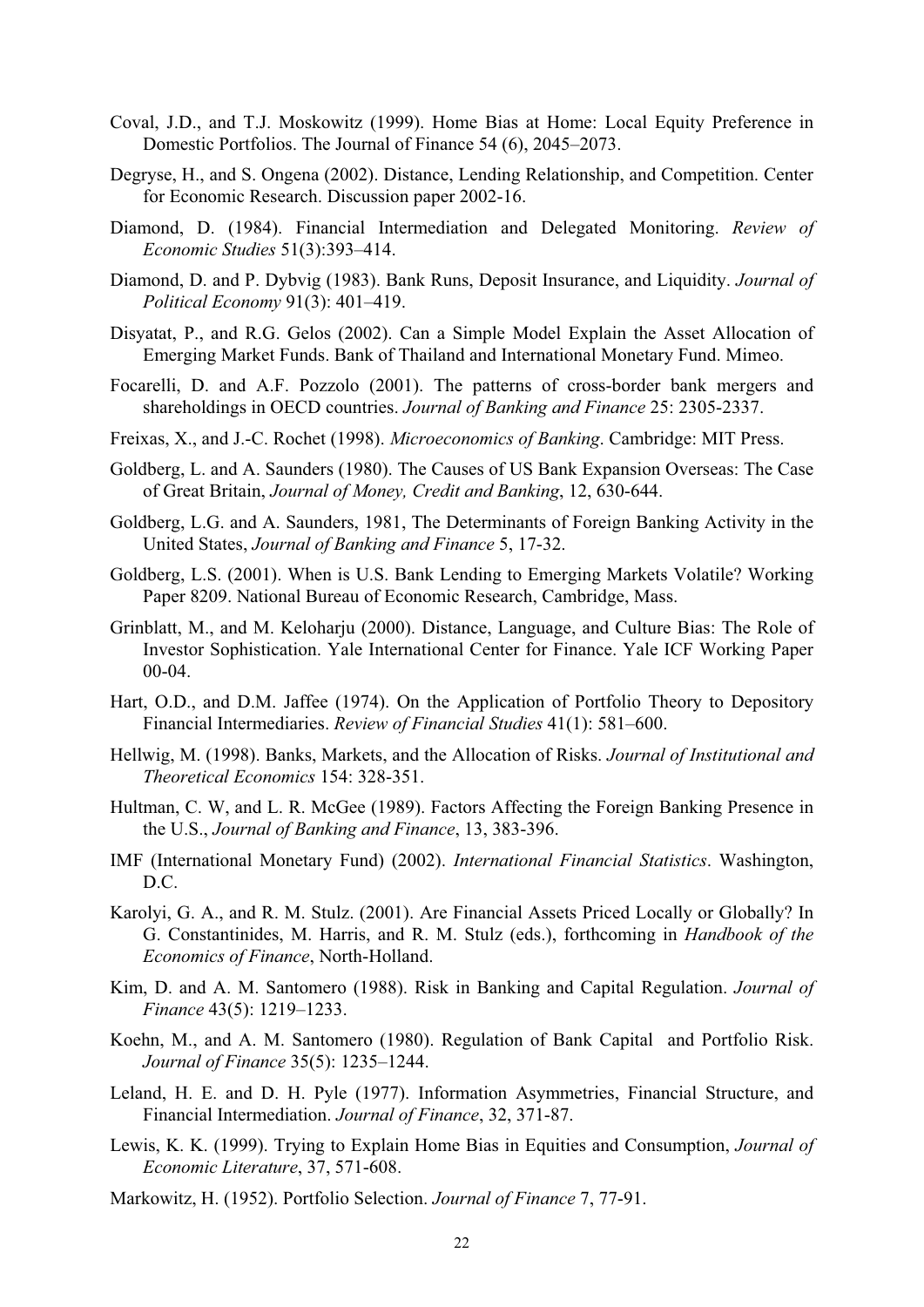- Markowitz, H. (1959). *Portfolio Selection: Efficient Diversification of investments.* John Wiley, New York.
- Peek, J. and E.S. Rosengren (1997). The International Transmission of Financial Shocks: The Case of Japan. *American Economic Review* 87(4): 495–505.
- Peek, J., and E.S. Rosengren (2000). Collateral Damage: Effects of the Japanese Bank Crisis on Real Activity in the United States. *American Economic Review* 90(1): 30–45.
- Petersen, M. A., and R. G. Rajan (2002). Does distance still matter? The Information Revolution in Small Business Lending. *Journal of Finance*, forthcoming.
- Portes, R., and H. Rey (1999). The Determinants of Cross-Border Equity Flows. Working Paper 7336. National Bureau of Economic Research, Cambridge, Mass.
- Portes, R., and H. Rey (2001). The Determinants of Cross-Border Equity Flows: The Geography of Information. Mimeo. Princeton University and CEPR.
- Pyle, D. H. (1971). On the Theory of Financial Intermediation. *Journal of Finance*, 26, 737- 47.
- Sercu, P. (1980). A Generalization of the International Asset Pricing Model. *Revue the l'Association the Francaise de Finance*, 1: 91-135.
- Solnik, B. (1973). *European Capital Markets*, Lexington Books, Lexington Mass.
- Stigum, M. (1990). *The Money Market*, 3rd edition, McGraw-Hill, New York.
- Stulz, R. M. (1994). International Portfolio Choice and Asset Pricing: an Integrative Survey. NBER Working Paper. Cambridge, MA.
- Whalen, G.W. (1988). The Risks and Returns Associated with the Insurance Activities of Foreign Subsidiaries of U.S. Banking Organizations. Working Paper. Office of the Comptroller of the Currency, Department of Treasury.
- Winton, A. (1999). Don't Put All Your Eggs in One Basket? Diversification and Specialization in Lending. Manuscript, University of Minnesota.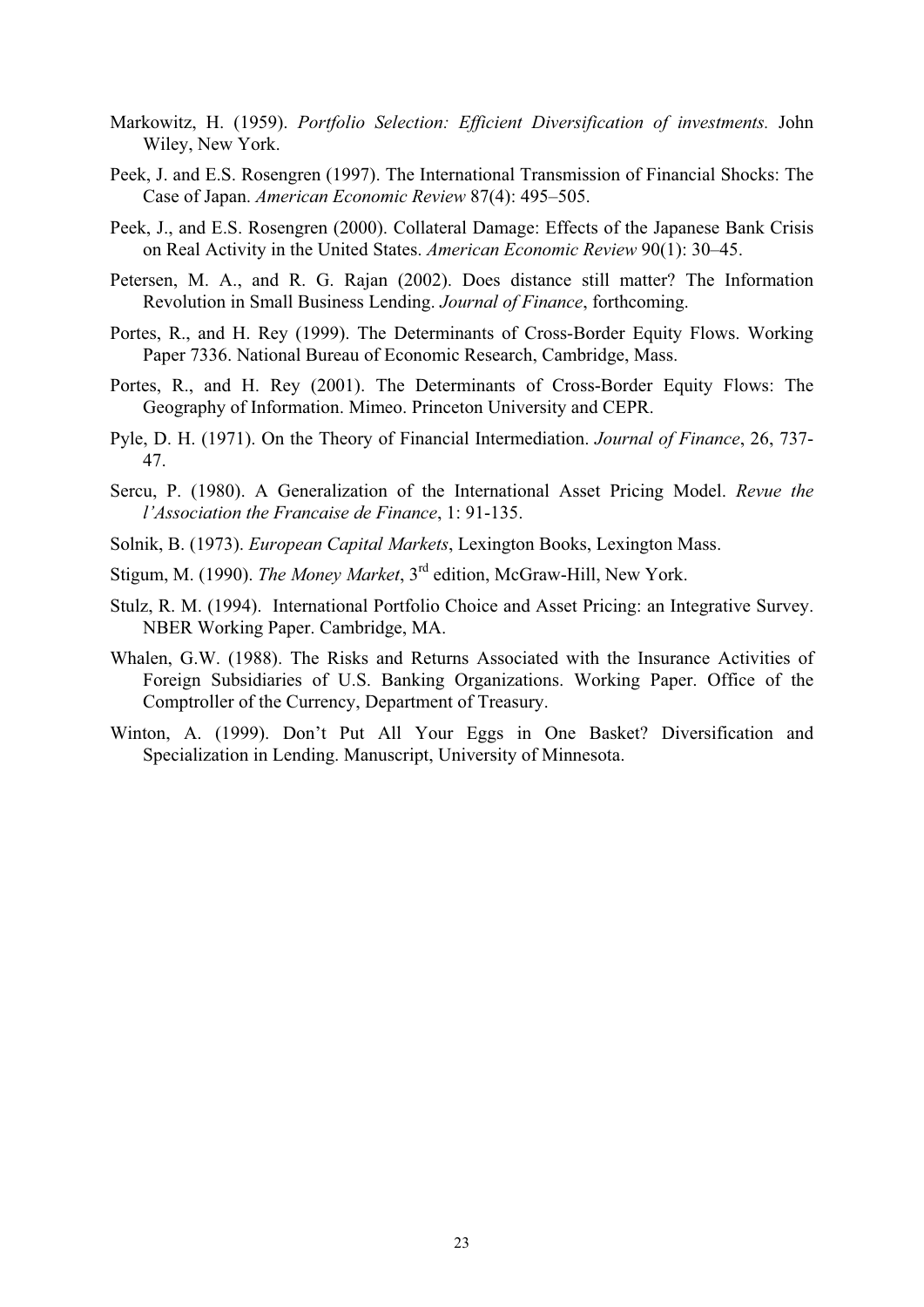|           | International Unit<br>Hedge | International<br>Optimal Hedge        | <b>International</b><br>Unhedged | Domestic |
|-----------|-----------------------------|---------------------------------------|----------------------------------|----------|
|           |                             | Average Annual Excess Return (%)      |                                  |          |
| France    | 3.56                        | 4.68                                  | 3.36                             | 2.98     |
| Germany   | 3.68                        | 4.32                                  | 4.04                             | 3.74     |
| UK        | 5.12                        | 5.92                                  | 4.40                             | 4.43     |
| <b>US</b> | 4.76                        | 5.60                                  | 4.28                             | 3.55     |
|           |                             | Average Annual Standard Deviation (%) |                                  |          |
| France    | 1.49                        | 1.63                                  | 1.51                             | 1.61     |
| Germany   | 1.21                        | 1.21                                  | 1.44                             | 1.62     |
| UK        | 1.31                        | 1.24                                  | 2.04                             | 2.05     |
| <b>US</b> | 1.38                        | 1.36                                  | 2.13                             | 2.04     |
|           |                             | <b>Sharpe Ratios</b>                  |                                  |          |
| France    | 2.40                        | 2.88                                  | 2.26                             | 2.02     |
| Germany   | 3.04                        | 3.58                                  | 2.78                             | 2.53     |
| UK.       | 3.90                        | 4.78                                  | 2.16                             | 2.20     |
| US        | 3.44                        | 4.12                                  | 2.00                             | 1.88     |

*Table 1 — Benchmark Portfolios. Summary Statistics: 1995-1999.*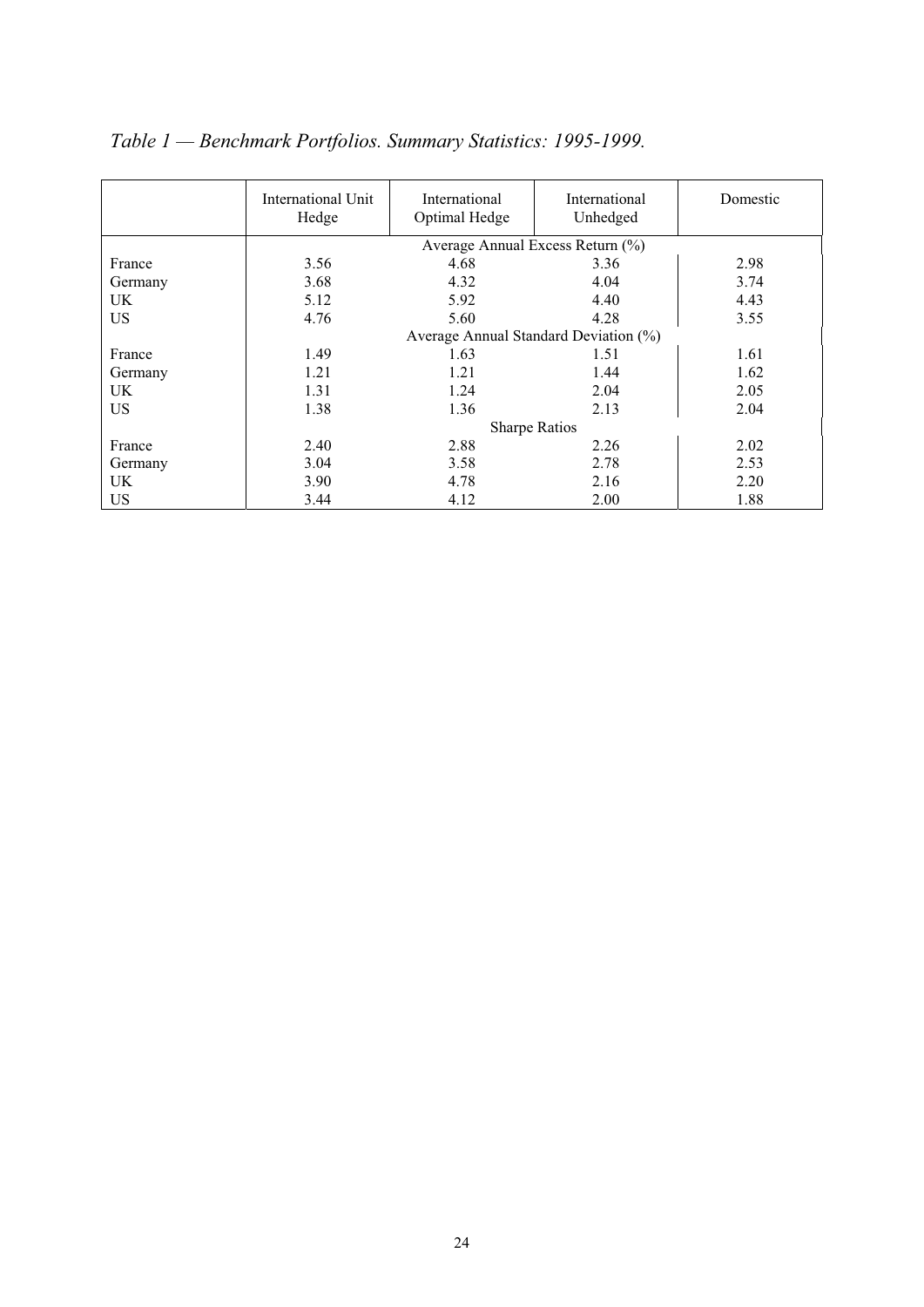| Cross-Border Claims, by Reporting Country and Type of Hedge. Average values |                           |
|-----------------------------------------------------------------------------|---------------------------|
| $\ddot{ }$                                                                  |                           |
| $\sim$ 0to $\sim$                                                           |                           |
| see the the time of                                                         | こくす しくくす<br>$\frac{1}{1}$ |
|                                                                             |                           |
| $\overline{\phantom{a}}$                                                    |                           |
| Ç<br>J                                                                      |                           |

 $A$  OFCD-countries A. OECD-countries

| A. UECD-countres |         |                                        |                                                |                                      |            |                                                                                                                                                                                                                                                                                                                                    |    |     |     |     |                                                                                                                                                                                                                                |            |                                                                                                                                                                                                                                |                               |
|------------------|---------|----------------------------------------|------------------------------------------------|--------------------------------------|------------|------------------------------------------------------------------------------------------------------------------------------------------------------------------------------------------------------------------------------------------------------------------------------------------------------------------------------------|----|-----|-----|-----|--------------------------------------------------------------------------------------------------------------------------------------------------------------------------------------------------------------------------------|------------|--------------------------------------------------------------------------------------------------------------------------------------------------------------------------------------------------------------------------------|-------------------------------|
| Country          | Hedge   |                                        | <b>AUS</b>                                     | <b>BEL</b>                           | <b>KAN</b> | FRA                                                                                                                                                                                                                                                                                                                                | UК | GER | ITA | JAP | ET                                                                                                                                                                                                                             | <b>NOR</b> | SWE                                                                                                                                                                                                                            | $\overline{S}_{\overline{S}}$ |
| France           | Unit    | Mean                                   | 6.34                                           |                                      |            |                                                                                                                                                                                                                                                                                                                                    |    |     |     |     |                                                                                                                                                                                                                                |            |                                                                                                                                                                                                                                |                               |
|                  |         | Std. Dev.                              |                                                | 6.76<br>2.15<br>7.01<br>1.96<br>6.05 |            |                                                                                                                                                                                                                                                                                                                                    |    |     |     |     |                                                                                                                                                                                                                                |            |                                                                                                                                                                                                                                |                               |
|                  | Optimal |                                        |                                                |                                      |            |                                                                                                                                                                                                                                                                                                                                    |    |     |     |     |                                                                                                                                                                                                                                |            |                                                                                                                                                                                                                                |                               |
|                  |         | Mean<br>Std. Dev.                      | 2.53<br>6.78<br>6.67<br>6.67                   |                                      |            |                                                                                                                                                                                                                                                                                                                                    |    |     |     |     |                                                                                                                                                                                                                                |            |                                                                                                                                                                                                                                |                               |
|                  | None    | Mean                                   |                                                |                                      |            |                                                                                                                                                                                                                                                                                                                                    |    |     |     |     |                                                                                                                                                                                                                                |            |                                                                                                                                                                                                                                |                               |
|                  |         | Std. Dev.                              | 12.53                                          | 2.61                                 |            |                                                                                                                                                                                                                                                                                                                                    |    |     |     |     |                                                                                                                                                                                                                                |            | $6.\overline{30}$<br>$0.\overline{30}$<br>$0.\overline{38}$<br>$0.\overline{30}$<br>$0.\overline{30}$<br>$0.\overline{30}$                                                                                                     |                               |
| Germany          | Unit    | Mean                                   |                                                | $6.07$                               |            |                                                                                                                                                                                                                                                                                                                                    |    |     |     |     |                                                                                                                                                                                                                                |            |                                                                                                                                                                                                                                |                               |
|                  |         | Std. Dev.                              |                                                |                                      |            |                                                                                                                                                                                                                                                                                                                                    |    |     |     |     |                                                                                                                                                                                                                                |            |                                                                                                                                                                                                                                |                               |
|                  | Optimal |                                        |                                                |                                      |            |                                                                                                                                                                                                                                                                                                                                    |    |     |     |     |                                                                                                                                                                                                                                |            |                                                                                                                                                                                                                                |                               |
|                  |         | Mean<br>Std. Dev.<br>Mean<br>Std. Dev. | 5.65<br>2.39<br>6.13<br>6.97                   | 1.92<br>6.35<br>1.75<br>6.24<br>2.02 |            |                                                                                                                                                                                                                                                                                                                                    |    |     |     |     |                                                                                                                                                                                                                                |            |                                                                                                                                                                                                                                |                               |
|                  | None    |                                        |                                                |                                      |            |                                                                                                                                                                                                                                                                                                                                    |    |     |     |     |                                                                                                                                                                                                                                |            |                                                                                                                                                                                                                                |                               |
|                  |         |                                        | 13.27                                          |                                      |            |                                                                                                                                                                                                                                                                                                                                    |    |     |     |     |                                                                                                                                                                                                                                |            |                                                                                                                                                                                                                                |                               |
| $\mathbb{R}$     | Unit    | Mean<br>Std. Dev.<br>Mean              |                                                | 8.64<br>2.07<br>9.186<br>4.19        |            | $6.5 \frac{1}{2} 6.5 \frac{1}{4} 8.5 \frac{1}{2} 1.5 \frac{1}{2} 1.5 \frac{1}{2} 1.5 \frac{1}{2} 1.5 \frac{1}{2} 1.5 \frac{1}{2} 1.5 \frac{1}{2} 1.5 \frac{1}{2} 1.5 \frac{1}{2} 1.5 \frac{1}{2} 1.5 \frac{1}{2} 1.5 \frac{1}{2} 1.5 \frac{1}{2} 1.5 \frac{1}{2} 1.5 \frac{1}{2} 1.5 \frac{1}{2} 1.5 \frac{1}{2} 1.5 \frac{1}{2} $ |    |     |     |     | $6.69, 6.99, 6.99, 6.99, 6.99, 6.99, 6.99, 6.99, 6.99, 6.99, 6.99, 6.99, 6.99, 6.99, 6.99, 6.99, 6.99, 6.99, 6.99, 6.99, 6.99, 6.99, 6.99, 6.99, 6.99, 6.99, 6.99, 6.99, 6.99, 6.99, 6.99, 6.99, 6.99, 6.99, 6.99, 6.99, 6.99$ |            | $-5.3$ $-5.5$ $-5.8$ $-5.8$ $-5.8$ $-5.8$ $-5.8$ $-5.8$ $-5.8$ $-5.8$ $-5.8$ $-5.8$ $-5.8$ $-5.8$ $-5.8$ $-5.8$ $-5.8$ $-5.8$ $-5.8$ $-5.8$ $-5.8$ $-5.8$ $-5.8$ $-5.8$ $-5.8$ $-5.8$ $-5.8$ $-5.8$ $-5.8$ $-5.8$ $-5.8$ $-5.$ |                               |
|                  |         |                                        |                                                |                                      |            |                                                                                                                                                                                                                                                                                                                                    |    |     |     |     |                                                                                                                                                                                                                                |            |                                                                                                                                                                                                                                |                               |
|                  | Optimal |                                        | $8.16$<br>$2.59$<br>$8.85$<br>$2.14$<br>$4.14$ |                                      |            |                                                                                                                                                                                                                                                                                                                                    |    |     |     |     |                                                                                                                                                                                                                                |            |                                                                                                                                                                                                                                |                               |
|                  |         |                                        |                                                |                                      |            |                                                                                                                                                                                                                                                                                                                                    |    |     |     |     |                                                                                                                                                                                                                                |            |                                                                                                                                                                                                                                |                               |
|                  | None    | Std. Dev.<br>Mean                      |                                                |                                      |            |                                                                                                                                                                                                                                                                                                                                    |    |     |     |     |                                                                                                                                                                                                                                |            |                                                                                                                                                                                                                                |                               |
|                  |         | Std. Dev.                              | 10.18                                          |                                      |            |                                                                                                                                                                                                                                                                                                                                    |    |     |     |     |                                                                                                                                                                                                                                |            |                                                                                                                                                                                                                                |                               |
| $\mathbf{S}$     | Unit    | Mean                                   |                                                |                                      |            |                                                                                                                                                                                                                                                                                                                                    |    |     |     |     |                                                                                                                                                                                                                                |            |                                                                                                                                                                                                                                |                               |
|                  |         | Std. Dev.                              |                                                | 7.59<br>2.09                         |            |                                                                                                                                                                                                                                                                                                                                    |    |     |     |     |                                                                                                                                                                                                                                |            |                                                                                                                                                                                                                                |                               |
|                  | Optimal |                                        |                                                |                                      |            |                                                                                                                                                                                                                                                                                                                                    |    |     |     |     |                                                                                                                                                                                                                                |            |                                                                                                                                                                                                                                |                               |
|                  |         | Mean<br>Std. Dev.                      |                                                | $7.91$<br>$1.93$<br>$5.94$           |            |                                                                                                                                                                                                                                                                                                                                    |    |     |     |     |                                                                                                                                                                                                                                |            |                                                                                                                                                                                                                                |                               |
|                  | None    | Mean                                   | 15<br>060167<br>060167                         |                                      |            |                                                                                                                                                                                                                                                                                                                                    |    |     |     |     |                                                                                                                                                                                                                                |            |                                                                                                                                                                                                                                |                               |
|                  |         | Std. Dev.                              |                                                | 0.25                                 |            |                                                                                                                                                                                                                                                                                                                                    |    |     |     |     |                                                                                                                                                                                                                                |            |                                                                                                                                                                                                                                |                               |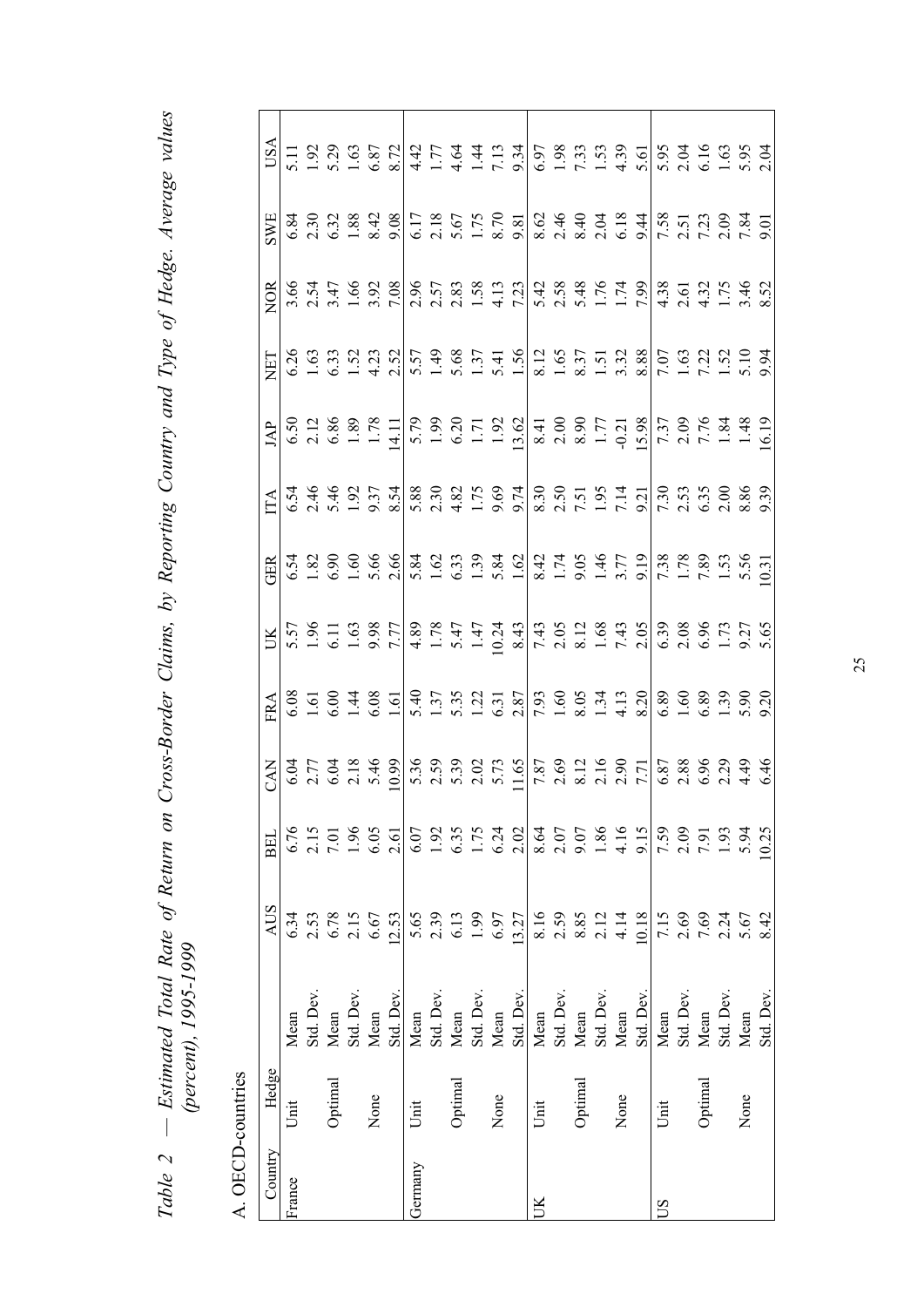| Country | Hedge   |           | <b>ARG</b>              | MEX | <b>MOR</b> |                                                                                                                                                                                                                                                                                                                                                                                                                                                                |                                                                                                                                                                                                                                                                                                                                            |                                                                                                                                                                                                                                                               | POL | <b>NEN</b> |  |
|---------|---------|-----------|-------------------------|-----|------------|----------------------------------------------------------------------------------------------------------------------------------------------------------------------------------------------------------------------------------------------------------------------------------------------------------------------------------------------------------------------------------------------------------------------------------------------------------------|--------------------------------------------------------------------------------------------------------------------------------------------------------------------------------------------------------------------------------------------------------------------------------------------------------------------------------------------|---------------------------------------------------------------------------------------------------------------------------------------------------------------------------------------------------------------------------------------------------------------|-----|------------|--|
| France  | Unit    | Mean      | 1.33                    |     |            | $\begin{array}{l} \mathbb{A} \\ \mathbb{A} \\ \mathbb{B} \\ \mathbb{B} \\ \mathbb{B} \\ \mathbb{B} \\ \mathbb{B} \\ \mathbb{B} \\ \mathbb{B} \\ \mathbb{B} \\ \mathbb{B} \\ \mathbb{B} \\ \mathbb{B} \\ \mathbb{B} \\ \mathbb{B} \\ \mathbb{B} \\ \mathbb{B} \\ \mathbb{B} \\ \mathbb{B} \\ \mathbb{B} \\ \mathbb{B} \\ \mathbb{B} \\ \mathbb{B} \\ \mathbb{B} \\ \mathbb{B} \\ \mathbb{B} \\ \mathbb{B} \\ \mathbb{B} \\ \mathbb{B} \\ \mathbb{B} \\ \mathbb$ | $\frac{1}{2}$ = 1<br>$\frac{1}{3}$ : 2<br>$\frac{1}{3}$ : 2<br>$\frac{1}{3}$ : 2<br>$\frac{1}{3}$ : 2<br>$\frac{1}{3}$ : 2<br>$\frac{1}{3}$ : 2<br>$\frac{1}{3}$ : 2<br>$\frac{1}{3}$ : 2<br>$\frac{1}{3}$ : 2<br>$\frac{1}{3}$ : 2<br>$\frac{1}{3}$ : 2<br>$\frac{1}{3}$ : 2<br>$\frac{1}{3}$ : 2<br>$\frac{1}{3}$ : 2<br>$\frac{1}{3}$ : | $\Xi$ = $\Xi$ + $\Xi$ + $\Xi$ + $\Xi$ + $\Xi$ + $\Xi$ + $\Xi$ + $\Xi$ + $\Xi$ + $\Xi$ + $\Xi$ + $\Xi$ + $\Xi$ + $\Xi$ + $\Xi$ + $\Xi$ + $\Xi$ + $\Xi$ + $\Xi$ + $\Xi$ + $\Xi$ + $\Xi$ + $\Xi$ + $\Xi$ + $\Xi$ + $\Xi$ + $\Xi$ + $\Xi$ + $\Xi$ + $\Xi$ + $\Xi$ |     |            |  |
|         |         | Std. Dev. | 18.15                   |     |            |                                                                                                                                                                                                                                                                                                                                                                                                                                                                |                                                                                                                                                                                                                                                                                                                                            |                                                                                                                                                                                                                                                               |     |            |  |
|         | Optimal | Mean      | 13.15                   |     |            |                                                                                                                                                                                                                                                                                                                                                                                                                                                                |                                                                                                                                                                                                                                                                                                                                            |                                                                                                                                                                                                                                                               |     |            |  |
|         |         | Std. Dev. |                         |     |            |                                                                                                                                                                                                                                                                                                                                                                                                                                                                |                                                                                                                                                                                                                                                                                                                                            |                                                                                                                                                                                                                                                               |     |            |  |
|         | None    | Mean      | 13.12<br>13.09          |     |            |                                                                                                                                                                                                                                                                                                                                                                                                                                                                |                                                                                                                                                                                                                                                                                                                                            |                                                                                                                                                                                                                                                               |     |            |  |
|         |         | Std. Dev  | 22.58                   |     |            |                                                                                                                                                                                                                                                                                                                                                                                                                                                                |                                                                                                                                                                                                                                                                                                                                            |                                                                                                                                                                                                                                                               |     |            |  |
| Germany | Unit    | Mean      | 10.77<br>17.99<br>12.49 |     |            |                                                                                                                                                                                                                                                                                                                                                                                                                                                                |                                                                                                                                                                                                                                                                                                                                            |                                                                                                                                                                                                                                                               |     |            |  |
|         |         | Std. Dev. |                         |     |            |                                                                                                                                                                                                                                                                                                                                                                                                                                                                |                                                                                                                                                                                                                                                                                                                                            |                                                                                                                                                                                                                                                               |     |            |  |
|         | Optimal | Mean      |                         |     |            |                                                                                                                                                                                                                                                                                                                                                                                                                                                                |                                                                                                                                                                                                                                                                                                                                            |                                                                                                                                                                                                                                                               |     |            |  |
|         |         | Std. Dev. | 13.09                   |     |            |                                                                                                                                                                                                                                                                                                                                                                                                                                                                |                                                                                                                                                                                                                                                                                                                                            |                                                                                                                                                                                                                                                               |     |            |  |
|         | None    | Mean      | 13.48                   |     |            |                                                                                                                                                                                                                                                                                                                                                                                                                                                                |                                                                                                                                                                                                                                                                                                                                            |                                                                                                                                                                                                                                                               |     |            |  |
|         |         | Std. Dev  | 23.32                   |     |            |                                                                                                                                                                                                                                                                                                                                                                                                                                                                |                                                                                                                                                                                                                                                                                                                                            |                                                                                                                                                                                                                                                               |     |            |  |
| Š       | Unit    | Mean      | 12.80                   |     |            |                                                                                                                                                                                                                                                                                                                                                                                                                                                                |                                                                                                                                                                                                                                                                                                                                            |                                                                                                                                                                                                                                                               |     |            |  |
|         |         | Std. Dev. | 18.38                   |     |            |                                                                                                                                                                                                                                                                                                                                                                                                                                                                |                                                                                                                                                                                                                                                                                                                                            |                                                                                                                                                                                                                                                               |     |            |  |
|         | Optimal | Mean      | 15.49                   |     |            |                                                                                                                                                                                                                                                                                                                                                                                                                                                                |                                                                                                                                                                                                                                                                                                                                            |                                                                                                                                                                                                                                                               |     |            |  |
|         |         | Std. Dev. |                         |     |            |                                                                                                                                                                                                                                                                                                                                                                                                                                                                |                                                                                                                                                                                                                                                                                                                                            |                                                                                                                                                                                                                                                               |     |            |  |
|         | None    | Mean      | $\frac{13.21}{0.22}$    |     |            |                                                                                                                                                                                                                                                                                                                                                                                                                                                                |                                                                                                                                                                                                                                                                                                                                            |                                                                                                                                                                                                                                                               |     |            |  |
|         |         | Std. Dev  | 20.10                   |     |            |                                                                                                                                                                                                                                                                                                                                                                                                                                                                |                                                                                                                                                                                                                                                                                                                                            |                                                                                                                                                                                                                                                               |     |            |  |
| SQ      | Unit    | Mean      | 1.63                    |     |            |                                                                                                                                                                                                                                                                                                                                                                                                                                                                |                                                                                                                                                                                                                                                                                                                                            |                                                                                                                                                                                                                                                               |     |            |  |
|         |         | Std. Dev. | 18.45                   |     |            |                                                                                                                                                                                                                                                                                                                                                                                                                                                                |                                                                                                                                                                                                                                                                                                                                            |                                                                                                                                                                                                                                                               |     |            |  |
|         | Optimal | Mean      | 14.26                   |     |            |                                                                                                                                                                                                                                                                                                                                                                                                                                                                |                                                                                                                                                                                                                                                                                                                                            |                                                                                                                                                                                                                                                               |     |            |  |
|         |         | Std. Dev. | $13.20$<br>11.63        |     |            |                                                                                                                                                                                                                                                                                                                                                                                                                                                                |                                                                                                                                                                                                                                                                                                                                            |                                                                                                                                                                                                                                                               |     |            |  |
|         | None    | Mean      |                         |     |            |                                                                                                                                                                                                                                                                                                                                                                                                                                                                |                                                                                                                                                                                                                                                                                                                                            |                                                                                                                                                                                                                                                               |     |            |  |
|         |         | Std. Dev  | 8.45                    |     |            |                                                                                                                                                                                                                                                                                                                                                                                                                                                                |                                                                                                                                                                                                                                                                                                                                            |                                                                                                                                                                                                                                                               |     |            |  |

B. Emerging markets B. Emerging markets

26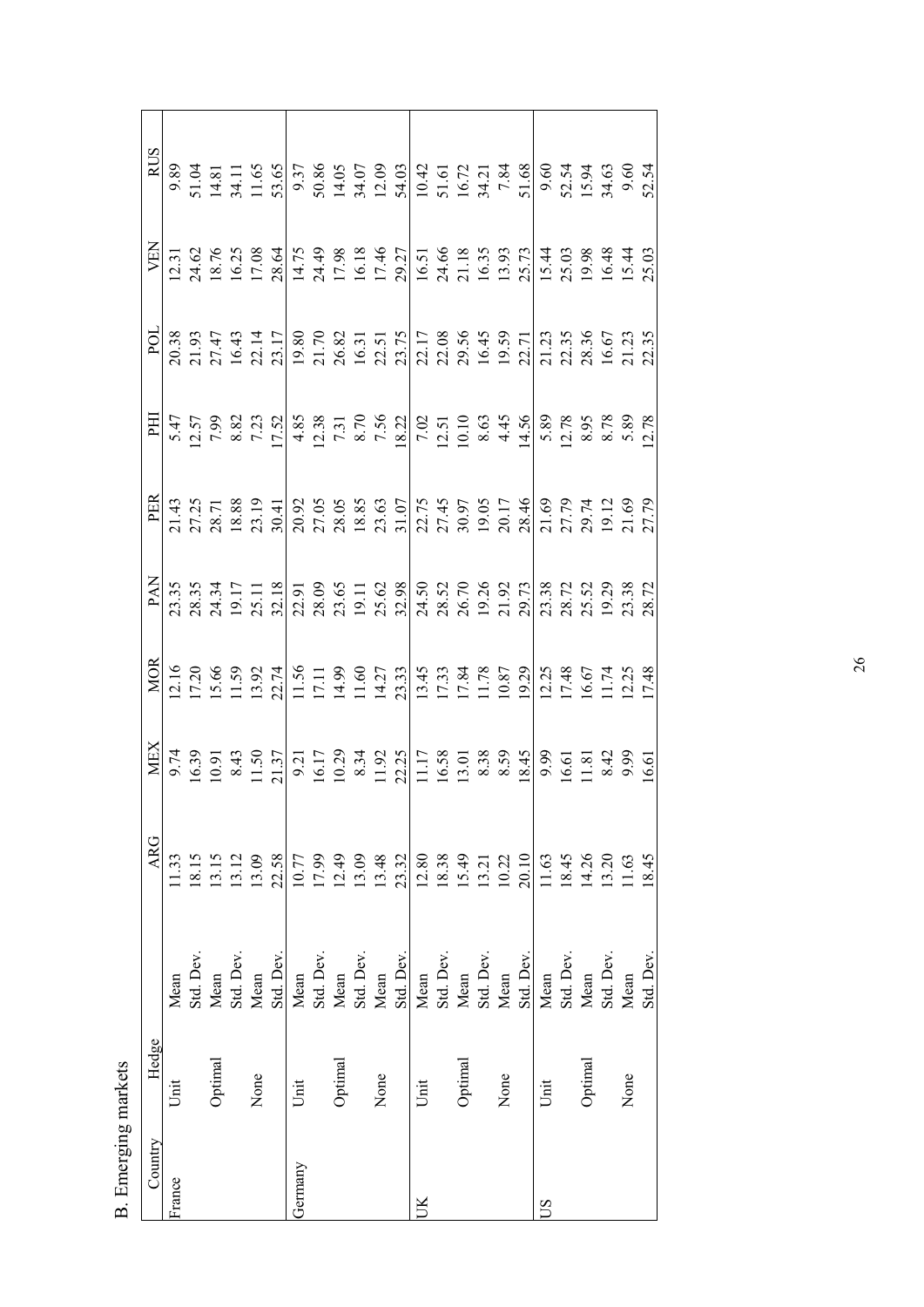Table 3 – Benchmark and Average Actual Weights 1995-1999 *Table 3 — Benchmark and Average Actual Weights 1995-1999* 

a. OECD a. OECD

|                                |                    |  |                                  |         |  |                                                                                                                                                                                                                                                                                                               |         | $\frac{1}{2}$ $\frac{1}{2}$ $\frac{1}{2}$ $\frac{1}{2}$ $\frac{1}{2}$ $\frac{1}{2}$ $\frac{1}{2}$ $\frac{1}{2}$ $\frac{1}{2}$ $\frac{1}{2}$ $\frac{1}{2}$ $\frac{1}{2}$ $\frac{1}{2}$ $\frac{1}{2}$ $\frac{1}{2}$ $\frac{1}{2}$ $\frac{1}{2}$ $\frac{1}{2}$ $\frac{1}{2}$ $\frac{1}{2}$ $\frac{1}{2}$ $\frac{1}{2}$                                           |                                                                       |    | 0.773                   |               |
|--------------------------------|--------------------|--|----------------------------------|---------|--|---------------------------------------------------------------------------------------------------------------------------------------------------------------------------------------------------------------------------------------------------------------------------------------------------------------|---------|---------------------------------------------------------------------------------------------------------------------------------------------------------------------------------------------------------------------------------------------------------------------------------------------------------------------------------------------------------------|-----------------------------------------------------------------------|----|-------------------------|---------------|
|                                |                    |  |                                  |         |  | $\frac{\text{S}}{\text{S}}$ = $\frac{3}{2}$ = $\frac{3}{2}$ = $\frac{3}{2}$ = $\frac{3}{2}$ = $\frac{3}{2}$ = $\frac{3}{2}$ = $\frac{3}{2}$ = $\frac{3}{2}$ = $\frac{3}{2}$ = $\frac{3}{2}$ = $\frac{3}{2}$ = $\frac{3}{2}$ = $\frac{3}{2}$ = $\frac{3}{2}$ = $\frac{3}{2}$ = $\frac{3}{2}$ = $\frac{3}{2}$ = |         |                                                                                                                                                                                                                                                                                                                                                               | $\frac{10}{10}$ = $\frac{10}{10}$ = $\frac{10}{10}$ = $\frac{10}{10}$ |    |                         |               |
|                                |                    |  |                                  |         |  |                                                                                                                                                                                                                                                                                                               |         |                                                                                                                                                                                                                                                                                                                                                               |                                                                       |    |                         |               |
|                                | $\sum_{i=1}^{n} 1$ |  |                                  |         |  |                                                                                                                                                                                                                                                                                                               |         | $\frac{1}{1000}$<br>$\frac{1}{1000}$<br>$\frac{1}{1000}$<br>$\frac{1}{1000}$<br>$\frac{1}{1000}$<br>$\frac{1}{1000}$<br>$\frac{1}{1000}$<br>$\frac{1}{1000}$<br>$\frac{1}{1000}$<br>$\frac{1}{1000}$<br>$\frac{1}{1000}$                                                                                                                                      |                                                                       |    |                         |               |
|                                |                    |  |                                  |         |  |                                                                                                                                                                                                                                                                                                               |         | $\frac{15}{14}$<br>$\frac{1}{4}$<br>$\frac{1}{4}$<br>$\frac{1}{4}$<br>$\frac{1}{4}$<br>$\frac{1}{4}$<br>$\frac{1}{4}$<br>$\frac{1}{4}$<br>$\frac{1}{4}$<br>$\frac{1}{4}$<br>$\frac{1}{4}$<br>$\frac{1}{4}$<br>$\frac{1}{4}$<br>$\frac{1}{4}$<br>$\frac{1}{4}$<br>$\frac{1}{4}$<br>$\frac{1}{4}$<br>$\frac{1}{4}$<br>$\frac{1}{4}$<br>$\frac{1}{4}$<br>        |                                                                       |    |                         |               |
|                                |                    |  |                                  |         |  |                                                                                                                                                                                                                                                                                                               |         | $\frac{14P}{1291}$<br>$\frac{1}{291}$<br>$\frac{4}{291}$<br>$\frac{8}{29}$<br>$\frac{8}{29}$<br>$\frac{1}{291}$<br>$\frac{1}{291}$<br>$\frac{1}{291}$<br>$\frac{1}{291}$<br>$\frac{1}{291}$<br>$\frac{1}{291}$<br>$\frac{1}{291}$<br>$\frac{1}{291}$<br>$\frac{1}{291}$<br>$\frac{1}{291}$<br>$\frac{1}{291}$                                                 |                                                                       |    |                         |               |
|                                |                    |  |                                  |         |  |                                                                                                                                                                                                                                                                                                               |         |                                                                                                                                                                                                                                                                                                                                                               |                                                                       |    |                         |               |
|                                |                    |  |                                  |         |  |                                                                                                                                                                                                                                                                                                               |         | $\frac{12}{100}$ $\frac{12}{100}$ $\frac{12}{100}$ $\frac{12}{100}$ $\frac{12}{100}$ $\frac{12}{100}$ $\frac{12}{100}$ $\frac{12}{100}$ $\frac{12}{100}$ $\frac{12}{100}$ $\frac{12}{100}$ $\frac{12}{100}$ $\frac{12}{100}$ $\frac{12}{100}$ $\frac{12}{100}$ $\frac{12}{100}$                                                                               |                                                                       |    |                         |               |
|                                |                    |  |                                  |         |  |                                                                                                                                                                                                                                                                                                               |         | $\mathbb{R}$ $\sim$ $\frac{1}{2}$ $\frac{1}{2}$ $\approx$ $\frac{1}{2}$ $\frac{1}{2}$ $\approx$ $\frac{1}{2}$ $\approx$ $\frac{1}{2}$ $\approx$ $\frac{1}{2}$ $\approx$ $\frac{1}{2}$ $\approx$ $\frac{1}{2}$ $\approx$ $\frac{1}{2}$ $\approx$ $\frac{1}{2}$ $\approx$ $\frac{1}{2}$ $\approx$ $\frac{1}{2}$ $\approx$ $\approx$ $\frac{1}{2}$ $\approx$ $\$ |                                                                       |    |                         |               |
|                                |                    |  |                                  |         |  |                                                                                                                                                                                                                                                                                                               |         | $\frac{174}{120}$ 0 0 3.57 $\frac{17}{120}$ 0 0 5 $\frac{17}{120}$ 0 0 5 $\frac{17}{120}$ 0 0 5 $\frac{17}{120}$ 0 0 5 $\frac{17}{120}$ 0 0 5 $\frac{17}{120}$ 0 0 5 $\frac{17}{120}$                                                                                                                                                                         |                                                                       |    |                         |               |
| <b>EAN</b>                     |                    |  | .004                             |         |  | .003                                                                                                                                                                                                                                                                                                          |         |                                                                                                                                                                                                                                                                                                                                                               | .012                                                                  |    |                         | .008          |
| BEL                            |                    |  | .016                             |         |  | .005                                                                                                                                                                                                                                                                                                          | $\circ$ |                                                                                                                                                                                                                                                                                                                                                               | 015                                                                   |    |                         | $\bar{\rm s}$ |
| SUV                            |                    |  | $\overline{5}$                   |         |  | $\overline{00}$                                                                                                                                                                                                                                                                                               | $\circ$ |                                                                                                                                                                                                                                                                                                                                                               | .004                                                                  |    | 021                     |               |
| Hedge                          | Unit               |  | Optimal<br>None<br><u>Actual</u> |         |  | Unit<br>Optimal<br>None<br>Actual                                                                                                                                                                                                                                                                             |         | Unit<br>Optimal<br>None<br>Actual                                                                                                                                                                                                                                                                                                                             |                                                                       |    | Unit<br>Optimal<br>None | Actual        |
| $\mathop{\rm Commtr}\nolimits$ | rance              |  |                                  | iermany |  |                                                                                                                                                                                                                                                                                                               | ŠК      |                                                                                                                                                                                                                                                                                                                                                               |                                                                       | SU |                         |               |

27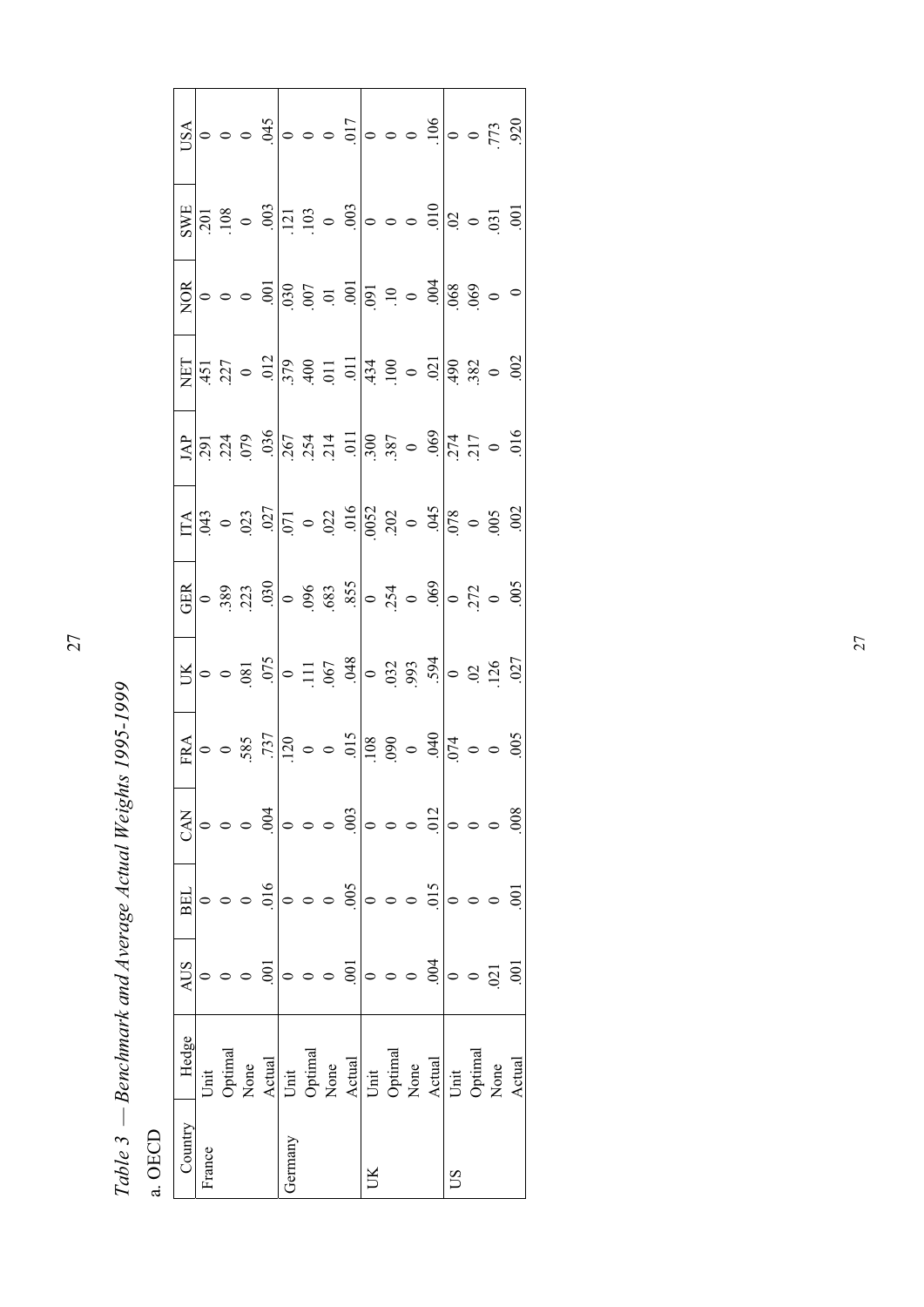|            |        |                 | $\frac{15}{10}$ $\circ$ $\circ$ $\frac{3}{10}$ $\circ$ $\frac{3}{10}$ $\frac{3}{10}$ $\frac{3}{10}$ $\frac{3}{10}$ $\frac{3}{10}$ $\frac{3}{10}$ $\frac{3}{10}$ $\frac{3}{10}$ $\frac{3}{10}$ $\frac{3}{10}$ $\frac{3}{10}$ $\frac{3}{10}$ $\frac{3}{10}$ $\frac{3}{10}$ $\frac{3}{10}$ $\frac{3}{10}$ $\frac{3}{1$                  |         |         |                                                                  |      |    |         |                                   |    |                         |        |
|------------|--------|-----------------|--------------------------------------------------------------------------------------------------------------------------------------------------------------------------------------------------------------------------------------------------------------------------------------------------------------------------------------|---------|---------|------------------------------------------------------------------|------|----|---------|-----------------------------------|----|-------------------------|--------|
| VEN        |        |                 |                                                                                                                                                                                                                                                                                                                                      |         |         |                                                                  |      |    |         |                                   |    |                         |        |
| POL        |        |                 |                                                                                                                                                                                                                                                                                                                                      |         |         |                                                                  |      |    |         |                                   |    |                         |        |
|            |        |                 | $\mathbb{E}   \circ \circ \circ \mathbb{S}   \circ \circ \circ \circ   \circ \circ \circ \mathbb{S}   \circ \circ \circ \circ$                                                                                                                                                                                                       |         |         |                                                                  |      |    |         |                                   |    |                         |        |
|            |        |                 | $\frac{18}{100}$ $\circ$ $\frac{1}{2}$ $\circ$ $\frac{1}{2}$ $\circ$ $\frac{1}{2}$ $\circ$ $\frac{1}{2}$ $\circ$ $\frac{1}{2}$ $\circ$ $\frac{1}{2}$ $\circ$ $\frac{1}{2}$ $\circ$ $\frac{1}{2}$ $\circ$ $\frac{1}{2}$ $\circ$ $\frac{1}{2}$ $\circ$ $\frac{1}{2}$ $\circ$ $\frac{1}{2}$ $\circ$ $\frac{1}{2}$ $\circ$ $\frac{1}{2}$ |         |         |                                                                  |      |    |         |                                   |    |                         |        |
|            |        |                 | $\frac{1}{2}$ $\frac{1}{2}$ $\frac{1}{2}$ $\frac{1}{2}$ $\frac{1}{2}$ $\frac{1}{2}$ $\frac{1}{2}$ $\frac{1}{2}$ $\frac{1}{2}$ $\frac{1}{2}$ $\frac{1}{2}$ $\frac{1}{2}$ $\frac{1}{2}$ $\frac{1}{2}$ $\frac{1}{2}$ $\frac{1}{2}$ $\frac{1}{2}$ $\frac{1}{2}$ $\frac{1}{2}$ $\frac{1}{2}$ $\frac{1}{2}$ $\frac{1}{2}$                  |         |         |                                                                  |      |    |         |                                   |    |                         |        |
| <b>MOR</b> |        |                 | $\circ \stackrel{\circ}{\circ} \circ \stackrel{\circ}{\circ} \stackrel{\circ}{\circ} \circ \circ \circ \circ \circ \circ \circ \circ \circ \circ \circ \circ \circ \circ \circ$                                                                                                                                                      |         |         |                                                                  |      |    |         |                                   |    |                         |        |
| <b>MEX</b> |        |                 | $\circ$ $\circ$ $\frac{3}{2}$                                                                                                                                                                                                                                                                                                        |         |         | $\circ \circ \circ \frac{1}{10} \circ \circ \circ \frac{1}{100}$ |      |    |         |                                   |    | $\circ$ $\circ$ $\circ$ | 005    |
| <b>ARG</b> |        |                 | .002                                                                                                                                                                                                                                                                                                                                 |         | $\circ$ | $\circ$                                                          | .001 |    | $\circ$ | .002                              |    |                         | 002    |
| Hedge      | Unit   | Optimal<br>None | Actual                                                                                                                                                                                                                                                                                                                               |         |         | Unit<br>Optimal<br>None<br>Actual                                |      |    |         | Unit<br>Optimal<br>None<br>Actual |    | Unit<br>Optimal<br>None | Actual |
| Country    | France |                 |                                                                                                                                                                                                                                                                                                                                      | Jermany |         |                                                                  |      | UК |         |                                   | SU |                         |        |

b. Emerging Markets b. Emerging Markets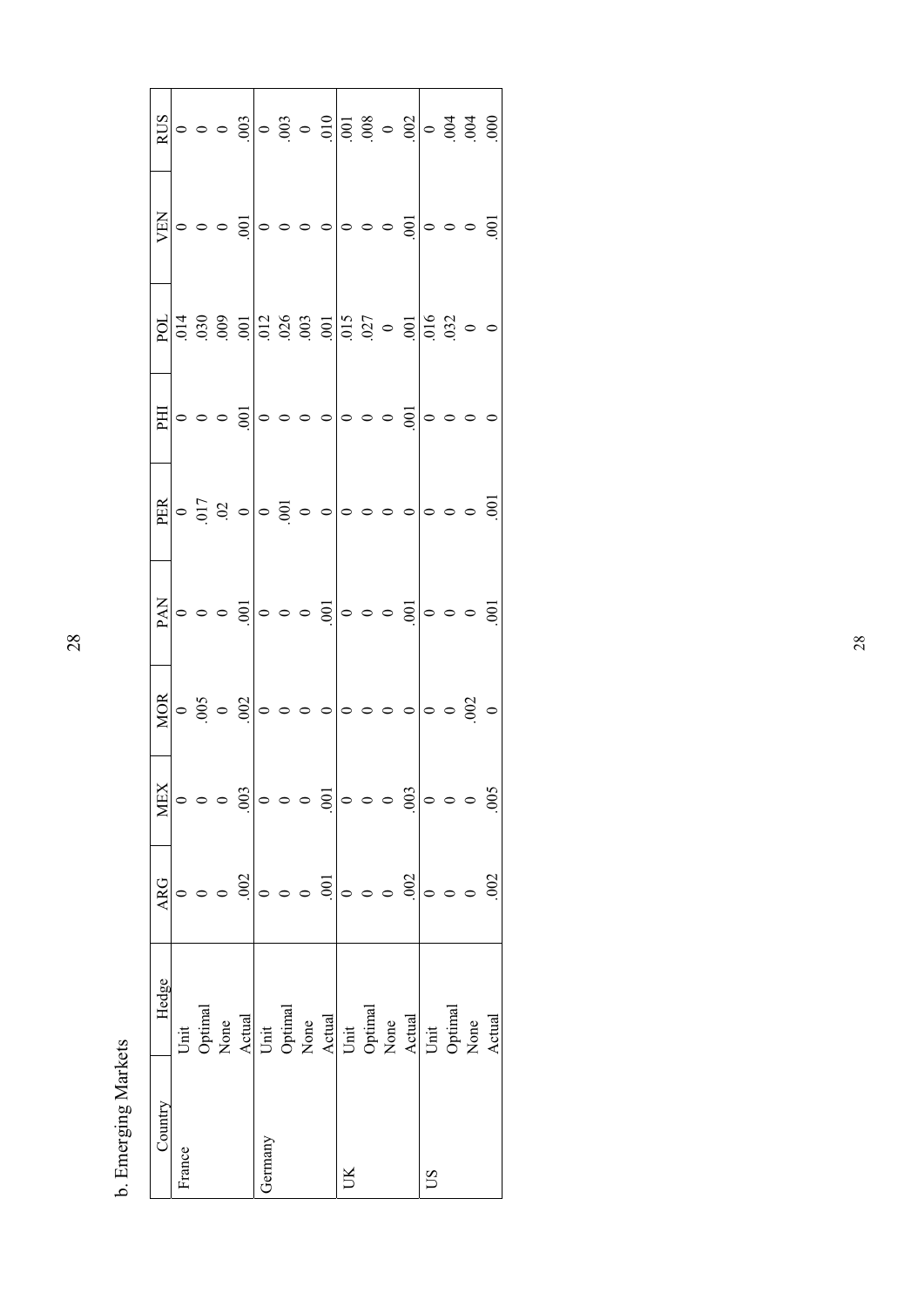| Africa         |         |                                | $\circ \stackrel{5}{8} \circ \stackrel{5}{8} \stackrel{1}{\circ} \circ \circ \circ \circ \circ \circ \circ \stackrel{5}{8} \circ \stackrel{1}{\circ} \circ \stackrel{3}{4} \circ$ |                        |                                      |                                 |         |                              |         |      |         |                       |                  |                |
|----------------|---------|--------------------------------|-----------------------------------------------------------------------------------------------------------------------------------------------------------------------------------|------------------------|--------------------------------------|---------------------------------|---------|------------------------------|---------|------|---------|-----------------------|------------------|----------------|
| Latin America  |         |                                |                                                                                                                                                                                   |                        |                                      |                                 |         |                              |         |      | 0       | $\circ$ $\circ$       |                  | $\overline{5}$ |
| Eastern Europe | .014    |                                |                                                                                                                                                                                   |                        | $\frac{2}{0.02}$<br>$\frac{2}{0.03}$ |                                 |         | $0.016$<br>$0.035$<br>$0.03$ |         |      |         | $\frac{016}{0.036}$   |                  |                |
| Pacific        | $\circ$ | $\circ$ $\circ$ $\overline{S}$ |                                                                                                                                                                                   |                        | $\circ \circ \circ \overline{\circ}$ |                                 |         | $\circ$ $\circ$ $\circ$      |         | .004 | $\circ$ | $\circ$ $\frac{5}{9}$ |                  |                |
| North America  |         | $\circ \circ \circ$            | 610.                                                                                                                                                                              | $\circ$                |                                      | $\circ$ $\circ$ $\frac{50}{20}$ | $\circ$ | $\circ$                      | $\circ$ | .118 | $\circ$ | $\circ$               | $.713$<br>$.928$ |                |
| East Asia      |         | $291$<br>$224$<br>$0$<br>$037$ |                                                                                                                                                                                   | $\frac{267}{254}$ 0 11 |                                      |                                 |         | $300$<br>$002$<br>$000$      |         |      |         |                       |                  |                |
| Europe         |         |                                | $\begin{array}{l} 69.75 & 0.0000 \\ 0.0000 & 0.0000 \\ 0.0000 & 0.0000 \\ 0.0000 & 0.0000 \\ \end{array}$                                                                         |                        |                                      |                                 |         |                              |         |      |         |                       |                  |                |
| Hedge          | Unit    |                                | $\begin{tabular}{l} Optimal \\ None \\ \hline A etual \\ Obtain \\ None \\ None \\ A etual \\ Unit \\ \hline \end{tabular}$                                                       |                        |                                      |                                 |         |                              |         |      |         |                       |                  | Actual         |
| Country        | France  |                                |                                                                                                                                                                                   | Germany                |                                      |                                 | JК      |                              |         |      | SΩ      |                       |                  |                |

c. Regions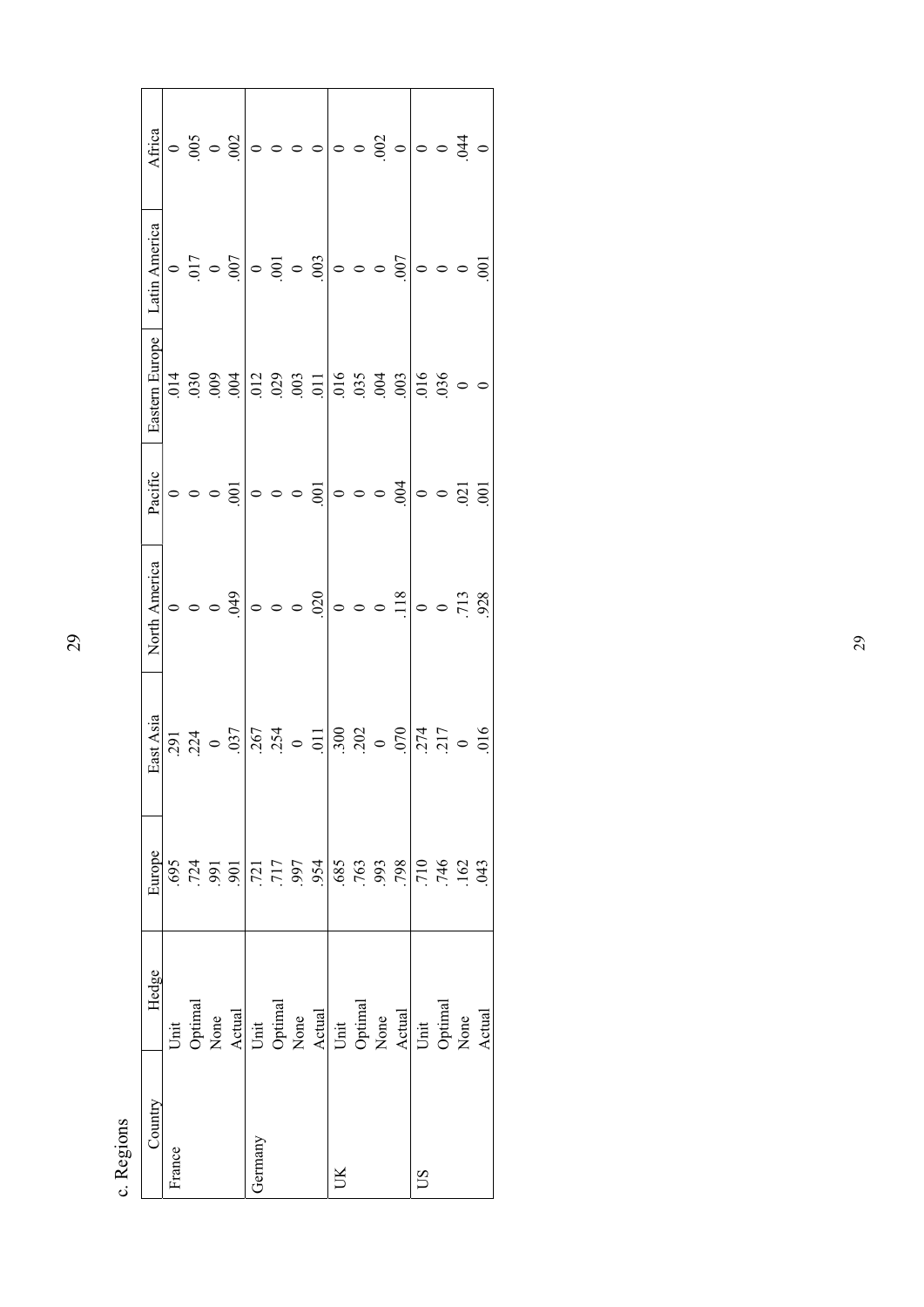| Deviation from benchmark weight is the percentage point difference between the benchmark and the actual weight on a recipient country. |         |                                                             |         |         |                                                             |                |         |                      |
|----------------------------------------------------------------------------------------------------------------------------------------|---------|-------------------------------------------------------------|---------|---------|-------------------------------------------------------------|----------------|---------|----------------------|
|                                                                                                                                        | France  |                                                             |         | Germany | United Kingdom                                              |                |         | <b>United States</b> |
|                                                                                                                                        |         | Overweighted   Underweighted   Overweighted   Underweighted |         |         | Overweighted   Underweighted   Overweighted   Underweighted |                |         |                      |
| Deviation from benchmark                                                                                                               |         |                                                             |         |         |                                                             |                |         |                      |
| weight                                                                                                                                 | $-4.73$ | 12.66                                                       | $-4.78$ | 10.13   | $-4.16$                                                     | 16.34          | $-4.72$ | 12.79                |
| Log distance                                                                                                                           | 7.78    | 6.72                                                        | 7.96    | 6.62    | 7.79                                                        | 6.80           | 8.20    | 8.53                 |
| Capital controls                                                                                                                       | 0.17    | 0.31                                                        | 0.21    | 0.23    | 0.17                                                        | $\overline{1}$ | 0.18    | 0.31                 |
| Similarity                                                                                                                             | 0.63    | 0.35                                                        | 0.17    | 0.10    | 64.0                                                        | 0.33           | 0.45    | 0.29                 |
| Forfeiting                                                                                                                             | 3.85    | 3.95                                                        | 3.75    | 4.09    | 3.81                                                        | 3.88           | 3.79    | 4.05                 |
| Political Risk                                                                                                                         | 18.25   | 18.36                                                       | 17.69   | 19.18   | 17.88                                                       | 18.05          | 7.80    | 19.14                |

| ζ<br>່                                                                                                          |
|-----------------------------------------------------------------------------------------------------------------|
| י היי היי היי ה<br>í<br>l                                                                                       |
| フクナクナリティク・チャクア クラー アクラブ・アクショー そう<br>€                                                                           |
| j<br>コンプ<br>ı<br>í,                                                                                             |
| $\zeta$<br>Ī                                                                                                    |
|                                                                                                                 |
| ł<br>יִ<br> <br> <br>$\mathfrak{c}$                                                                             |
| $\begin{array}{c} \begin{array}{c} \hline \end{array} \\ \hline \end{array}$<br>ו<br>ו<br>$T_{\sim} L$ $I$<br>i |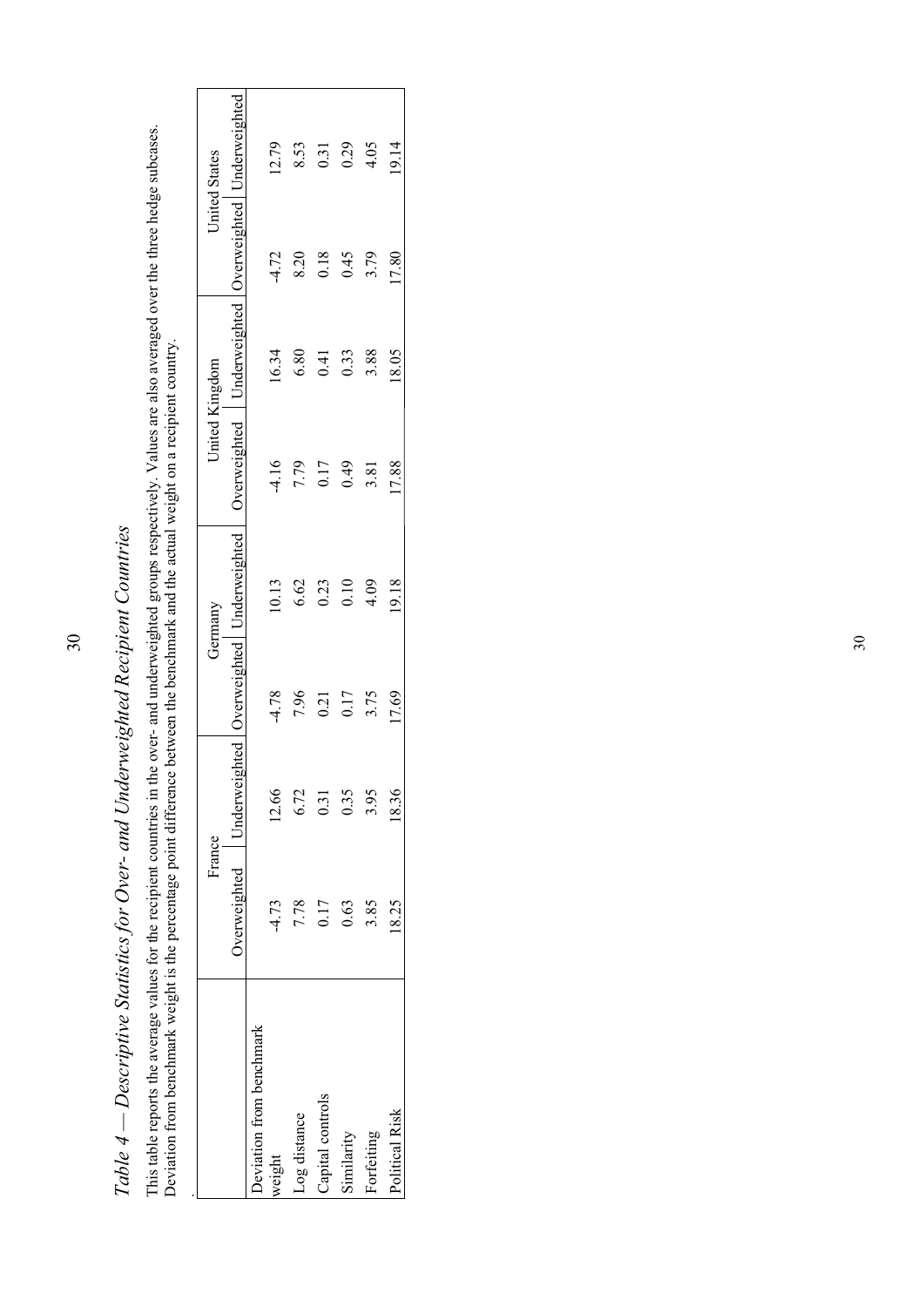#### *Table 5 — Probit Regression Results*

This table reports the results from a probit regression explaining which countries are overweighted and using three alternatives for hedging exchange rate risk: optimal hedging, a unit hedges and no hedging. The dependent variable is a dummy variable which equals one if a given recipient country is overweighted and zero otherwise. Distance is the geographical distance between reporting and recipient country. Similarity is the sum of dummy variables for common language and common legal system. Risk indicators were taken from *Euromoney*. Political Risk is an index from 0 to 25 of risk on nonpayment. Forfaiting is an index of 0 to 10 reflecting the maximum tenure available and forfaiting spread relative to safest country. EU is a dummy variable equal to one when recipient country is an EU member. Capital controls is a dummy variable indicating whether countries impose restrictions on cross-border financial credits. Standard errors are corrected for heteroskedasticity and autocorrelation. \*\* (\*) = significant at the  $1\%$  (5%)-level.

|                  | optimal   | unit hedge | unhedged  |
|------------------|-----------|------------|-----------|
| Log distance     | $-0.03$   | $-0.03$    | $0.16**$  |
|                  | (0.03)    | (0.03)     | (0.04)    |
| Capital controls | $-0.91**$ | $-0.82**$  | $-0.49**$ |
|                  | (0.17)    | (0.16)     | (0.16)    |
| Similarity       | $0.65**$  | $0.66**$   | $-0.18$   |
|                  | (0.13)    | (0.11)     | (0.12)    |
| Forfaiting       | $0.02**$  | 0.03       | $0.02*$   |
|                  | (0.01)    | (0.02)     | (0.01)    |
| Political risk   | $-0.05**$ | $-0.07**$  | 0.01      |
|                  | (0.01)    | (0.01)     | (0.01)    |
| Constant         | $1.71**$  | $1.91**$   | $-0.84$   |
|                  | (0.43)    | (0.44)     | (0.46)    |
| Observations     | 420       | 420        | 420       |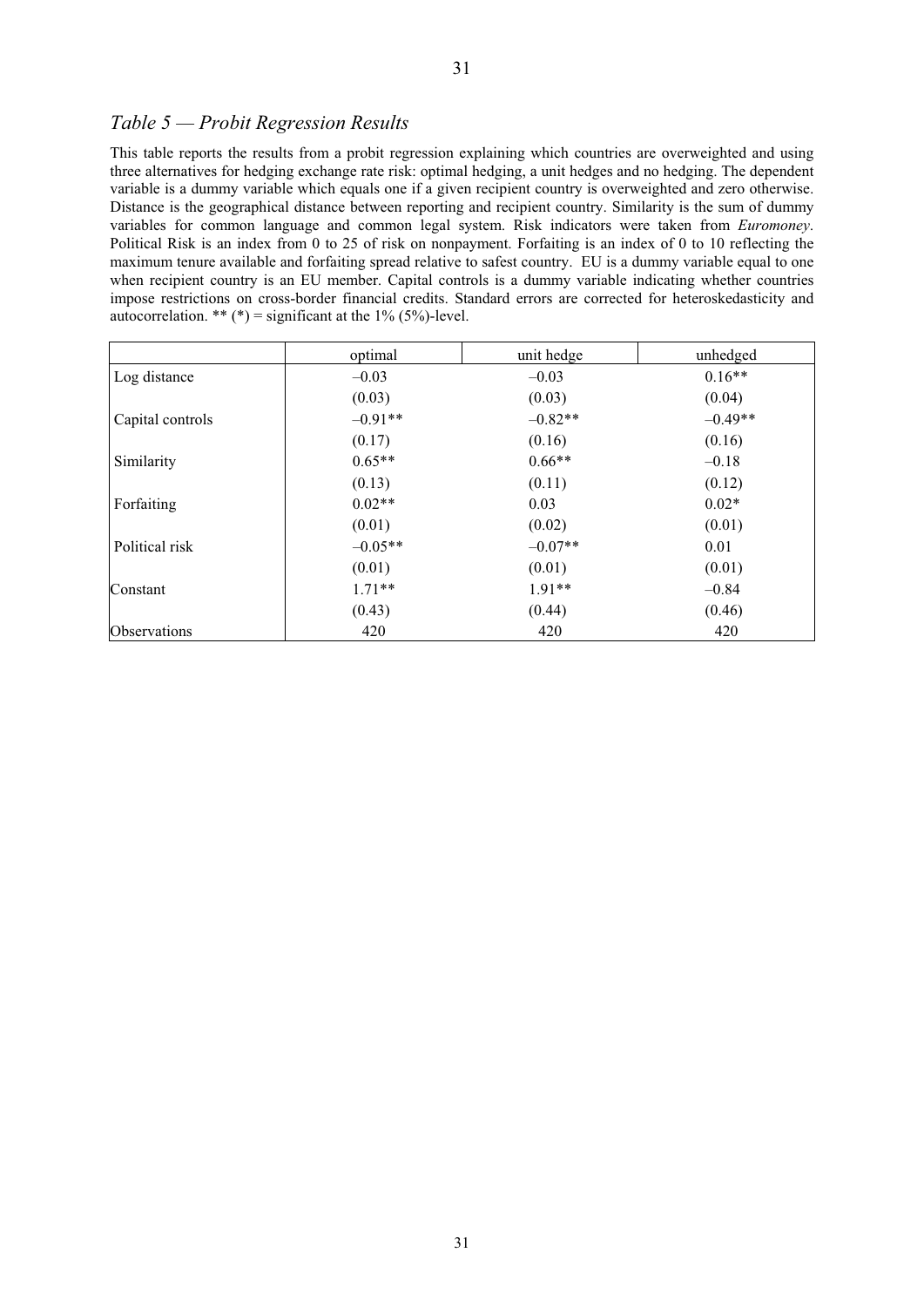#### *Table 6 — Regression Results: Deviation from Benchmark Portfolio Shares*

Table reports the results from a panel regression of the deviation from the benchmark portfolio share, using three alternatives for hedging exchange rate risk: optimal hedging, a unit hedges and no hedging. The dependent variable is multiplied by 100 for scaling of coefficients. Each regression reports separate coefficients on countries which are overweighted (underweighted) relative to the benchmark portfolio. Distance is the geographical distance between reporting and recipient country. Similarity is the sum of dummy variables for common language and common legal system. Risk indicators were taken from *Euromoney*. Political Risk is an index from 0 to 25 of risk on nonpayment. Forfaiting is an index of 0 to 10 reflecting the maximum tenure available and forfeiting spread relative to safest country. EU is a dummy variable equal to one when recipient country is an EU member. Capital controls is a dummy variable indicating whether countries impose restrictions on cross-border financial credits. Standard errors are corrected for heteroskedasticity and autocorrelations. \*\*  $(*)$  = significant at the 1% (5%)-level. Time and reporting country fixed effects are included in all regressions but are not reported.

|                                |            | Not including EU dummy |           |            | Including EU dummy |           |
|--------------------------------|------------|------------------------|-----------|------------|--------------------|-----------|
|                                | Optimal    | unit hedge             | unhedged  | optimal    | unit hedge         | unhedged  |
| <b>Overweighted countries</b>  |            |                        |           |            |                    |           |
| Log distance                   | $4.01**$   | $4.15**$               | $0.38***$ | 4.98**     | 5.08**             | $0.58**$  |
|                                | (0.31)     | (0.32)                 | (0.06)    | (0.32)     | (0.33)             | (0.09)    |
| Capital controls               | 0.23       | 0.18                   | $-0.07$   | 0.00       | $0.07\,$           | $-0.06$   |
|                                | (0.24)     | (0.20)                 | (0.08)    | (0.29)     | (0.27)             | (0.07)    |
| Similarity                     | 0.33       | $-0.61**$              | $-0.08$   | $1.25**$   | 0.38               | 0.10      |
|                                | (0.43)     | (0.22)                 | (0.08)    | (0.37)     | (0.33)             | (0.13)    |
| Forfaiting                     | $-0.00$    | $-0.00$                | $0.00\,$  | 0.00       | 0.00               | 0.00      |
|                                | (0.00)     | (0.00)                 | (0.00)    | (0.00)     | (0.00)             | (0.00)    |
| Political risk                 | 0.02       | 0.03                   | $-0.03**$ | $-0.17**$  | $-0.15**$          | $-0.07**$ |
|                                | (0.03)     | (0.02)                 | (0.01)    | (0.05)     | (0.05)             | (0.01)    |
| EU                             |            |                        |           | $8.08**$   | $7.38**$           | $1.38**$  |
|                                |            |                        |           | (0.89)     | (1.02)             | (0.29)    |
| Total N*T in group             | 274        | 280                    | 319       | 274        | 280                | 319       |
| <b>Underweighted countries</b> |            |                        |           |            |                    |           |
| Log distance                   | 2.86**     | 2.94**                 | $-1.32**$ | $4.58**$   | $4.57**$           | $-1.33**$ |
|                                | (0.40)     | (0.55)                 | (0.40)    | (0.42)     | (0.52)             | (0.41)    |
| Capital controls               | 1.28       | $6.74*$                | $6.63**$  | $2.24*$    | $11.10**$          | $7.48**$  |
|                                | (1.08)     | (3.14)                 | (2.31)    | (1.07)     | (2.48)             | (2.38)    |
| Similarity                     | $-7.94**$  | 5.16                   | $1.89*$   | $-8.30**$  | 3.23               | $1.76*$   |
|                                | (1.10)     | (4.39)                 | (0.86)    | (1.39)     | (3.57)             | (0.86)    |
| Forfaiting                     | $1.33**$   | $2.01**$               | 0.87      | $0.90**$   | $1.34**$           | $0.90*$   |
|                                | (0.38)     | (0.55)                 | (0.48)    | (0.34)     | (0.45)             | (0.51)    |
| Political risk                 | $0.94**$   | $0.73**$               | $0.45**$  | $0.44**$   | $0.37**$           | $0.49**$  |
|                                | (0.10)     | (0.12)                 | (0.12)    | (0.09)     | (0.10)             | (0.15)    |
| EU                             |            |                        |           | $16.22**$  | $11.54**$          | 1.03      |
|                                |            |                        |           | (1.61)     | (1.47)             | (1.59)    |
| Constant                       | $-34.62**$ | $-36.21**$             | $-2.61**$ | $-42.67**$ | $-43.63**$         | $-3.97**$ |
|                                | (2.73)     | (2.82)                 | (0.53)    | (2.97)     | (3.00)             | (0.75)    |
| Total N*T in group             | 126        | 120                    | 81        | 126        | 120                | 81        |
| Observations $(N * T)$         | 400        | 400                    | 400       | 400        | 400                | 400       |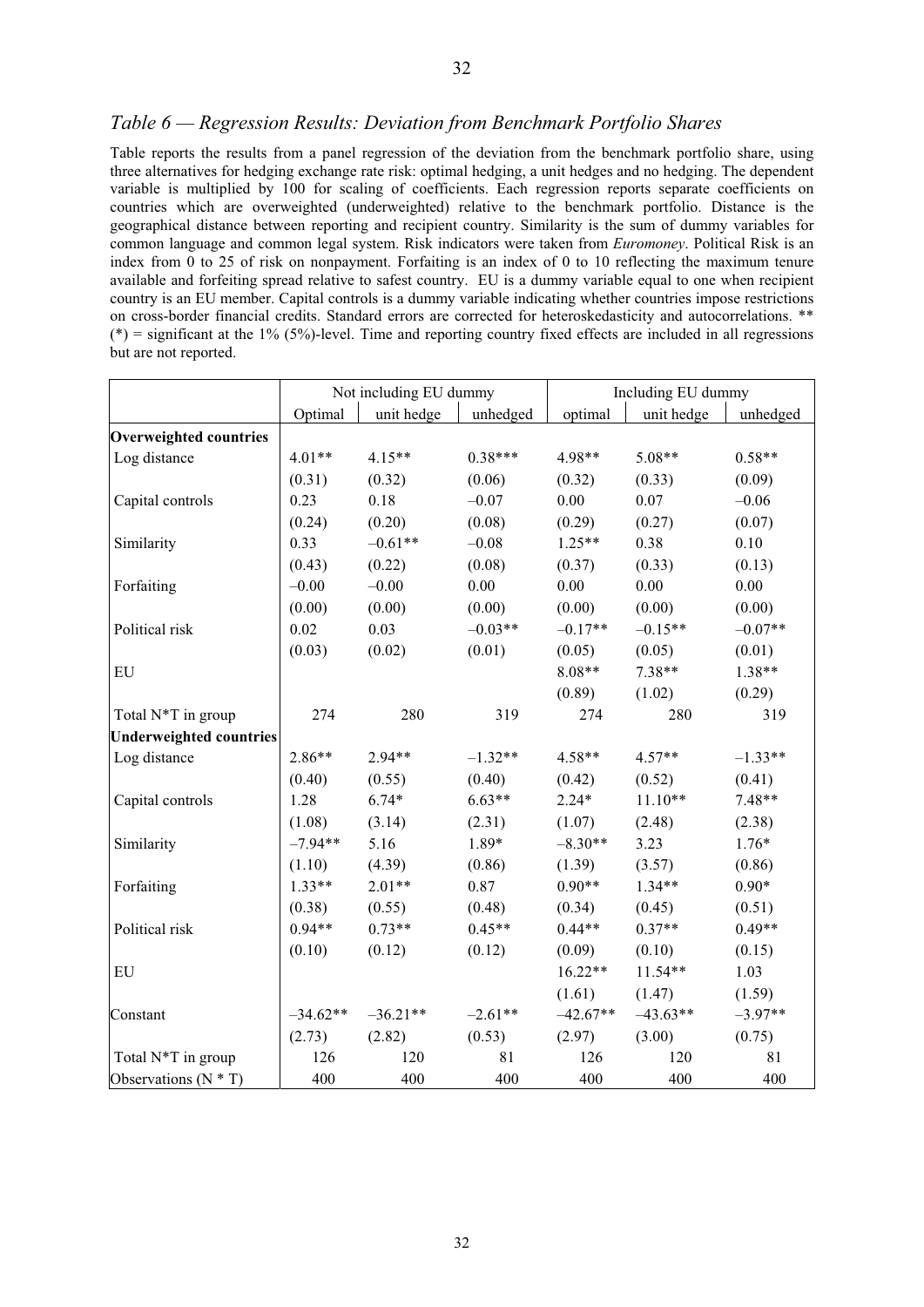



1983 1999

■1983 ロ1999

1983 1999

 $\frac{1}{1983}$  D1999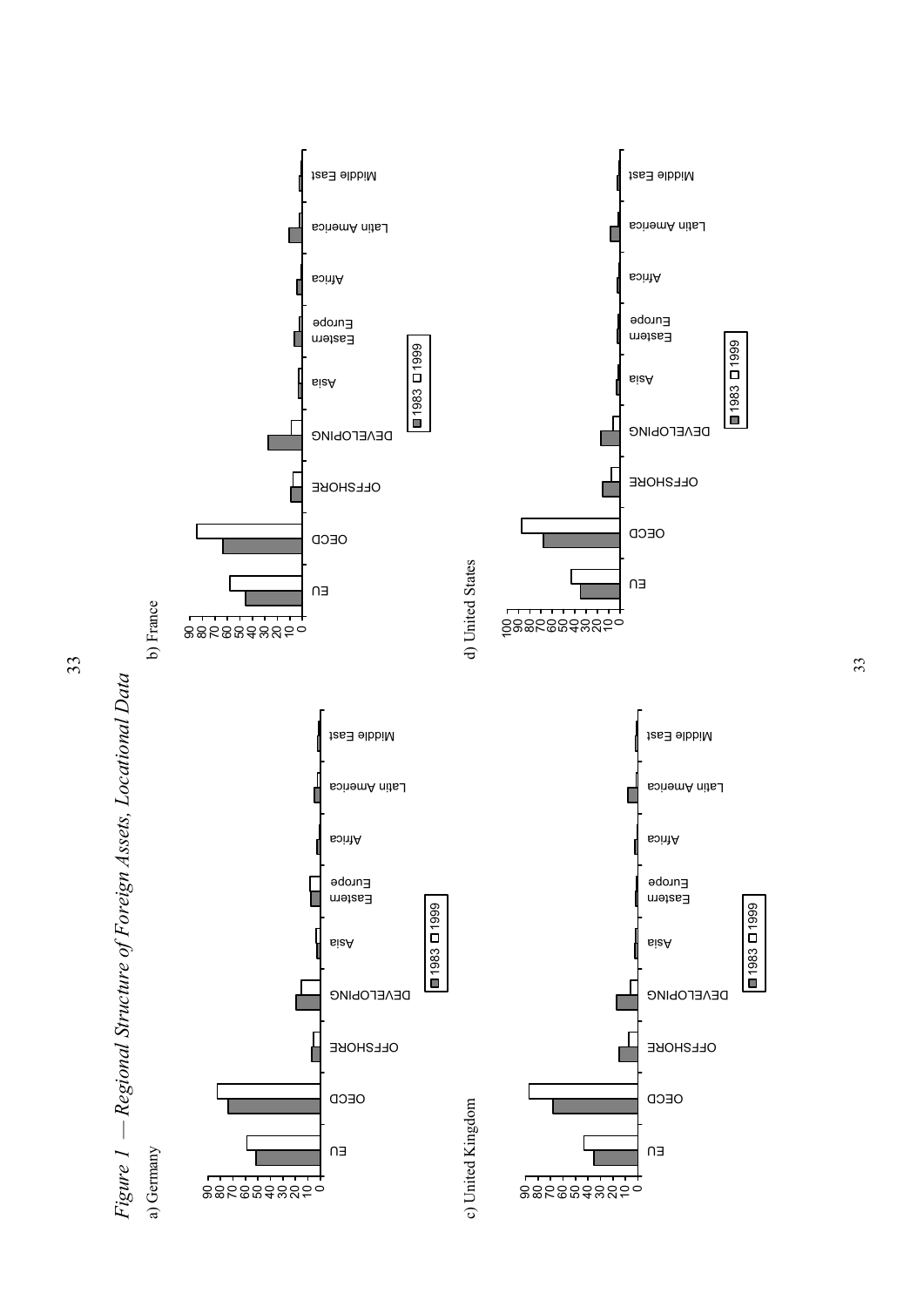

Figure 2: Difference between actual and benchmark portfolio weight: unit hedged returns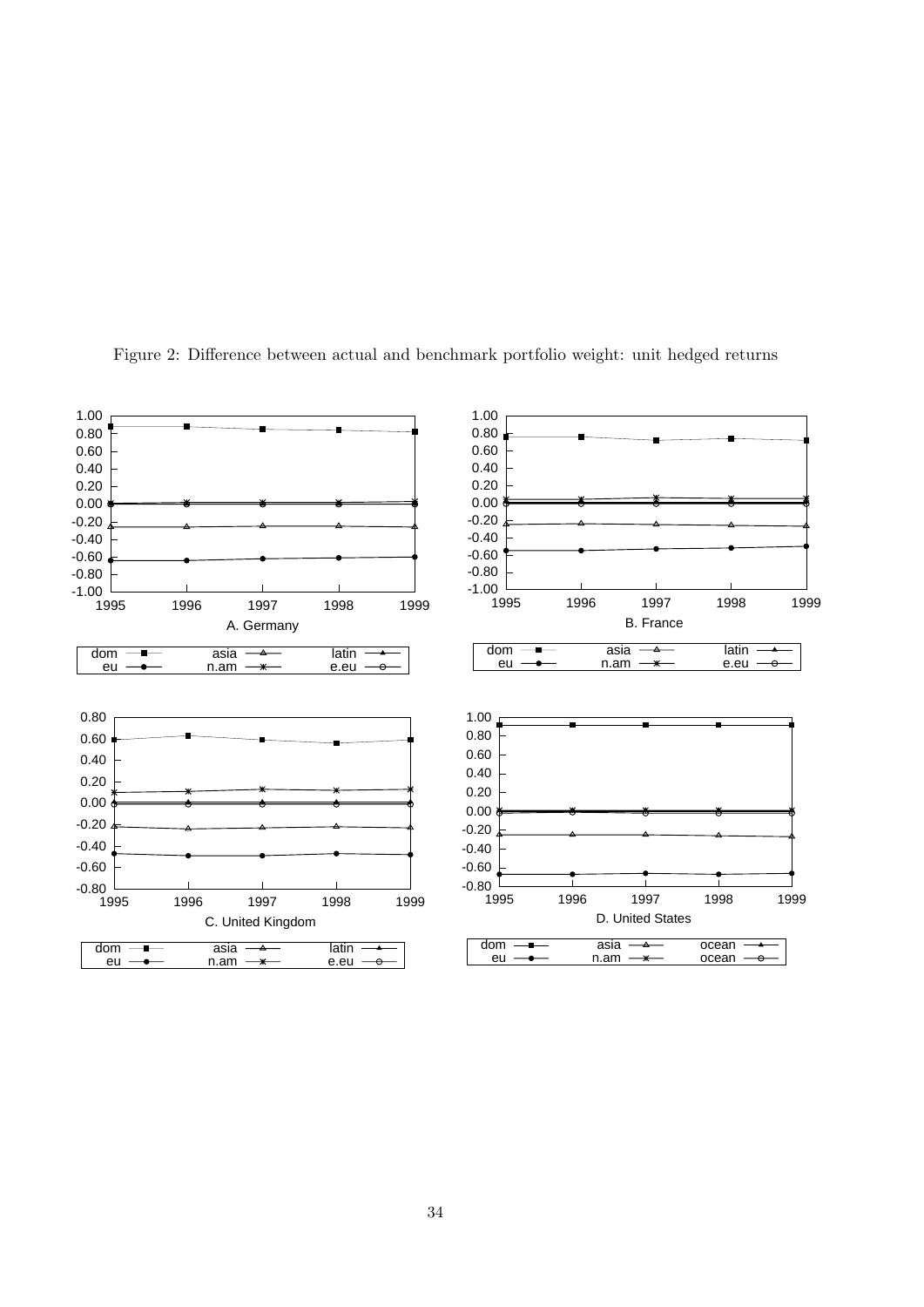

Figure 3: Difference between actual and benchmark portfolio weight: optimally hedged returns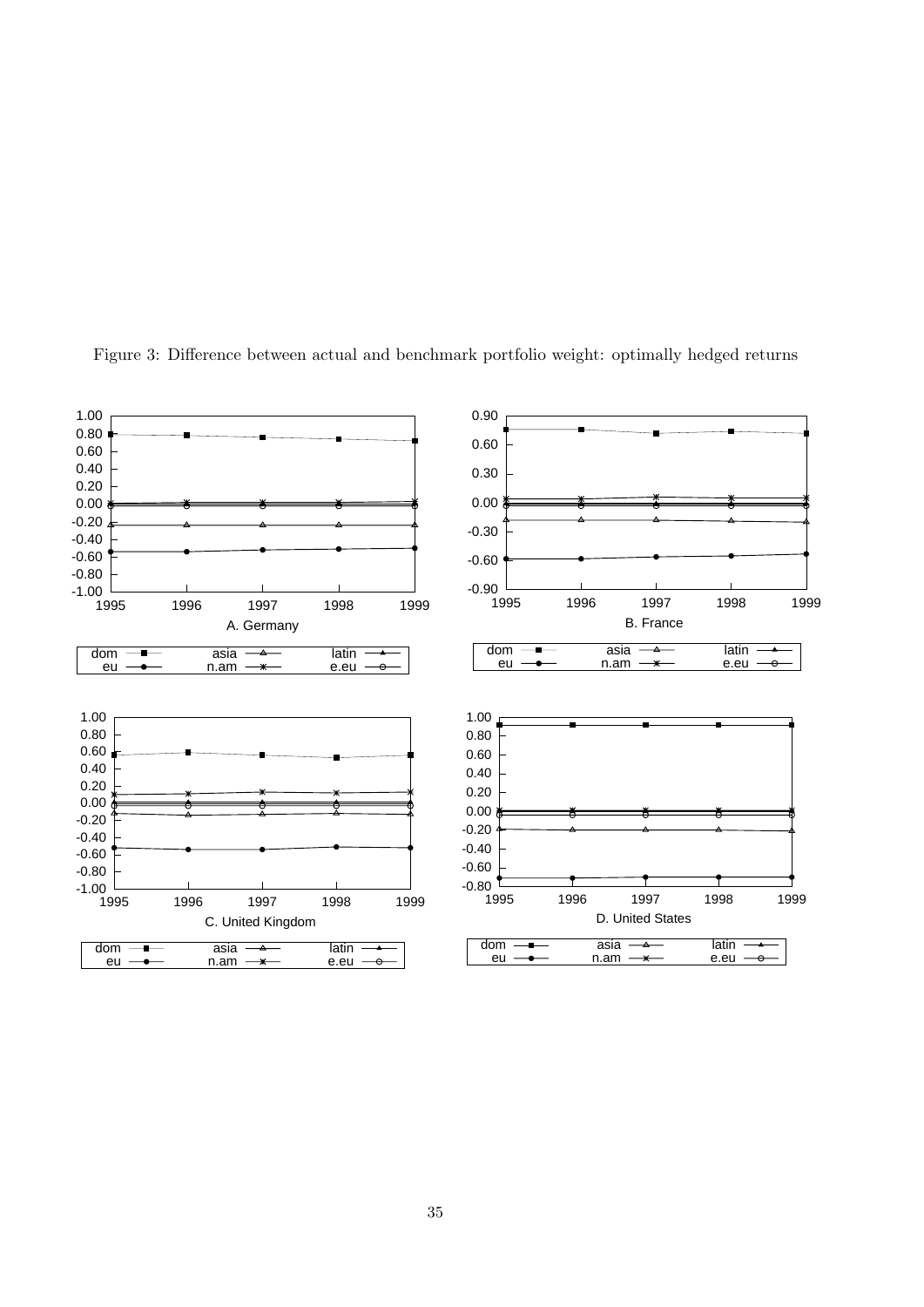

Figure 4: Difference between actual and benchmark portfolio weight: nonhedged returns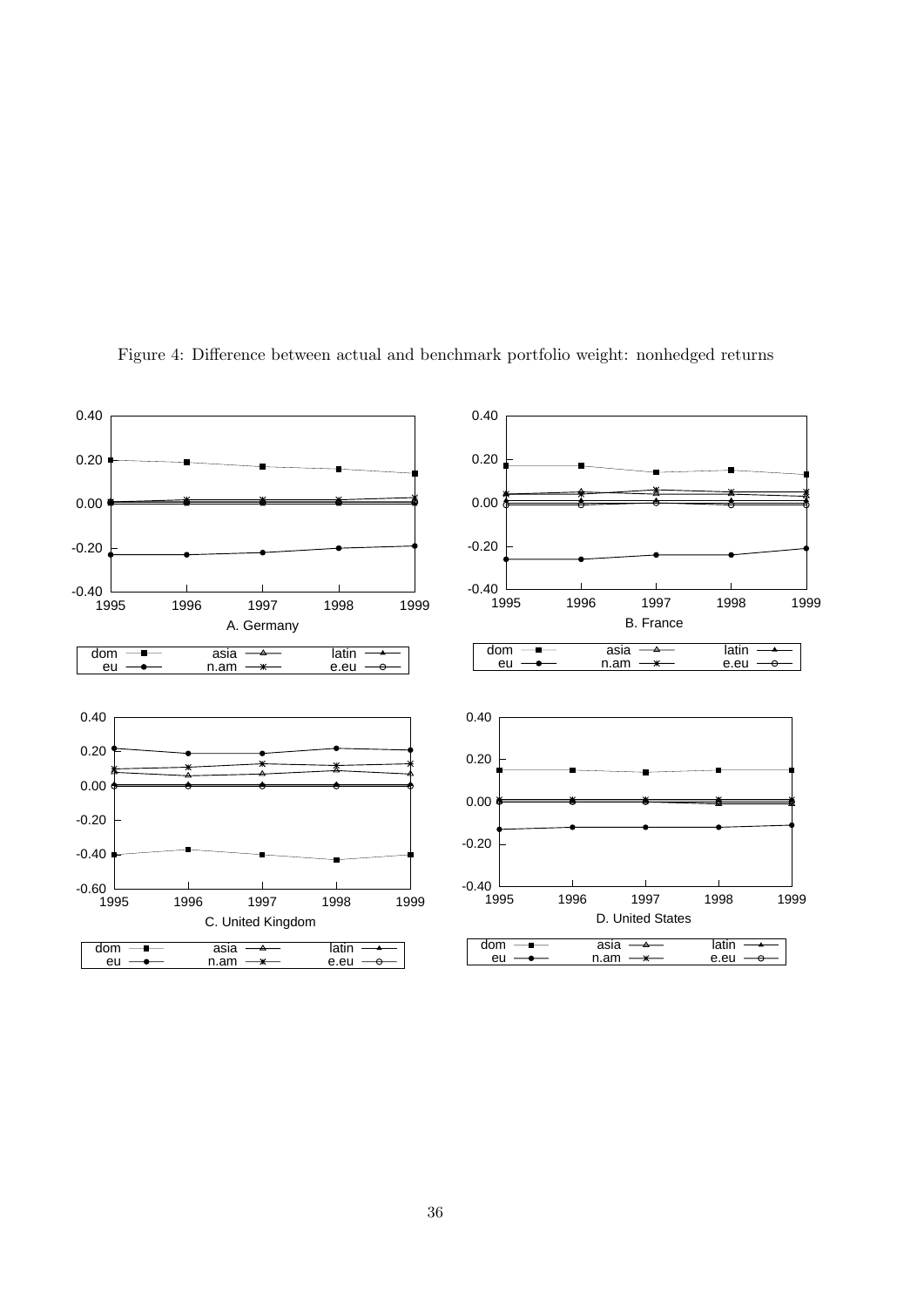# **WORKING PAPERS (ANO) FROM NORGES BANK 2002-2004**

Working Papers were previously issued as Arbeidsnotater from Norges Bank, see Norges Bank's website http://www.norges-bank.no

| 2002/1 | Bache, Ida Wolden<br><b>Empirical Modelling of Norwegian Import Prices</b><br>Research Department 2002, 44p                                                                          |
|--------|--------------------------------------------------------------------------------------------------------------------------------------------------------------------------------------|
| 2002/2 | Bårdsen, Gunnar og Ragnar Nymoen<br>Rente og inflasjon<br>Forskningsavdelingen 2002, 24s                                                                                             |
| 2002/3 | Rakkestad, Ketil Johan<br>Estimering av indikatorer for volatilitet<br>Avdeling for Verdipapirer og internasjonal finans Norges Bank 33s                                             |
| 2002/4 | Akram, Qaisar Farooq<br>PPP in the medium run despite oil shocks: The case of Norway<br>Research Department 2002, 34p                                                                |
| 2002/5 | Bårdsen, Gunnar, Eilev S. Jansen og Ragnar Nymoen<br>Testing the New Keynesian Phillips curve<br>Research Department 2002, 38p                                                       |
| 2002/6 | Lindquist, Kjersti-Gro<br>The Effect of New Technology in Payment Services on Banks' Intermediation<br>Research Department 2002, 28p                                                 |
| 2002/7 | Sparrman, Victoria<br>Kan pengepolitikken påvirke koordineringsgraden i lønnsdannelsen? En empirisk analyse.<br>Forskningsavdelingen 2002, 44s                                       |
| 2002/8 | Holden, Steinar<br>The costs of price stability - downward nominal wage rigidity in Europe<br>Research Department 2002, 43p                                                          |
| 2002/9 | Leitemo, Kai and Ingunn Lønning<br>Simple Monetary Policymaking without the Output Gap<br>Research Department 2002, 29p                                                              |
|        | 2002/10 Leitemo, Kai<br>Inflation Targeting Rules: History-Dependent or Forward-Looking?<br>Research Department 2002, 12p                                                            |
|        | 2002/11 Claussen, Carl Andreas<br>Persistent inefficient redistribution<br>International Department 2002, 19p                                                                        |
|        | 2002/12 Næs, Randi and Johannes A. Skjeltorp<br>Equity Trading by Institutional Investors: Evidence on Order Submission Strategies<br>Research Department 2002, 51p                  |
|        | 2002/13 Syrdal, Stig Arild<br>A Study of Implied Risk-Neutral Density Functions in the Norwegian Option Market<br>Securities Markets and International Finance Department 2002, 104p |
|        | 2002/14 Holden, Steinar and John C. Driscoll<br>A Note on Inflation Persistence<br>Research Department 2002, 12p                                                                     |
|        | 2002/15 Driscoll, John C. and Steinar Holden<br>Coordination, Fair Treatment and Inflation Persistence<br>Research Department 2002, 40p                                              |
| 2003/1 | Erlandsen, Solveig<br>Age structure effects and consumption in Norway, $1968(3) - 1998(4)$<br>Research Department 2003, 27p                                                          |
| 2003/2 | Bakke, Bjørn og Asbjørn Enge<br>Risiko i det norske betalingssystemet<br>Avdeling for finansiell infrastruktur og betalingssystemer 2003, 15s                                        |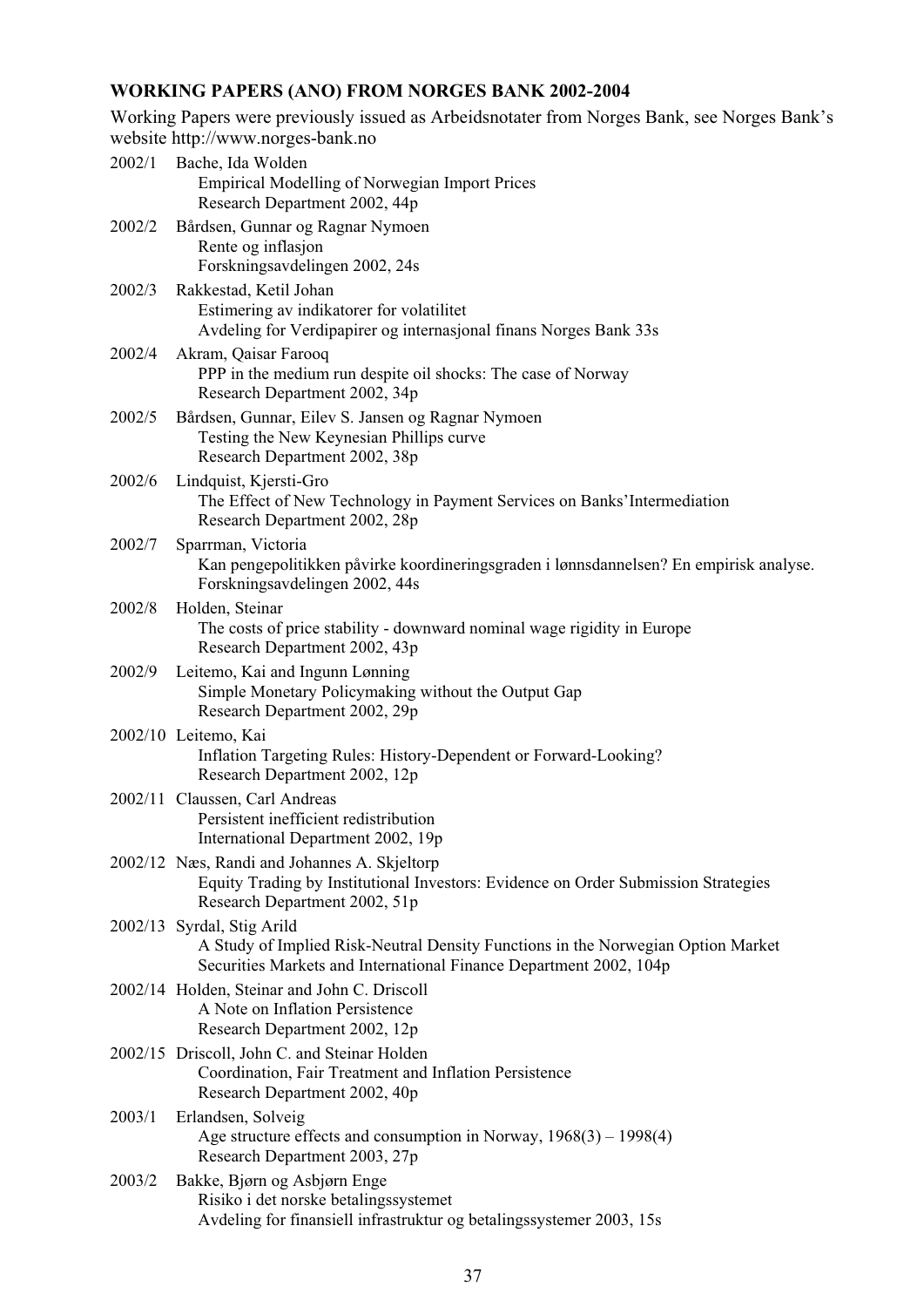| 2003/3 | Matsen, Egil and Ragnar Torvik<br><b>Optimal Dutch Disease</b><br>Research Department 2003, 26p                                                                                                                                          |
|--------|------------------------------------------------------------------------------------------------------------------------------------------------------------------------------------------------------------------------------------------|
| 2003/4 | Bache, Ida Wolden                                                                                                                                                                                                                        |
|        | <b>Critical Realism and Econometrics</b>                                                                                                                                                                                                 |
|        | Research Department 2002, 18p                                                                                                                                                                                                            |
| 2003/5 | Humphrey, David B. and Bent Vale<br>Scale economies, bank mergers, and electronic payments: A spline function approach<br>Research Department 2003, 34p                                                                                  |
| 2003/6 | Moen, Harald<br>Nåverdien av statens investeringer i og støtte til norske banker<br>Avdeling for finansiell analyse og struktur 2003, 24s                                                                                                |
| 2003/7 | Bjønnes, Geir H., Dagfinn Rime and Haakon O.Aa. Solheim<br>Volume and volatility in the FX market: Does it matter who you are?<br>Research Department 2003, 24p                                                                          |
| 2003/8 | Gresvik, Olaf and Grete Øwre<br>Costs and Income in the Norwegian Payment System 2001. An application of the Activity<br><b>Based Costing framework</b>                                                                                  |
|        | Financial Infrastructure and Payment Systems Department 2003, 51p                                                                                                                                                                        |
| 2003/9 | Næs, Randi and Johannes A. Skjeltorp<br>Volume Strategic Investor Behaviour and the Volume-Volatility Relation in Equity Markets<br>Research Department 2003, 43p                                                                        |
|        | 2003/10 Bjønnes, Geir Høidal and Dagfinn Rime<br>Dealer Behavior and Trading Systems in Foreign Exchange Markets<br>Research Department 2003, 32p                                                                                        |
|        | 2003/11 Lindquist, Kjersti-Gro<br>Banks' buffer capital: How important is risk<br>Research Department 2003, 31p                                                                                                                          |
| 2004/1 | Sveen, Tommy and Lutz Weinke<br>Pitfalls in the Modelling of Forward-Looking Price Setting and Investment Decisions<br>Research Department 2004, 27p                                                                                     |
| 2004/2 | Andreeva, Olga<br>Aggregate bankruptcy probabilities and their role in explaining banks' loan losses<br>Research Department 2004, 44p                                                                                                    |
| 2004/3 | Sveen, Tommy and Lutz Weinke<br>New Perspectives on Capital and Sticky Prices<br>Research Department 2004, 23p                                                                                                                           |
| 2004/4 | Bårdsen, Gunnar, Jurgen Doornik and Jan Tore Klovland<br>A European-type wage equation from an American-style labor market: Evidence from a<br>panel of Norwegian manufacturing industries in the 1930s<br>Research Department 2004, 22p |
| 2004/5 | Holden, Steinar and Fredrik Wulfsberg<br>Downward Nominal Wage Rigidity in Europe<br>Research Department 2004, 33p                                                                                                                       |
| 2004/6 | Næs, Randi<br>Ownership Structure and Stock Market Liquidity<br>Research Department 2004, 50p                                                                                                                                            |
| 2004/7 | Skjeltorp, Johannes A. and Bernt-Arne Ødegaard<br>The ownership structure of repurchasing firms<br>Research Department 2004, 54p                                                                                                         |
| 2004/8 | Skjeltorp, Johannes A.<br>The market impact and timing of open market share repurchases in Norway<br>Research Department 2004, 51p                                                                                                       |
| 2004/9 | Bowdler, Christopher and Eilev S. Jansen<br>Testing for a time-varying price-cost markup in the Euro area inflation process<br>Research Department 2004, 19p                                                                             |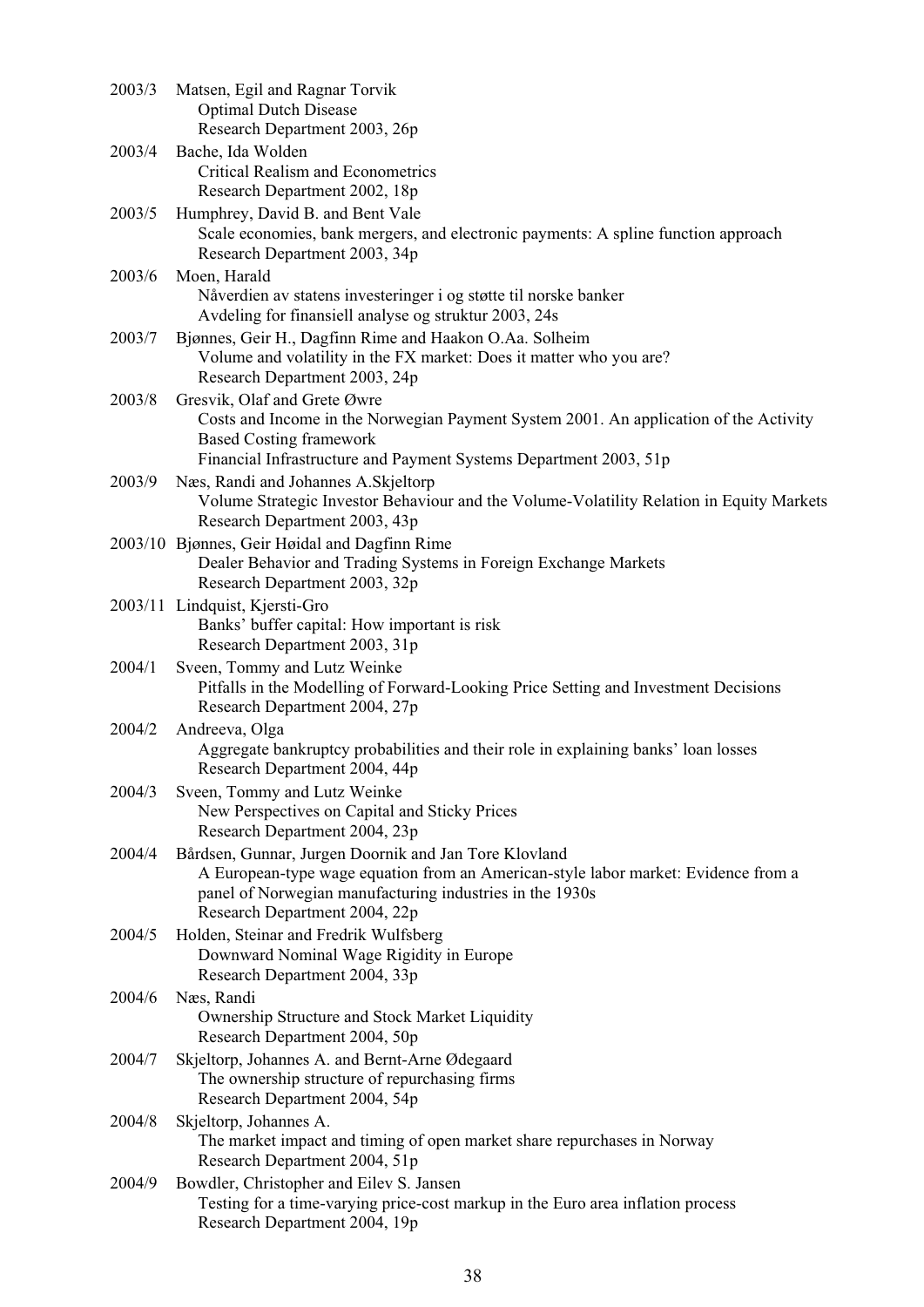2004/10 Eilev S. Jansen Modelling inflation in the Euro Area Research Department 2004, 49p

2004/11 Claudia M. Buch, John C. Driscoll, and Charlotte Østergaard Cross-Border Diversification in Bank Asset Portfolios Research Department 2004, 39p